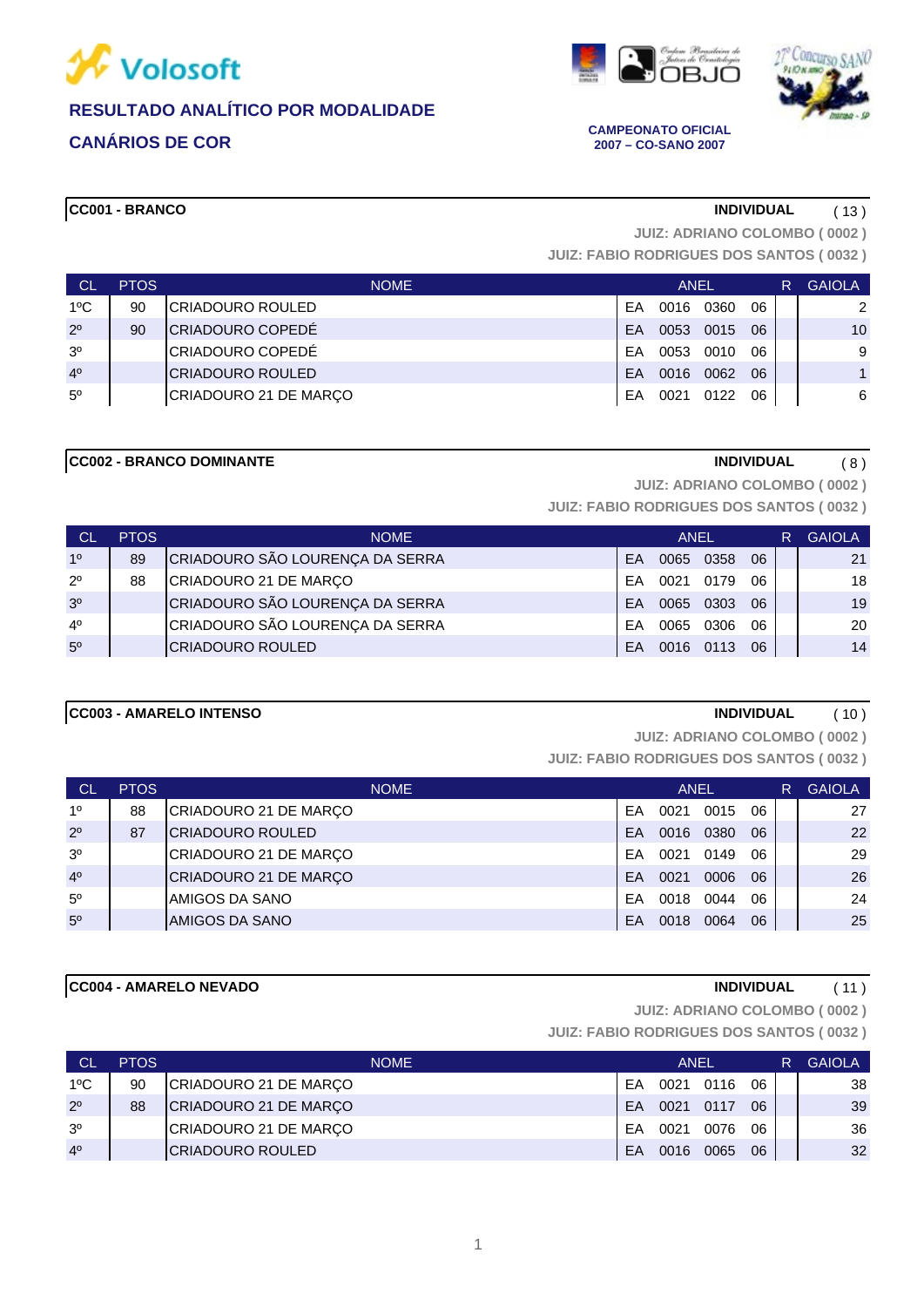





**CANÁRIOS DE COR CAMPEONATO OFICIAL 2007 – CO-SANO 2007**

# **CC005 - AMARELO MOSAICO MACHO INDIVIDUAL** ( 5 )

**JUIZ: ADRIANO COLOMBO ( 0002 )**

**JUIZ: FABIO RODRIGUES DOS SANTOS ( 0032 )**

| <b>CL</b>      | <b>PTOS</b> | <b>NOME</b>          |    | ANEI |      |    | R | <b>GAIOLA</b> |
|----------------|-------------|----------------------|----|------|------|----|---|---------------|
| 10             | 86          | <b>IROSE CANARIL</b> | EA | 0010 | 0287 | 06 |   | 43            |
| $2^{\circ}$    | 86          | <b>IMS CANARIOS</b>  | EA | 0040 | 0136 | 06 |   | 47            |
| 3 <sup>o</sup> |             | <b>IMS CANARIOS</b>  | EA | 0040 | 0037 | 06 |   | 44            |

**CC006 - AMARELO MOSAICO FÊMEA INDIVIDUAL** ( 2 )

**JUIZ: ADRIANO COLOMBO ( 0002 )**

**JUIZ: FABIO RODRIGUES DOS SANTOS ( 0032 )**

| <b>CLAN</b> | <b>PTOS</b> | <b>NOME</b>                       | ANEL            |  | <b>R</b> GAIOLA |
|-------------|-------------|-----------------------------------|-----------------|--|-----------------|
|             |             | 1 <sup>0</sup>   88   MS CANARIOS | EA 0040 0116 06 |  | 49              |

# **CC008 - AMARELO MARFIM NEVADO INDIVIDUAL** ( 3 )

**JUIZ: ADRIANO COLOMBO ( 0002 )**

**JUIZ: FABIO RODRIGUES DOS SANTOS ( 0032 )**

| <b>CL</b>   | <b>PTOS</b> | <b>NOME</b>            | ANEI |      |      |    | <b>GAIOLA</b> |
|-------------|-------------|------------------------|------|------|------|----|---------------|
| 10          | 88          | CRIADOURO IBIRA        | EA   | 0062 | 0040 | 06 | 51            |
| $2^{\circ}$ | 87          | <b>CRIADOURO IBIRA</b> | EA   | 0062 | 0041 | 06 | 52            |

### **CC009 - AMARELO MARFIM MOSAICO MACHO INDIVIDUAL** ( 2 )

**JUIZ: ADRIANO COLOMBO ( 0002 )**

**JUIZ: FABIO RODRIGUES DOS SANTOS ( 0032 )**

| CL          | <b>PTOS</b> | <b>NOME</b>          | ANEI |      |      |    | R | <b>GAIOLA</b> |
|-------------|-------------|----------------------|------|------|------|----|---|---------------|
| 10          | 87          | <b>IROSE CANARIL</b> | EA   | 0010 | 0154 | 06 |   | 53            |
| $2^{\circ}$ | 85          | <b>MS CANARIOS</b>   | EA   | 0040 | 0162 | 06 |   | 54            |

### **CC010 - AMARELO MARFIM MOSAICO FÊMEA INDIVIDUAL** ( 4 )

**JUIZ: ADRIANO COLOMBO ( 0002 )**

| <b>CL</b>   | <b>PTOS</b> | <b>NOME</b>         | ANEI |      |      |    | R. | <b>GAIOLA</b> |
|-------------|-------------|---------------------|------|------|------|----|----|---------------|
| 10          | 86          | <b>IMS CANARIOS</b> | EA   | 0040 | 0161 | 06 |    | 56            |
| $2^{\circ}$ | 84          | <b>ROSE CANARIL</b> | EA   | 0010 | 0153 | 06 |    | 55            |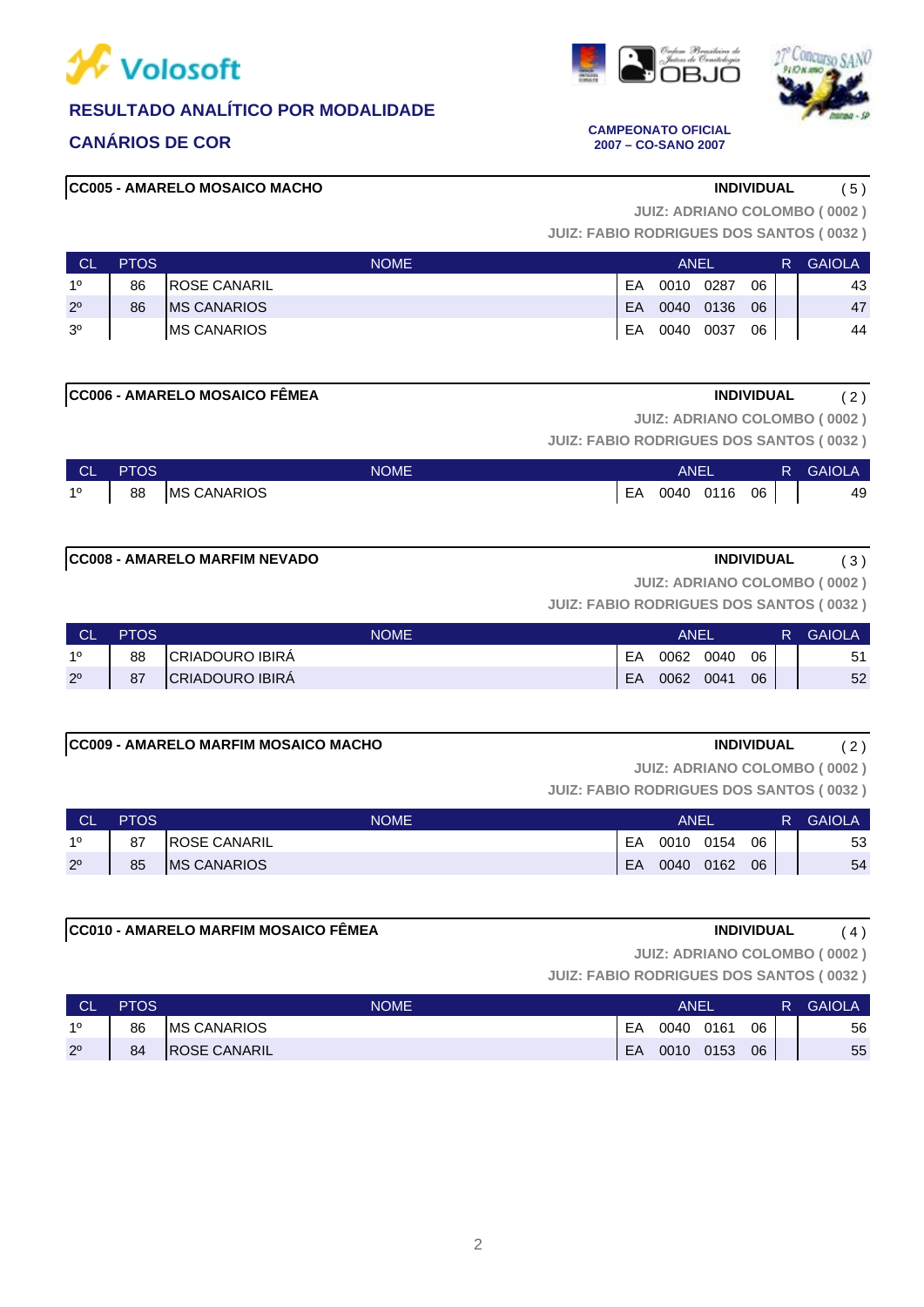





**CANÁRIOS DE COR CAMPEONATO OFICIAL 2007 – CO-SANO 2007**

# **CC013 - LUTINO INTENSO INDIVIDUAL** ( 2 )

**JUIZ: ADRIANO COLOMBO ( 0002 )**

**JUIZ: FABIO RODRIGUES DOS SANTOS ( 0032 )**

| ∣ CL'       | <b>PTOS</b> | <b>NOME</b>              | ANEL |      |         |  | <b>R GAIOLA</b> |
|-------------|-------------|--------------------------|------|------|---------|--|-----------------|
| $1^{\circ}$ |             | 88 CRIADOURO 21 DE MARÇO | EA   | 0021 | 0108 06 |  | 60              |

# **CC014 - LUTINO NEVADO INDIVIDUAL** ( 2 )

**JUIZ: ADRIANO COLOMBO ( 0002 )**

**JUIZ: FABIO RODRIGUES DOS SANTOS ( 0032 )**

| <b>CL</b> | <b>PTOS</b> | <b>NOME</b>        |    | <b>ANEL</b> |      |    | R | <b>GAIOLA</b> |
|-----------|-------------|--------------------|----|-------------|------|----|---|---------------|
| 10        | 88          | <b>MS CANARIOS</b> | EA | 0040        | 0157 | 06 |   | 63            |

# **CC016 - LUTINO MOSAICO FÊMEA INDIVIDUAL** ( 2 )

**JUIZ: ADRIANO COLOMBO ( 0002 )**

**JUIZ: FABIO RODRIGUES DOS SANTOS ( 0032 )**

| - CL        | <b>PTOS</b> | NOME                | ANEI |      |      |    | R | <b>GAIOLA</b> |
|-------------|-------------|---------------------|------|------|------|----|---|---------------|
| 10          | 87          | <b>IMS CANARIOS</b> | EA   | 0040 | 0036 | 06 |   | 64            |
| $2^{\circ}$ | 83          | <b>MS CANARIOS</b>  | EA   | 0040 | 0190 | 06 |   | 65            |

### **CC021 - VERMELHO INTENSO INDIVIDUAL** ( 10 )

**JUIZ: ADRIANO COLOMBO ( 0002 )**

**JUIZ: FABIO RODRIGUES DOS SANTOS ( 0032 )**

| <b>CL</b>      | <b>PTOS</b> | <b>NOME</b>         | <b>ANEL</b> |      |      |    | R. | <b>GAIOLA</b> |
|----------------|-------------|---------------------|-------------|------|------|----|----|---------------|
| $1^{\circ}$ C  | 90          | <b>BIQ CANARIL</b>  | EA          | 0076 | 0184 | 06 |    | 71            |
| $2^{\circ}$    | 89          | <b>BIQ CANARIL</b>  | EA          | 0076 | 0078 | 06 |    | 70            |
| 3 <sup>o</sup> |             | <b>IBIQ CANARIL</b> | EA          | 0076 | 0323 | 06 |    | 72            |
| 4 <sup>0</sup> |             | <b>BIQ CANARIL</b>  | EA          | 0076 | 0617 | 06 |    | 73            |
| $5^{\circ}$    |             | ICRIADOURO ROULED   | EA          | 0016 | 0058 | 06 |    | 68            |

### **CC021 - VERMELHO INTENSO QUARTETO** ( 1 )

**JUIZ: ADRIANO COLOMBO ( 0002 )**

| <b>CL</b>     | <b>PTOS</b> | <b>NOME</b>        | ANEL |      |      |    |     | <b>GAIOLA</b> |
|---------------|-------------|--------------------|------|------|------|----|-----|---------------|
| $1^{\circ}$ C | 360         | <b>BIQ CANARIL</b> | EA   | 0076 | 0217 | 06 |     | 76            |
| $1^{\circ}$ C | 360         | <b>BIQ CANARIL</b> | EA   | 0076 | 0316 | 06 | l R | 79            |
| $1^{\circ}$ C | 360         | <b>BIQ CANARIL</b> | EA   | 0076 | 0325 | 06 |     | 77            |
| $1^{\circ}$ C | 360         | <b>BIQ CANARIL</b> | EA   | 0076 | 0464 | 06 |     | 78            |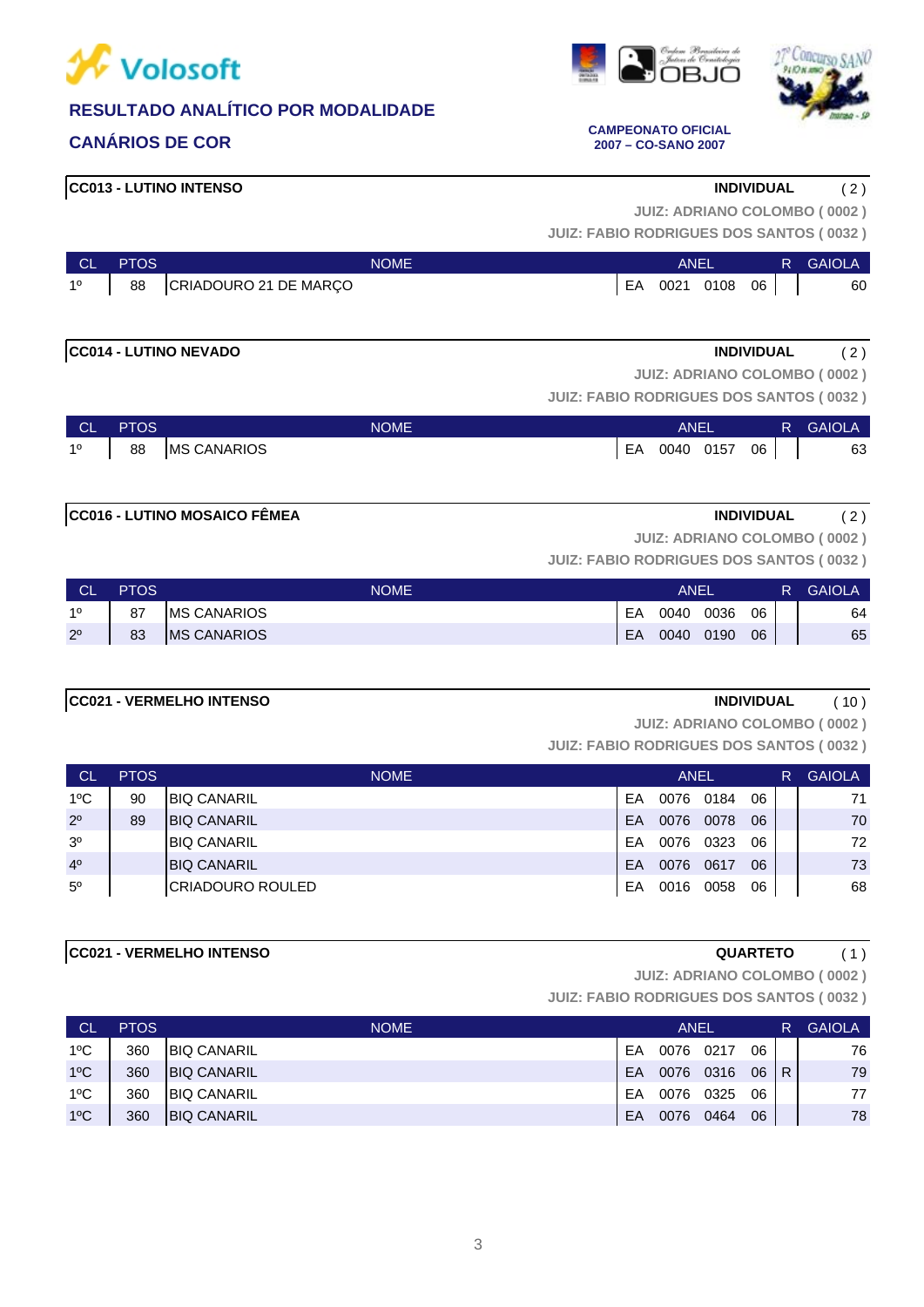







**CANÁRIOS DE COR CAMPEONATO OFICIAL 2007 – CO-SANO 2007**

**JUIZ: ADRIANO COLOMBO ( 0002 )**

**JUIZ: FABIO RODRIGUES DOS SANTOS ( 0032 )**

| <b>CL</b>      | <b>PTOS</b> | <b>NOME</b>        | <b>ANEL</b> |      |      |    |  | <b>GAIOLA</b> |
|----------------|-------------|--------------------|-------------|------|------|----|--|---------------|
| $1^{\circ}$ C  | 90          | <b>BIQ CANARIL</b> | EA          | 0076 | 0446 | 06 |  | 88            |
| $2^{\circ}$    | 90          | <b>BIQ CANARIL</b> | EA          | 0076 | 0707 | 06 |  | 90            |
| 3 <sup>o</sup> |             | <b>BIQ CANARIL</b> | EA          | 0076 | 0108 | 06 |  | 86            |
| 4 <sup>0</sup> |             | <b>BIQ CANARIL</b> | EA          | 0076 | 0687 | 06 |  | 89            |
| $5^{\circ}$    |             | <b>BIQ CANARIL</b> | EA          | 0076 | 0193 | 06 |  | 87            |

## **CC022 - VERMELHO NEVADO QUARTETO** ( 1 )

**JUIZ: ADRIANO COLOMBO ( 0002 )**

**JUIZ: FABIO RODRIGUES DOS SANTOS ( 0032 )**

| -CL            | <b>PTOS</b> | <b>NOME</b>         |    | ANEL      |           | R. | <b>GAIOLA</b> |    |
|----------------|-------------|---------------------|----|-----------|-----------|----|---------------|----|
| 10             | 359         | <b>BIQ CANARIL</b>  | EA |           | 0076 0112 | 06 | IR.           | 95 |
| 1 <sup>0</sup> | 359         | <b>IBIQ CANARIL</b> | EA | 0076 0132 |           | 06 |               | 92 |
| 10             | 359         | <b>BIQ CANARIL</b>  | FA | 0076      | 0700      | 06 |               | 94 |
| 10             | 359         | <b>BIQ CANARIL</b>  | EA | 0076      | 0473      | 06 |               | 93 |

### **CC023 - VERMELHO MOSAICO MACHO INDIVIDUAL** ( 8 )

**JUIZ: ADRIANO COLOMBO ( 0002 )**

**JUIZ: FABIO RODRIGUES DOS SANTOS ( 0032 )**

| ∣ CL           | <b>PTOS</b> | <b>NOME</b>             |    | <b>ANEL</b> |      |    | R. | <b>GAIOLA</b> |
|----------------|-------------|-------------------------|----|-------------|------|----|----|---------------|
| $1^{\circ}$ C  | 90          | <b>BIQ CANARIL</b>      | EA | 0076        | 0130 | 06 |    | 100           |
| $2^{\circ}$    | 89          | <b>CRIADOURO ROULED</b> | EA | 0016        | 0214 | 06 |    | 97            |
| 3 <sup>o</sup> |             | <b>BIQ CANARIL</b>      | EA | 0076        | 0675 | 06 |    | 103           |
| 4 <sup>0</sup> |             | <b>BIQ CANARIL</b>      | EA | 0076        | 0437 | 06 |    | 102           |
| $5^{\circ}$    |             | <b>BIQ CANARIL</b>      | EA | 0076        | 0007 | 06 |    | 99            |

# **CC023 - VERMELHO MOSAICO MACHO QUARTETO** ( 1 )

**JUIZ: ADRIANO COLOMBO ( 0002 )**

| <b>CL</b>     | <b>PTOS</b> | <b>NOME</b>        |    | ANEL |      | R. | <b>GAIOLA</b> |     |
|---------------|-------------|--------------------|----|------|------|----|---------------|-----|
| 1°C           | 361         | <b>BIQ CANARIL</b> | EA | 0076 | 0095 | 06 |               | 104 |
| $1^{\circ}$ C | 361         | <b>BIQ CANARIL</b> | EA | 0076 | 0438 | 06 |               | 106 |
| $1^{\circ}$ C | 361         | <b>BIQ CANARIL</b> | EA | 0076 | 0439 | 06 |               | 107 |
| $1^{\circ}$ C | 361         | <b>BIQ CANARIL</b> | EA | 0076 | 0367 | 06 |               | 105 |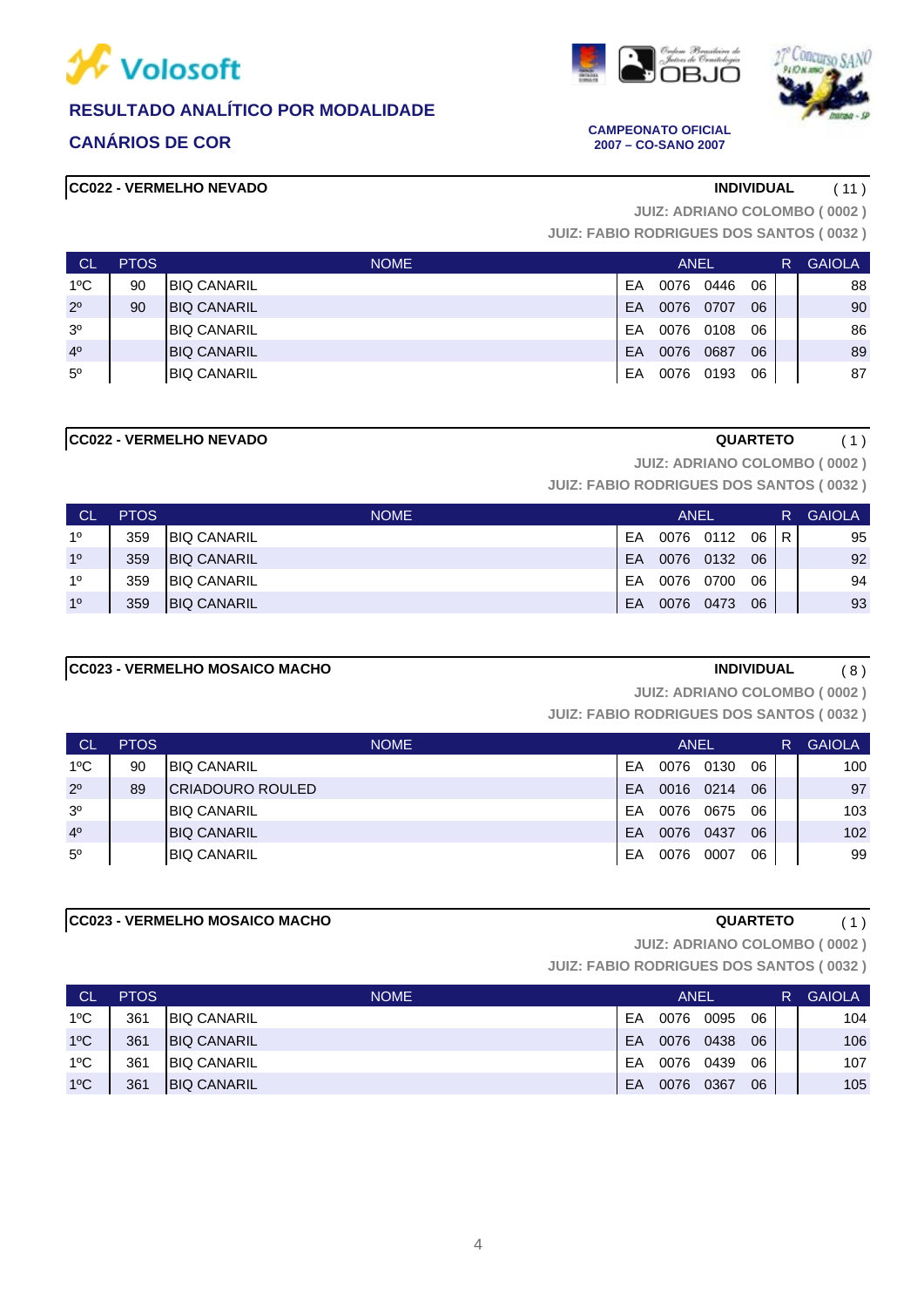





### **CANÁRIOS DE COR CAMPEONATO OFICIAL 2007 – CO-SANO 2007**

# **CC024 - VERMELHO MOSAICO FÊMEA INDIVIDUAL** ( 5 )

**JUIZ: ADRIANO COLOMBO ( 0002 )**

**JUIZ: FABIO RODRIGUES DOS SANTOS ( 0032 )**

| <b>CL</b>      | <b>PTOS</b> | <b>NOME</b>         | ANEL      |           |      |    |  | <b>GAIOLA</b> |
|----------------|-------------|---------------------|-----------|-----------|------|----|--|---------------|
| 10             | 89          | <b>BIQ CANARIL</b>  | EA        | 0076      | 0356 | 06 |  | 112           |
| $2^{\circ}$    | 88          | <b>IBIQ CANARIL</b> | <b>FA</b> | 0076 0728 |      | 06 |  | 113           |
| 3 <sup>0</sup> |             | <b>BIQ CANARIL</b>  | EA        | 0076 0275 |      | 06 |  | 111           |

### **CC024 - VERMELHO MOSAICO FÊMEA QUARTETO** ( 1 )

**JUIZ: ADRIANO COLOMBO ( 0002 )**

**JUIZ: FABIO RODRIGUES DOS SANTOS ( 0032 )**

| <b>CL</b>      | <b>PTOS</b> | <b>NOME</b>        | <b>ANEL</b> |           |      |    |  | <b>GAIOLA</b> |
|----------------|-------------|--------------------|-------------|-----------|------|----|--|---------------|
| 10             | 358         | <b>BIQ CANARIL</b> | EA          | 0076      | 0035 | 06 |  | 114           |
| 10             | 358         | <b>BIQ CANARIL</b> | EA          | 0076      | 0404 | 06 |  | 115           |
| 1 <sup>0</sup> | 358         | <b>BIQ CANARIL</b> | EA          | 0076      | 0405 | 06 |  | 116           |
| 10             | 358         | <b>BIQ CANARIL</b> | EA          | 0076 0672 |      | 06 |  | 117           |

### **CC025 - VERMELHO MARFIM INTENSO QUARTETO** ( 1 )

**JUIZ: ADRIANO COLOMBO ( 0002 )**

**JUIZ: FABIO RODRIGUES DOS SANTOS ( 0032 )**

| <b>CL</b> | <b>PTOS</b> | <b>NOME</b>         |           | <b>ANEL</b> |      | R' | <b>GAIOLA</b> |     |
|-----------|-------------|---------------------|-----------|-------------|------|----|---------------|-----|
| 10        | 358         | <b>BIQ CANARIL</b>  | EA        | 0076        | 0536 | 06 |               | 121 |
| 10        | 358         | <b>BIQ CANARIL</b>  | <b>FA</b> | 0076        | 0413 | 06 |               | 122 |
| 10        | 358         | <b>IBIQ CANARIL</b> | FA        | 0076        | 0429 | 06 |               | 120 |
| 10        | 358         | <b>BIQ CANARIL</b>  | EA        | 0076        | 0737 | 06 |               | 123 |

# **CC026 - VERMELHO MARFIM NEVADO INDIVIDUAL** ( 1 )

**JUIZ: ADRIANO COLOMBO ( 0002 )**

**JUIZ: FABIO RODRIGUES DOS SANTOS ( 0032 )**

| <b>CL</b> | <b>PTOS</b> | NOME                  | ANEI |                 |  |  | R GAIOLA |
|-----------|-------------|-----------------------|------|-----------------|--|--|----------|
|           |             | 1º   88   BIQ CANARIL |      | EA 0076 0221 06 |  |  | 124      |

### **CC027 - VERMELHO MARFIM MOSAICO MACHO INDIVIDUAL** ( 8 )

**JUIZ: ADRIANO COLOMBO ( 0002 )**

| <b>CL</b>      | <b>PTOS</b> | <b>NOME</b>              | <b>ANEL</b> |      |      |    |  | <b>GAIOLA</b> |
|----------------|-------------|--------------------------|-------------|------|------|----|--|---------------|
| $1^{\circ}$ C  | 90          | <b>BIQ CANARIL</b>       | EA          | 0076 | 0743 | 06 |  | 130           |
| $2^{\circ}$    | 89          | <b>IBIQ CANARIL</b>      | EA          | 0076 | 0670 | 06 |  | 128           |
| 3 <sup>o</sup> |             | <b>IBIQ CANARIL</b>      | EA          | 0076 | 0627 | 06 |  | 132           |
| 4 <sup>0</sup> |             | <b>ICRIADOURO ROULED</b> | EA          | 0016 | 0218 | 06 |  | 126           |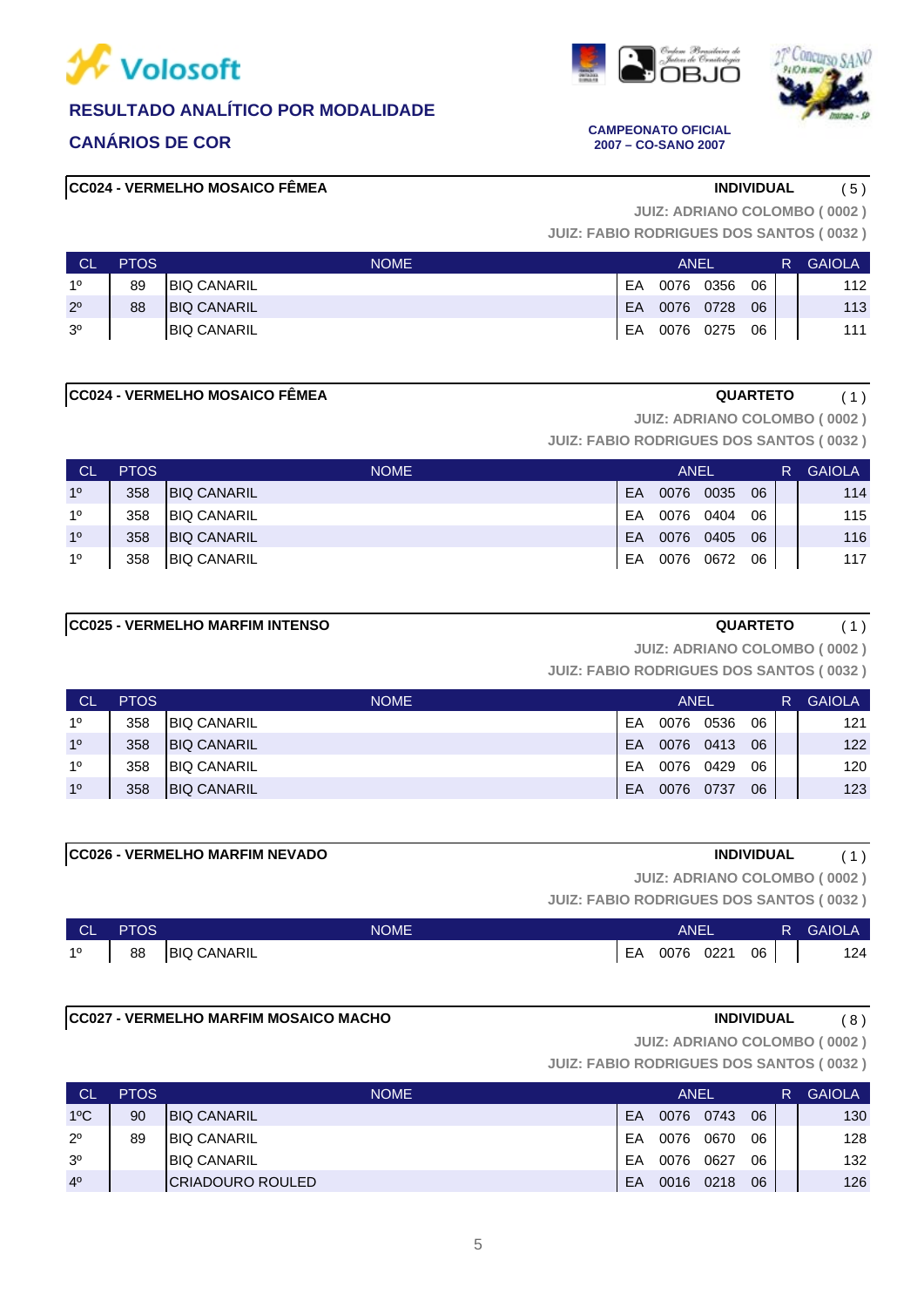

# **CC027 - VERMELHO MARFIM MOSAICO MACHO INDIVIDUAL** ( 8 )

**JUIZ: ADRIANO COLOMBO ( 0002 )**

**JUIZ: FABIO RODRIGUES DOS SANTOS ( 0032 )**

| CL          | <b>PTOS</b> | NOME               | ANE. |      |      |    | <b>GAIOLA</b> |
|-------------|-------------|--------------------|------|------|------|----|---------------|
| $5^{\circ}$ |             | <b>BIQ CANARIL</b> | EA   | 0076 | 0460 | 06 | 121<br>וטו    |

### **CC027 - VERMELHO MARFIM MOSAICO MACHO QUARTETO** ( 1 )

**JUIZ: ADRIANO COLOMBO ( 0002 )**

**JUIZ: FABIO RODRIGUES DOS SANTOS ( 0032 )**

| - CL          | <b>PTOS</b> | <b>NOME</b>        | ANEL |           |  |    |  | <b>GAIOLA</b> |
|---------------|-------------|--------------------|------|-----------|--|----|--|---------------|
| $1^{\circ}$ C | 362         | <b>BIQ CANARIL</b> | EA   | 0076 0354 |  | 06 |  | 134           |
| $1^{\circ}$ C | 362         | <b>BIQ CANARIL</b> | EA   | 0076 0381 |  | 06 |  | 135           |
| $1^{\circ}$ C | 362         | <b>BIQ CANARIL</b> | EA   | 0076 0522 |  | 06 |  | 136           |
| $1^{\circ}$ C | 362         | <b>BIQ CANARIL</b> | EA   | 0076 0222 |  | 06 |  | 133           |

**JUIZ: ADRIANO COLOMBO ( 0002 )**

**JUIZ: FABIO RODRIGUES DOS SANTOS ( 0032 )**

| <b>CL</b>      | <b>PTOS</b> | <b>NOME</b>         |    | ANEL |      | R  | <b>GAIOLA</b> |     |
|----------------|-------------|---------------------|----|------|------|----|---------------|-----|
| 10             | 89          | <b>BIQ CANARIL</b>  | EA | 0076 | 0644 | 06 |               | 140 |
| $2^{\circ}$    | 88          | <b>IBIQ CANARIL</b> | FA | 0076 | 0054 | 06 |               | 138 |
| 3 <sup>o</sup> |             | <b>BIQ CANARIL</b>  | EA | 0076 | 0679 | 06 |               | 141 |
| $4^{\circ}$    |             | <b>IBIQ CANARIL</b> | EA | 0076 | 0282 | 06 |               | 139 |

### **CC029 - RUBINO INTENSO INDIVIDUAL** ( 1 )

**JUIZ: ADRIANO COLOMBO ( 0002 )**

**JUIZ: FABIO RODRIGUES DOS SANTOS ( 0032 )**

| <b>CL</b> | <b>PTOS</b> | <b>NOME</b>        |    | ANEI |      |    | R | <b>GAIOLA</b> |
|-----------|-------------|--------------------|----|------|------|----|---|---------------|
| 10        | 88          | CRIADOURO DO HOMEM | EA | 0203 | 0088 | 06 |   | 142           |

# **CC029 - RUBINO INTENSO QUARTETO** ( 1 )

**JUIZ: ADRIANO COLOMBO ( 0002 )**

**JUIZ: FABIO RODRIGUES DOS SANTOS ( 0032 )**

| <b>CL</b>     | <b>PTOS</b> | <b>NOME</b>        | <b>ANEL</b> |      |      |    | R. | <b>GAIOLA</b> |
|---------------|-------------|--------------------|-------------|------|------|----|----|---------------|
| $1^{\circ}$ C | 360         | <b>BIQ CANARIL</b> | EA          | 0076 | 0533 | 06 |    | 144           |
| $1^{\circ}$ C | 360         | <b>BIQ CANARIL</b> | EA          | 0076 | 0694 | 06 |    | 145           |
| $1^{\circ}$ C | 360         | <b>BIQ CANARIL</b> | EA          | 0076 | 0531 | 06 |    | 143           |
| $1^{\circ}$ C | 360         | <b>BIQ CANARIL</b> | EA          | 0076 | 0796 | 06 |    | 146           |





### **CANÁRIOS DE COR CAMPEONATO OFICIAL 2007 – CO-SANO 2007**



| <b>CC028 - VERMELHO MARFIM MOSAICO FËMEA</b> | <b>INDIVIDUAL</b> |  |
|----------------------------------------------|-------------------|--|
|----------------------------------------------|-------------------|--|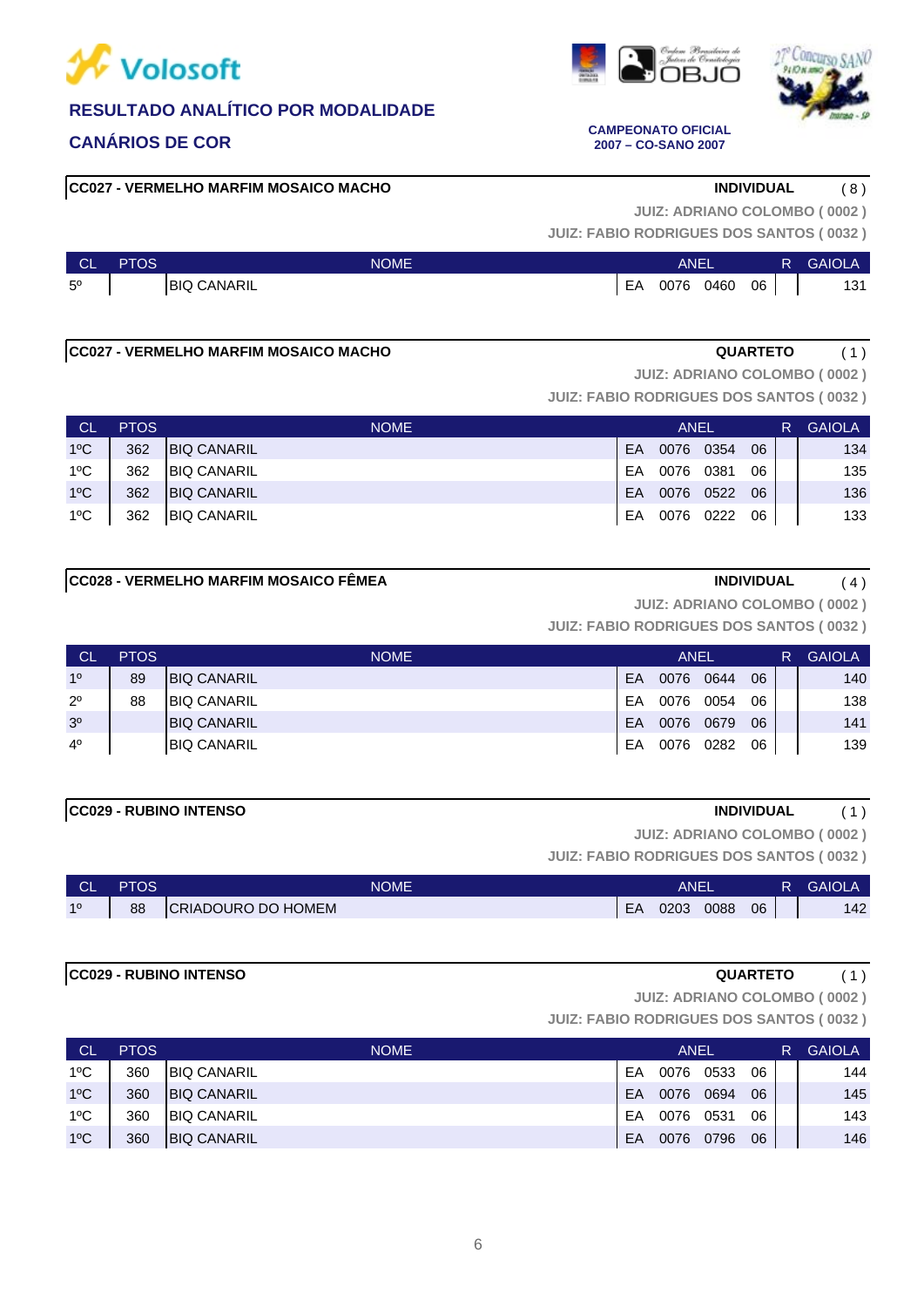







**CANÁRIOS DE COR CAMPEONATO OFICIAL 2007 – CO-SANO 2007**

**JUIZ: ADRIANO COLOMBO ( 0002 )**

**JUIZ: FABIO RODRIGUES DOS SANTOS ( 0032 )**

| <b>CL</b>   | <b>PTOS</b> | <b>NOME</b>        | ANEI |      |      |    | R. | <b>GAIOLA</b> |
|-------------|-------------|--------------------|------|------|------|----|----|---------------|
| 10          | 89          | <b>BIQ CANARIL</b> | EA   | 0076 | 0396 | 06 |    | 148           |
| $2^{\circ}$ | 88          | <b>BIQ CANARIL</b> | EA   | 0076 | 0527 | 06 |    | 149           |

### **CC030 - RUBINO NEVADO QUARTETO** ( 1 )

**JUIZ: ADRIANO COLOMBO ( 0002 )**

**JUIZ: FABIO RODRIGUES DOS SANTOS ( 0032 )**

| <b>CL</b>     | <b>PTOS</b> | <b>NOME</b>        | <b>ANEL</b> |      |      |    |  | <b>GAIOLA</b> |
|---------------|-------------|--------------------|-------------|------|------|----|--|---------------|
| $1^{\circ}$ C | 360         | <b>BIQ CANARIL</b> | EA          | 0076 | 0386 | 06 |  | 152           |
| $1^{\circ}$ C | 360         | <b>BIQ CANARIL</b> | EA          | 0076 | 0781 | 06 |  | 153           |
| $1^{\circ}$ C | 360         | <b>BIQ CANARIL</b> | EA          | 0076 | 0214 | 06 |  | 151           |
| $1^{\circ}$ C | 360         | <b>BIQ CANARIL</b> | EA          | 0076 | 0176 | 06 |  | 150           |

# **CC031 - RUBINO MOSAICO MACHO INDIVIDUAL** (1)

**JUIZ: ADRIANO COLOMBO ( 0002 )**

**JUIZ: FABIO RODRIGUES DOS SANTOS ( 0032 )**

| <b>CI</b><br><u>un</u> | <b>PTOS</b> | <b>NOME</b>         |    | <b>ANEI</b> |      |    | <b>GAIOLA</b> |
|------------------------|-------------|---------------------|----|-------------|------|----|---------------|
| 10                     | 87          | <b>IBIQ CANARIL</b> | EA | 0076        | 0002 | 06 | 155           |

| CC022 DUDINO MORAICO FÊMEA |
|----------------------------|

# **CC032 - RUBINO MOSAICO FÊMEA INDIVIDUAL** ( 2 )

**JUIZ: ADRIANO COLOMBO ( 0002 )**

**JUIZ: FABIO RODRIGUES DOS SANTOS ( 0032 )**

| <b>CL</b>   | <b>PTOS</b> | <b>NOME</b>         | ANEI |           |      |    | R. | <b>GAIOLA</b> |
|-------------|-------------|---------------------|------|-----------|------|----|----|---------------|
| 10          | 88          | <b>BIQ CANARIL</b>  | EA   | 0076      | 0046 | 06 |    | 156           |
| $2^{\circ}$ | 88          | <b>IBIQ CANARIL</b> | EA   | 0076 0151 |      | 06 |    | 157           |

### **CC033 - RUBINO MARFIM INTENSO INDIVIDUAL** ( 1 )

**JUIZ: ADRIANO COLOMBO ( 0002 )**

**JUIZ: FABIO RODRIGUES DOS SANTOS ( 0032 )**

| <b>CL</b> | <b>PTOS</b> | <b>NOME</b>        |    | ANEI |      |    | R | <b>GAIOLA</b> |
|-----------|-------------|--------------------|----|------|------|----|---|---------------|
| 10        | 89          | <b>BIQ CANARIL</b> | EA | 0076 | 0208 | 06 |   | 158           |

7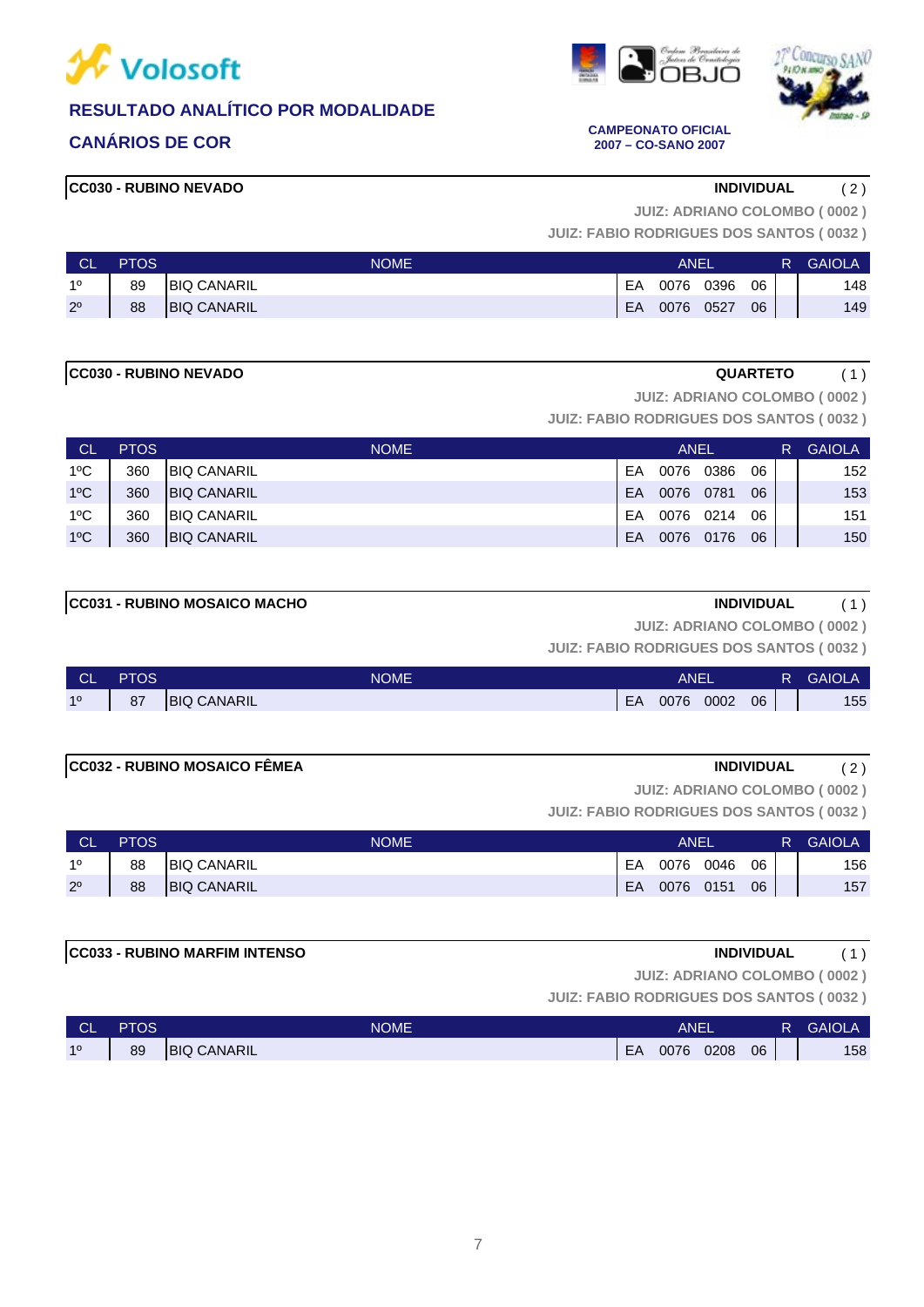





**CANÁRIOS DE COR CAMPEONATO OFICIAL 2007 – CO-SANO 2007**

# **CC034 - RUBINO MARFIM NEVADO QUARTETO** ( 1 )

**JUIZ: ADRIANO COLOMBO ( 0002 )**

**JUIZ: FABIO RODRIGUES DOS SANTOS ( 0032 )**

| - CL          | <b>PTOS</b> | <b>NOME</b>        | <b>ANEL</b> |           |           |    |  | <b>GAIOLA</b> |
|---------------|-------------|--------------------|-------------|-----------|-----------|----|--|---------------|
| $1^{\circ}$ C | 360         | <b>BIQ CANARIL</b> | EA          |           | 0076 0212 | 06 |  | 160           |
| $1^{\circ}$ C | 360         | <b>BIQ CANARIL</b> | FA          | 0076 0238 |           | 06 |  | 161           |
| $1^{\circ}$ C | 360         | <b>BIQ CANARIL</b> | EA          | 0076 0576 |           | 06 |  | 162           |
| $1^{\circ}$ C | 360         | <b>BIQ CANARIL</b> | EA          | 0076 0727 |           | 06 |  | 163           |

## **CC035 - RUBINO MARFIM MOSAICO MACHO INDIVIDUAL** ( 4 )

**JUIZ: ADRIANO COLOMBO ( 0002 )**

**JUIZ: FABIO RODRIGUES DOS SANTOS ( 0032 )**

| L CL           | <b>PTOS</b> | <b>NOME</b>         |    | ANEL |      |    | R | <b>GAIOLA</b> |
|----------------|-------------|---------------------|----|------|------|----|---|---------------|
| 10             | 89          | <b>BIQ CANARIL</b>  | EA | 0076 | 0148 | 06 |   | 165           |
| $2^{\circ}$    | 89          | <b>BIQ CANARIL</b>  | EA | 0076 | 0293 | 06 |   | 166           |
| 3 <sup>o</sup> |             | <b>IBIQ CANARIL</b> | EA | 0076 | 0049 | 06 |   | 164           |
| 4 <sup>0</sup> |             | <b>BIQ CANARIL</b>  | EA | 0076 | 0360 | 06 |   | 167           |

# **CC035 - RUBINO MARFIM MOSAICO MACHO QUARTETO** ( 1 )

**JUIZ: ADRIANO COLOMBO ( 0002 )**

**JUIZ: FABIO RODRIGUES DOS SANTOS ( 0032 )**

| ⊟ CL           | <b>PTOS</b> | <b>NOME</b>        |    | <b>ANEL</b> |      |    | R | <b>GAIOLA</b> |
|----------------|-------------|--------------------|----|-------------|------|----|---|---------------|
| 10             | 358         | <b>BIQ CANARIL</b> | EA | 0076        | 0361 | 06 |   | 170           |
| 1 <sup>0</sup> | 358         | <b>BIQ CANARIL</b> | EA | 0076        | 0532 | 06 |   | 171           |
| 10             | 358         | <b>BIQ CANARIL</b> | FA | 0076        | 0030 | 06 |   | 168           |
| 1 <sup>0</sup> | 358         | <b>BIQ CANARIL</b> | EA | 0076        | 0059 | 06 |   | 169           |

# **CC038 - AZUL DOMINANTE INDIVIDUAL** ( 4 )

**JUIZ: ADRIANO COLOMBO ( 0002 )**

| <b>CL</b>      | <b>PTOS</b> | <b>NOME</b>          |    | ANEL |      |    | R | <b>GAIOLA</b> |
|----------------|-------------|----------------------|----|------|------|----|---|---------------|
| 10             | 89          | ISANTO MORETTI       | EA | 0013 | 0293 | 06 |   | 176           |
| $2^{\circ}$    | 88          | ISANTO MORETTI       | EA | 0013 | 0206 | 06 |   | 175           |
| 3 <sup>o</sup> |             | <b>IROSE CANARIL</b> | EA | 0010 | 0371 | 06 |   | 174           |
| 4 <sup>0</sup> |             | <b>IROSE CANARIL</b> | EA | 0010 | 0312 | 06 |   | 173           |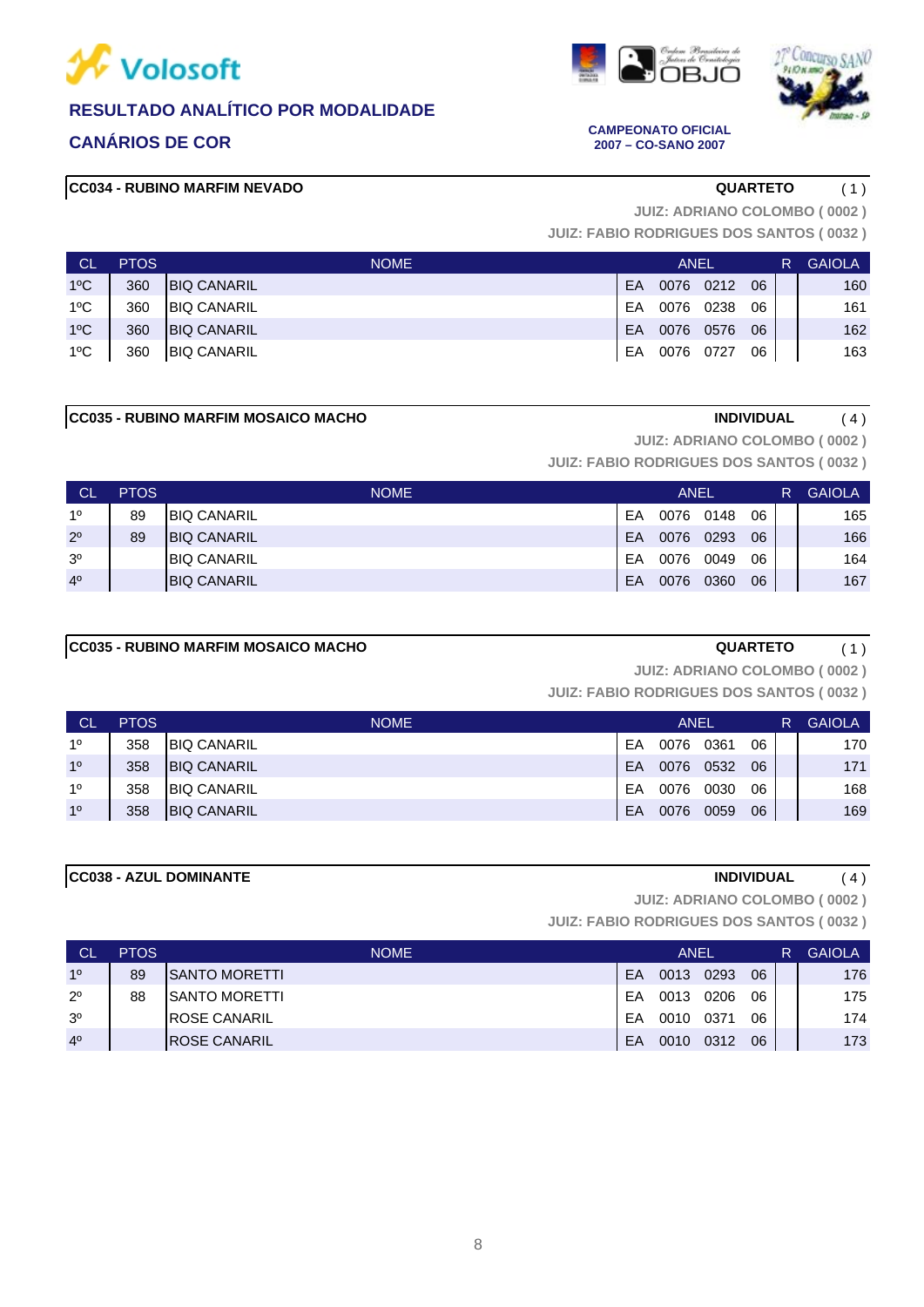

# **CANÁRIOS DE COR CAMPEONATO OFICIAL**

# **CC039 - VERDE INTENSO INDIVIDUAL** ( 6 )

**2007 – CO-SANO 2007**

**JUIZ: ADRIANO COLOMBO ( 0002 )**

**JUIZ: FABIO RODRIGUES DOS SANTOS ( 0032 )**

| ∟ CL           | <b>PTOS</b> | <b>NOME</b>           |    | ANEL |      |    | R | <b>GAIOLA</b> |
|----------------|-------------|-----------------------|----|------|------|----|---|---------------|
| 10             | 88          | ISANTO MORETTI        | EA | 0013 | 0068 | 06 |   | 178           |
| $2^{\circ}$    | 87          | <b>ISANTO MORETTI</b> | EA | 0013 | 0288 | 06 |   | 179           |
| 3 <sup>o</sup> |             | CRIADOURO 21 DE MARÇO | EA | 0021 | 0060 | 06 |   | 182           |
| 4 <sup>0</sup> |             | AMIGOS DA SANO        | EA | 0018 | 0106 | 06 |   | 181           |

| <b>MACHO</b><br>- VERDE MOSAICO<br>ICCO4 <sup>2</sup> | ומועוח<br><b>INF</b><br>, |  |
|-------------------------------------------------------|---------------------------|--|

**JUIZ: ADRIANO COLOMBO ( 0002 )**

**JUIZ: FABIO RODRIGUES DOS SANTOS ( 0032 )**

| ∣ CL ∃ | <b>PTOS</b> | <b>NOME</b>                         | ANEL            |  | R GAIOLA |
|--------|-------------|-------------------------------------|-----------------|--|----------|
|        |             | 2 <sup>0</sup>   88   SANTO MORETTI | EA 0013 0235 06 |  | 185      |

# **CC042 - VERDE MOSAICO FÊMEA INDIVIDUAL** ( 1 )

**JUIZ: ADRIANO COLOMBO ( 0002 )**

**JUIZ: FABIO RODRIGUES DOS SANTOS ( 0032 )**

| ∣ CL'       | <b>PTOS</b> | <b>NOME</b>          |    | ANEL |      |      | R GAIOLA |
|-------------|-------------|----------------------|----|------|------|------|----------|
| $1^{\circ}$ | 89          | <b>SANTO MORETTI</b> | EA | 0013 | 0225 | 06 I | 186      |

### **CC043 - VERDE MARFIM INTENSO INDIVIDUAL** ( 5 )

**JUIZ: ADRIANO COLOMBO ( 0002 )**

**JUIZ: FABIO RODRIGUES DOS SANTOS ( 0032 )**

| CL             | <b>PTOS</b> | <b>NOME</b>             |    | <b>ANEL</b> |      |    | <b>GAIOLA</b> |
|----------------|-------------|-------------------------|----|-------------|------|----|---------------|
| 1 <sup>0</sup> | 89          | <b>CRIADOURO ROULED</b> | EΑ | 0016        | 0174 | 06 | 190           |
| $2^{\circ}$    | 88          | <b>SANTO MORETTI</b>    | EA | 0013        | 0166 | 06 | 189           |
| 3 <sup>o</sup> |             | ICRIADOURO ROULED       | EA | 0016        | 0424 | 06 | 191           |
| 4 <sup>0</sup> |             | <b>IROSE CANARIL</b>    | EA | 0010        | 0215 | 06 | 187           |
| $5^{\circ}$    |             | ISANTO MORETTI          | EA | 0013        | 0160 | 06 | 188           |

# **CC045 - VERDE MARFIM MOSAICO MACHO INDIVIDUAL** ( 3 )

**JUIZ: ADRIANO COLOMBO ( 0002 )**

| <b>CL</b>      | <b>PTOS</b> | <b>NOME</b>           |    | ANFI      |      |    | R | <b>GAIOLA</b> |
|----------------|-------------|-----------------------|----|-----------|------|----|---|---------------|
| $1^{\circ}$ C  | 90          | <b>ISANTO MORETTI</b> | FA | 0013 0135 |      | 06 |   | 192           |
| $2^{\circ}$    | 88          | <b>ISANTO MORETTI</b> | FA | 0013      | 0168 | 06 |   | 193           |
| 3 <sup>o</sup> |             | ICRIADOURO ROULED     | EA | 0016 0221 |      | 06 |   | 194           |

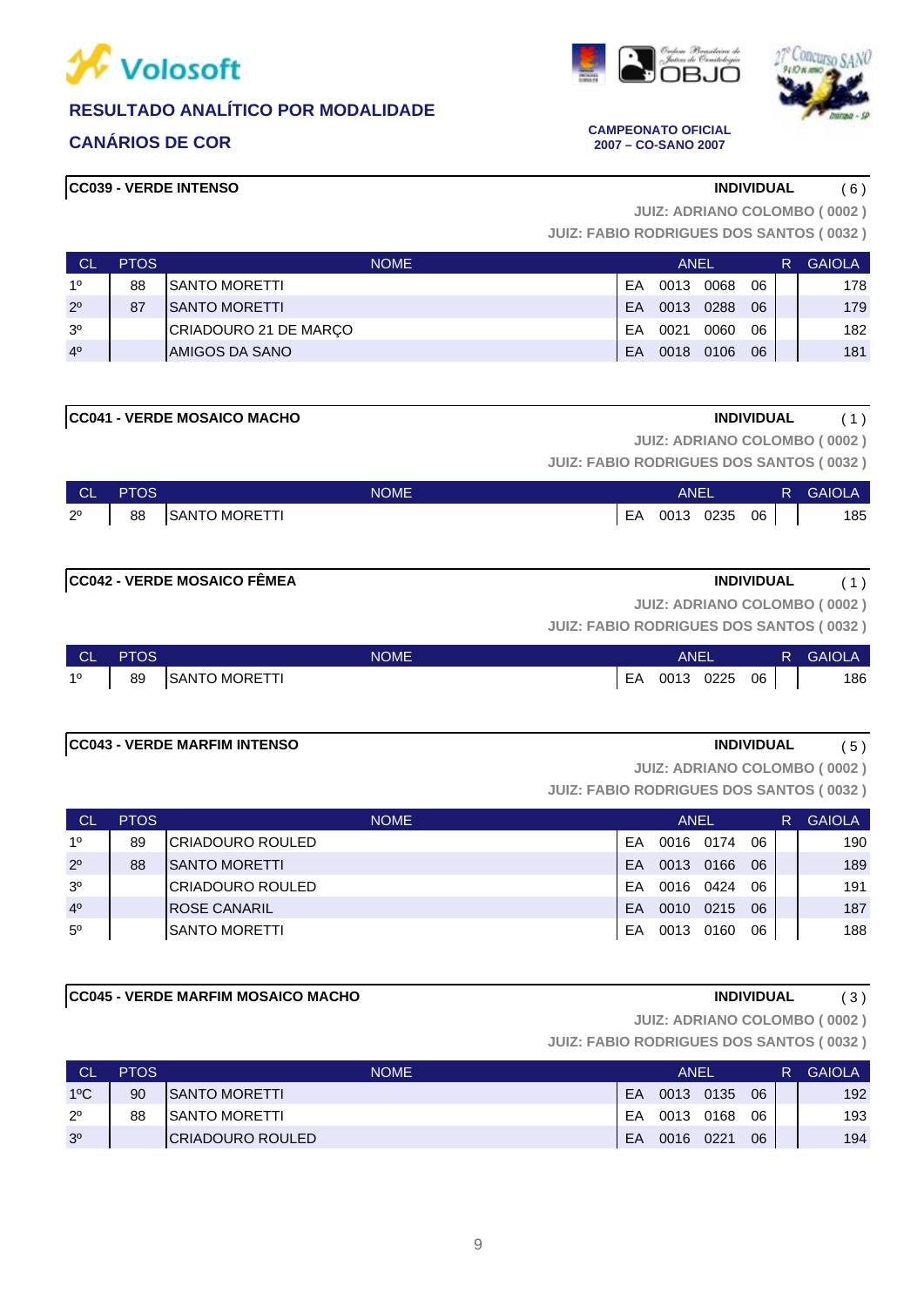







**CANÁRIOS DE COR CAMPEONATO OFICIAL 2007 – CO-SANO 2007**

**JUIZ: ADRIANO COLOMBO ( 0002 )**

**JUIZ: FABIO RODRIGUES DOS SANTOS ( 0032 )**

| <b>CL</b>      | <b>PTOS</b> | <b>NOME</b>           |    | <b>ANEL</b> |      |    | <b>GAIOLA</b> |
|----------------|-------------|-----------------------|----|-------------|------|----|---------------|
| 10             | 88          | <b>ISANTO MORETTI</b> | EA | 0013        | 0038 | 06 | 198           |
| $2^{\circ}$    | 87          | <b>IROSE CANARIL</b>  | EA | 0010        | 0096 | 06 | 195           |
| 3 <sup>o</sup> |             | <b>IROSE CANARIL</b>  | EA | 0010 0224   |      | 06 | 196           |

### **CC047 - ÁGATA PRATEADO INDIVIDUAL** ( 3 )

**JUIZ: ADRIANO COLOMBO ( 0002 )**

**JUIZ: FABIO RODRIGUES DOS SANTOS ( 0032 )**

|                | <b>PTOS</b> | <b>NOME</b>       |    | ANEI |      |    | <b>GAIOLA</b> |
|----------------|-------------|-------------------|----|------|------|----|---------------|
| 10             | 88          | ICRIADOURO ROULED | FA | 0016 | 0394 | 06 | 202           |
| $2^{\circ}$    | 87          | ICRIADOURO ROULED | FΑ | 0016 | 0399 | 06 | 203           |
| 3 <sup>o</sup> |             | ICRIADOURO ROULED | EA | 0016 | 0099 | 06 | 201           |

# **CC051 - ÁGATA AMARELO MOSAICO MACHO INDIVIDUAL** ( 6 )

**JUIZ: ADRIANO COLOMBO ( 0002 )**

**JUIZ: FABIO RODRIGUES DOS SANTOS ( 0032 )**

| <b>CL</b>      | <b>PTOS</b> | <b>NOME</b>              |    | <b>ANEL</b> |      |    | R | <b>GAIOLA</b> |
|----------------|-------------|--------------------------|----|-------------|------|----|---|---------------|
| 10             | 88          | ICRIADOURO ROULED        | EA | 0016        | 0395 | 06 |   | 206           |
| $2^{\circ}$    | 87          | <b>ICRIADOURO ROULED</b> | EA | 0016        | 0091 | 06 |   | 205           |
| 3 <sup>o</sup> |             | <b>IROSE CANARIL</b>     | EA | 0010        | 0264 | 06 |   | 204           |
| 4 <sup>0</sup> |             | <b>IMS CANARIOS</b>      | EA | 0040        | 0156 | 06 |   | 208           |
| $5^{\circ}$    |             | <b>IMS CANARIOS</b>      | EA | 0040        | 0178 | 06 |   | 209           |

# **CC052 - ÁGATA AMARELO MOSAICO FÊMEA INDIVIDUAL** ( 2 )

**JUIZ: ADRIANO COLOMBO ( 0002 )**

**JUIZ: FABIO RODRIGUES DOS SANTOS ( 0032 )**

| <b>CL</b>      | <b>PTOS</b> | <b>NOME</b>        |     | ANEL      |      |    | R. | <b>GAIOLA</b> |
|----------------|-------------|--------------------|-----|-----------|------|----|----|---------------|
| 1 <sup>o</sup> | 86          | CRIADOURO ROULED   | EA. | 0016      | 0392 | 06 |    | 210           |
| $2^{\circ}$    | 86          | <b>MS CANARIOS</b> | EA  | 0040 0103 |      | 06 |    | 211           |

### **CC055 - ÁGATA AMARELO MARFIM MOSAICO MACHO INDIVIDUAL** ( 3 )

**JUIZ: ADRIANO COLOMBO ( 0002 )**

| CL             | <b>PTOS</b> | <b>NOME</b>             | ANEI |      |      |    | R | <b>GAIOLA</b> |
|----------------|-------------|-------------------------|------|------|------|----|---|---------------|
| 10             | 88          | CRIADOURO ROULED        | EA   | 0016 | 0397 | 06 |   | 213           |
| 2 <sup>o</sup> | 87          | <b>CRIADOURO ROULED</b> | EA   | 0016 | 0312 | 06 |   | 212           |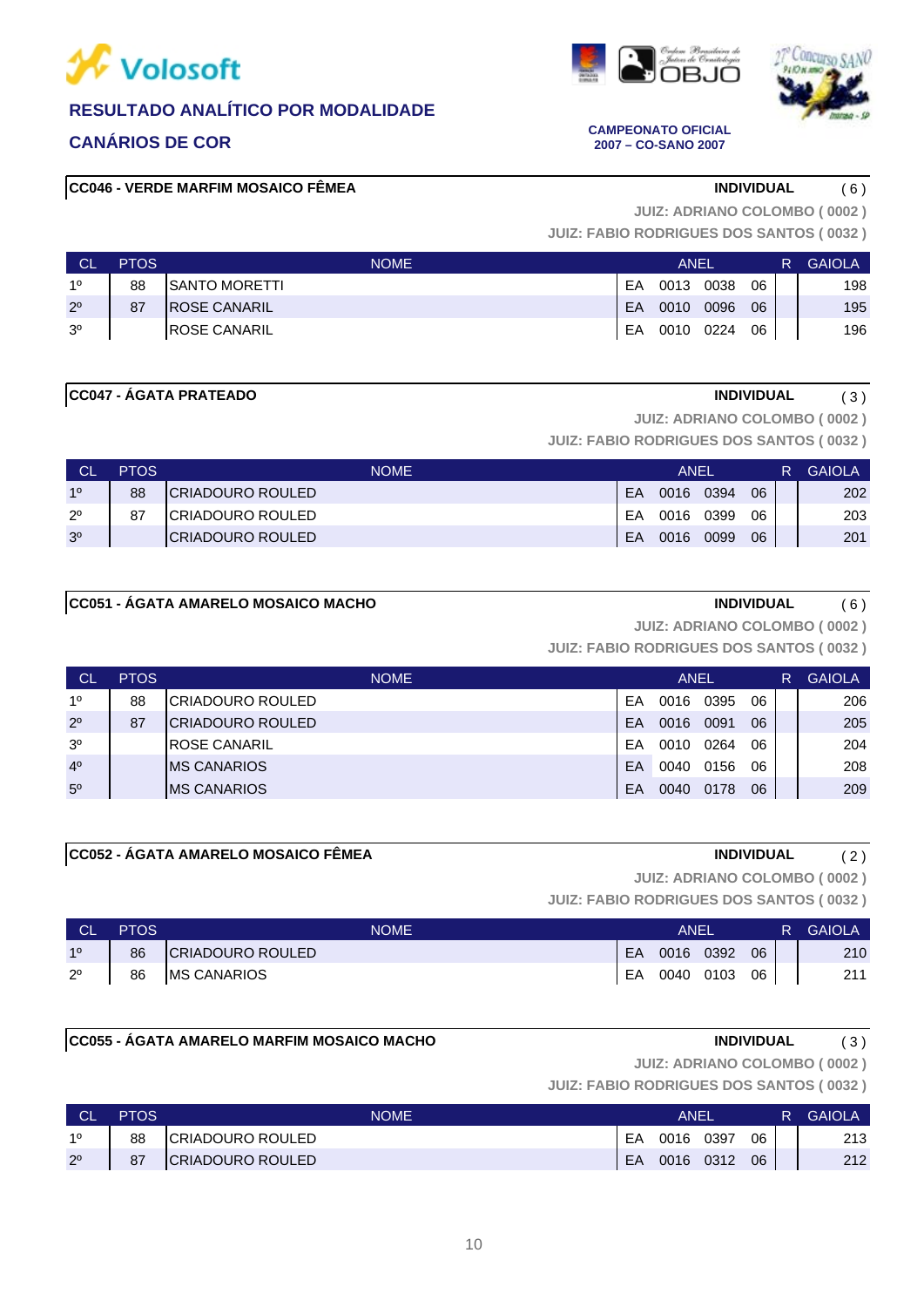

# **CANÁRIOS DE COR CAMPEONATO OFICIAL**

**CC055 - ÁGATA AMARELO MARFIM MOSAICO MACHO INDIVIDUAL** ( 3 )



**JUIZ: ADRIANO COLOMBO ( 0002 )**

**JUIZ: FABIO RODRIGUES DOS SANTOS ( 0032 )**

**2007 – CO-SANO 2007**

| <b>CL</b>      | PTOS | NOME <sup>1</sup>   | ANEI |      |      |    | R | <b>GAIOLA</b> |
|----------------|------|---------------------|------|------|------|----|---|---------------|
| 3 <sup>o</sup> |      | <b>IMS CANARIOS</b> | EA   | 0040 | 0009 | 06 |   | 214           |

### **CC056 - ÁGATA AMARELO MARFIM MOSAICO FÊMEA INDIVIDUAL** ( 4 )

**JUIZ: ADRIANO COLOMBO ( 0002 )**

**JUIZ: FABIO RODRIGUES DOS SANTOS ( 0032 )**

| <b>CI</b>      | <b>PTOS</b> | <b>NOME</b>             | <b>ANFI</b> |           |      |    | R. | <b>GAIOLA</b> |
|----------------|-------------|-------------------------|-------------|-----------|------|----|----|---------------|
| $1^{\circ}$ C  | 90          | CRIADOURO ROULED        | EA          | 0016      | 0398 | 06 |    | 217           |
| $2^{\circ}$    | 87          | <b>CRIADOURO ROULED</b> | EA.         | 0016 0090 |      | 06 |    | 215           |
| 3 <sup>o</sup> |             | <b>CRIADOURO ROULED</b> | EA          | 0016 0396 |      | 06 |    | 216           |

### **CC057 - CANELA PRATEADO INDIVIDUAL** ( 3 )

**JUIZ: ADRIANO COLOMBO ( 0002 )**

**JUIZ: FABIO RODRIGUES DOS SANTOS ( 0032 )**

| <b>CL</b>      | <b>PTOS</b> | <b>NOME</b>           | ANEL |           |      |    | R. | <b>GAIOLA</b> |
|----------------|-------------|-----------------------|------|-----------|------|----|----|---------------|
| 10             | 89          | <b>ISANTO MORETTI</b> | FA   | 0013 0230 |      | 06 |    | 220           |
| $2^{\circ}$    | 87          | <b>ISANTO MORETTI</b> | FA.  | 0013      | 0034 | 06 |    | 219           |
| 3 <sup>o</sup> |             | ISANTO MORETTI        | EA   | 0013 0231 |      | 06 |    | 221           |

# **CC059 - CANELA AMARELO INTENSO INDIVIDUAL** ( 1 )

**JUIZ: ADRIANO COLOMBO ( 0002 )**

**JUIZ: FABIO RODRIGUES DOS SANTOS ( 0032 )**

| CL             | PTOS | <b>NOME</b>           | ANEI |      |      |    | <b>GAIOLA</b> |
|----------------|------|-----------------------|------|------|------|----|---------------|
| 1 <sup>0</sup> | 88   | <b>ISANTO MORETTI</b> | EA   | 0013 | 0066 | 06 | 222           |

**CC060 - CANELA AMARELO NEVADO INDIVIDUAL** ( 1 )

**JUIZ: ADRIANO COLOMBO ( 0002 )**

**JUIZ: FABIO RODRIGUES DOS SANTOS ( 0032 )**

| <b>CL</b> | PTOS | <b>NOME</b>           | ANEI |      |      |    | <b>GAIOLA</b> |
|-----------|------|-----------------------|------|------|------|----|---------------|
| 10        | 88   | <b>ISANTO MORETTI</b> | EA   | 0013 | 0061 | 06 | 223           |

# **CC061 - CANELA AMARELO MOSAICO MACHO INDIVIDUAL** ( 2 )

**JUIZ: ADRIANO COLOMBO ( 0002 )**

| <b>CL</b>     | <b>PTOS</b> | NOME'                | ANEI |      |      |    | R | <b>GAIOLA</b> |
|---------------|-------------|----------------------|------|------|------|----|---|---------------|
| $1^{\circ}$ C | 90          | <b>IROSE CANARIL</b> | EA   | 0010 | 0277 | 06 |   | 224           |





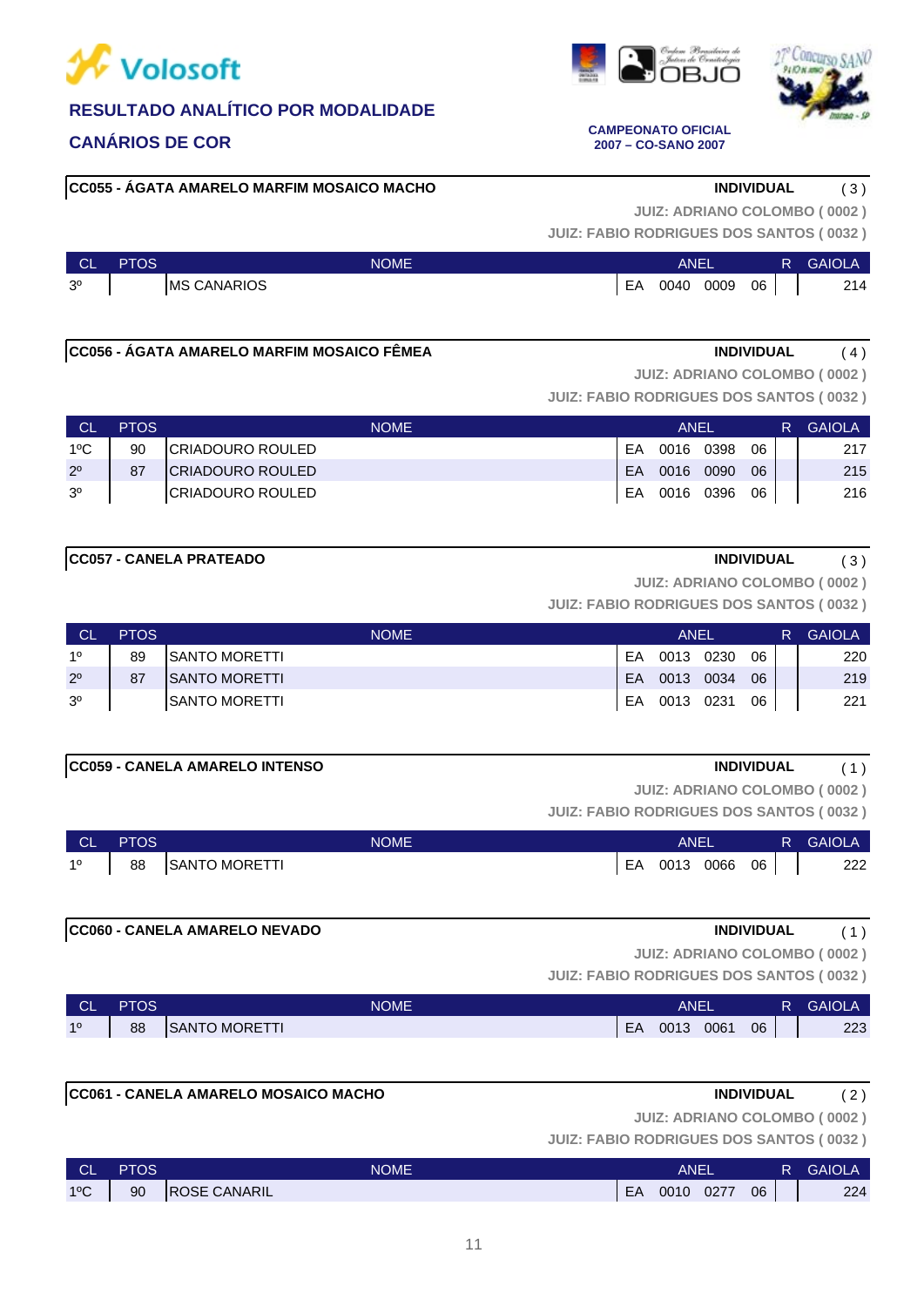

# **CANÁRIOS DE COR CAMPEONATO OFICIAL**

**CC061 - CANELA AMARELO MOSAICO MACHO INDIVIDUAL** ( 2 )

**JUIZ: ADRIANO COLOMBO ( 0002 )**

**JUIZ: FABIO RODRIGUES DOS SANTOS ( 0032 )**

| <b>CL</b>   | <b>PTOS</b> | <b>NOME</b>  | ANEL |      |      |    | R. | <b>GAIOLA</b> |
|-------------|-------------|--------------|------|------|------|----|----|---------------|
| $2^{\circ}$ | 88          | SANTO MORETT | EA   | 0013 | 0098 | 06 |    | 225           |

### **CC062 - CANELA AMARELO MOSAICO FÊMEA INDIVIDUAL** ( 2 )

**JUIZ: ADRIANO COLOMBO ( 0002 )**

**JUIZ: FABIO RODRIGUES DOS SANTOS ( 0032 )**

| <b>CL</b>   | <b>PTOS</b> | <b>NOME</b>          | ANEI |      |      |    | <b>GAIOLA</b> |
|-------------|-------------|----------------------|------|------|------|----|---------------|
| 10          | 89          | <b>IROSE CANARIL</b> | EA   | 0010 | 0386 | 06 | 227           |
| $2^{\circ}$ | 89          | <b>ROSE CANARIL</b>  | EA   | 0010 | 0279 | 06 | 226           |

**CC065 - CANELA AMARELO MARFIM MOSAICO MACHO INDIVIDUAL** ( 1 )

**JUIZ: ADRIANO COLOMBO ( 0002 )**

**JUIZ: FABIO RODRIGUES DOS SANTOS ( 0032 )**

| <b>CLA</b>  | <b>PTOS</b> | <b>NOME</b>      | ANEI |              |  |    | <b>R</b> GAIOLA |
|-------------|-------------|------------------|------|--------------|--|----|-----------------|
| $1^{\circ}$ |             | 88 SANTO MORETTI |      | EA 0013 0011 |  | 06 | 228             |

# **CC066 - CANELA AMARELO MARFIM MOSAICO FÊMEA INDIVIDUAL** ( 3 )

**JUIZ: ADRIANO COLOMBO ( 0002 )**

**JUIZ: FABIO RODRIGUES DOS SANTOS ( 0032 )**

| <b>CL</b>      | <b>PTOS</b> | <b>NOME</b>           | ANEL |      |      |    |  | <b>GAIOLA</b> |
|----------------|-------------|-----------------------|------|------|------|----|--|---------------|
| 10             | 88          | <b>ISANTO MORETTI</b> | EA   | 0013 | 0277 | 06 |  | 230           |
| $2^{\circ}$    | 87          | <b>ISANTO MORETTI</b> | EA   | 0013 | 0278 | 06 |  | 231           |
| 3 <sup>o</sup> |             | <b>ISANTO MORETTI</b> | EA   | 0013 | 0143 | 06 |  | 229           |

**CC077 - COBRE INTENSO INDIVIDUAL** ( 4 )

**JUIZ: ADRIANO COLOMBO ( 0002 )**

**JUIZ: FABIO RODRIGUES DOS SANTOS ( 0032 )**

| ∟ CL           | <b>PTOS</b> | <b>NOME</b>         |    | <b>ANEL</b> |      |    | R | <b>GAIOLA</b> |
|----------------|-------------|---------------------|----|-------------|------|----|---|---------------|
| 10             | 86          | ISANTO MORETTI      | FA | 0013        | 0080 | 06 |   | 236           |
| $2^{\circ}$    | 86          | ISANTO MORETTI      | EA | 0013        | 0015 | 06 |   | 234           |
| 3 <sup>o</sup> |             | <b>IMS CANARIOS</b> | EA | 0040        | 0051 | 06 |   | 237           |
| $4^{\circ}$    |             | ISANTO MORETTI      | EA | 0013        | 0078 | 06 |   | 235           |



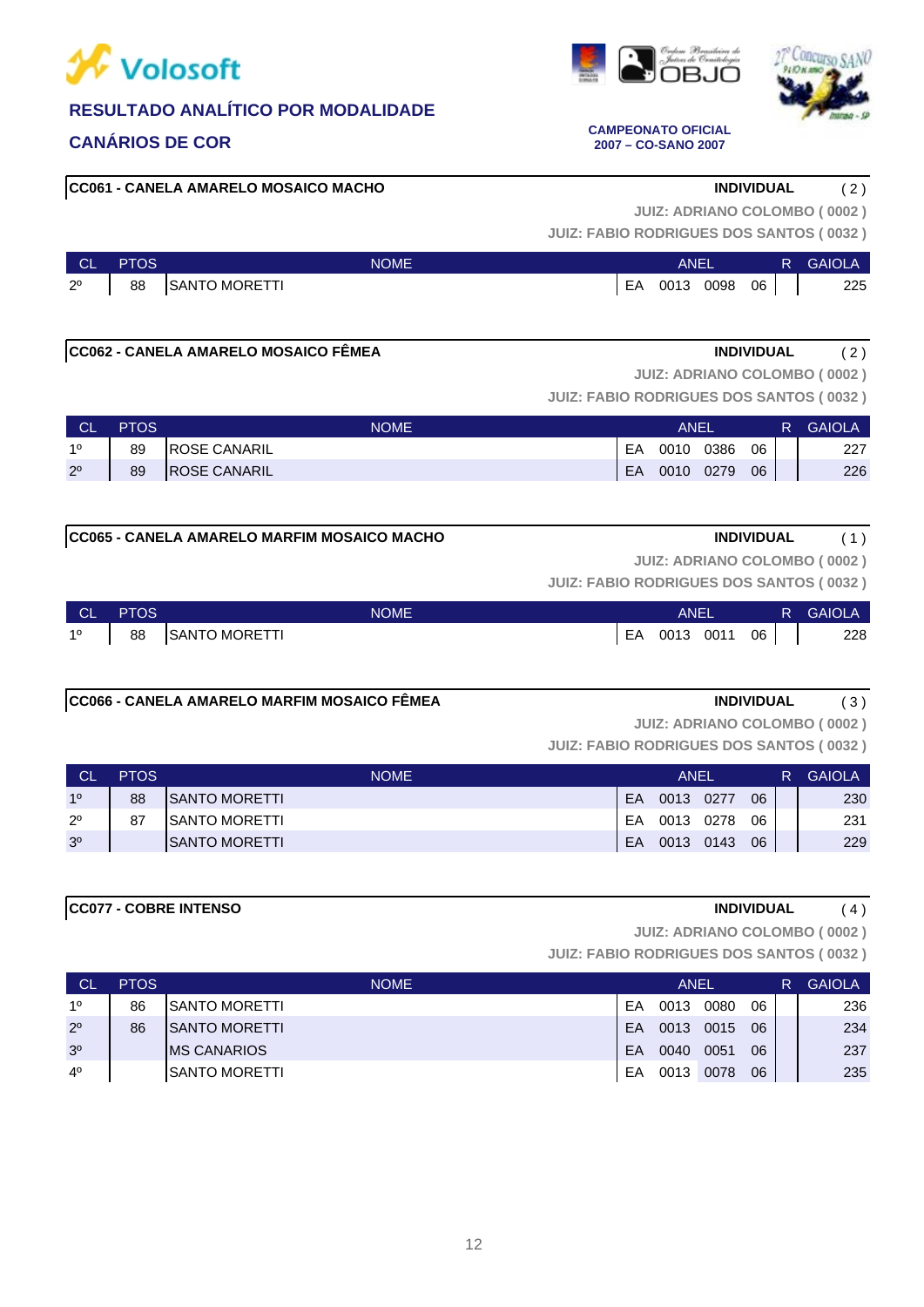







**CANÁRIOS DE COR CAMPEONATO OFICIAL 2007 – CO-SANO 2007**

**JUIZ: ADRIANO COLOMBO ( 0002 )**

**JUIZ: FABIO RODRIGUES DOS SANTOS ( 0032 )**

| - CL           | <b>PTOS</b> | <b>NOME</b>                     | ANEL      |      |      |      | R. | <b>GAIOLA</b> |
|----------------|-------------|---------------------------------|-----------|------|------|------|----|---------------|
| 1 <sup>0</sup> | 358         | CRIADOURO SÃO LOURENÇA DA SERRA | FA        | 0065 | 0100 | 06 R |    | 242           |
| 1 <sup>0</sup> | 358         | CRIADOURO SÃO LOURENÇA DA SERRA | <b>FA</b> | 0065 | 0102 | 06   |    | 239           |
| 1 <sup>0</sup> | 358         | CRIADOURO SÃO LOURENÇA DA SERRA | <b>FA</b> | 0065 | 0219 | 06   |    | 240           |
| 10             | 358         | CRIADOURO SÃO LOURENÇA DA SERRA | <b>FA</b> | 0065 | 0335 | 06   |    | 241           |

# **CC078 - COBRE NEVADO INDIVIDUAL** ( 2 )

**JUIZ: ADRIANO COLOMBO ( 0002 )**

**JUIZ: FABIO RODRIGUES DOS SANTOS ( 0032 )**

| <b>CL</b>   | <b>PTOS</b> | NOME                            | ANEL |           |           |    | R GAIOLA |
|-------------|-------------|---------------------------------|------|-----------|-----------|----|----------|
| 10          | 86          | CRIADOURO SÃO LOURENÇA DA SERRA | EA   | 0065 0321 |           | 06 | 244      |
| $2^{\circ}$ | 86          | CRIADOURO SÃO LOURENÇA DA SERRA | EA.  |           | 0065 0118 | 06 | 243      |

# **CC079 - COBRE MOSAICO MACHO INDIVIDUAL** ( 4 )

**JUIZ: FABIO RODRIGUES DOS SANTOS ( 0032 ) JUIZ: ADRIANO COLOMBO ( 0002 )**

| <b>CL</b>      | <b>PTOS</b> | <b>NOME</b>                     | ANEL |      |      |    | R | <b>GAIOLA</b> |
|----------------|-------------|---------------------------------|------|------|------|----|---|---------------|
| 10             | 89          | CRIADOURO SÃO LOURENÇA DA SERRA | EA   | 0065 | 0109 | 06 |   | 248           |
| $2^{\circ}$    | 88          | <b>IMS CANARIOS</b>             | FA   | 0040 | 0191 | 06 |   | 246           |
| 3 <sup>o</sup> |             | <b>MS CANARIOS</b>              | EA   | 0040 | 0192 | 06 |   | 247           |

### **CC080 - COBRE MOSAICO FÊMEA INDIVIDUAL** ( 2 )

**JUIZ: ADRIANO COLOMBO ( 0002 )**

**JUIZ: FABIO RODRIGUES DOS SANTOS ( 0032 )**

|               | CL PTOS | <b>NOME</b>                        | ANEL            |  | <b>R</b> GAIOLA |
|---------------|---------|------------------------------------|-----------------|--|-----------------|
| $1^{\circ}$ C |         | 90 CRIADOURO SÃO LOURENÇA DA SERRA | EA 0065 0214 06 |  | 250             |

# **CC081 - COBRE MARFIM INTENSO INDIVIDUAL** ( 5 )

**JUIZ: ADRIANO COLOMBO ( 0002 )**

| <b>CL</b>      | <b>PTOS</b> | <b>NOME</b>                     | ANEL      |           |      |    | R | <b>GAIOLA</b> |
|----------------|-------------|---------------------------------|-----------|-----------|------|----|---|---------------|
| 10             | 88          | <b>CRIADOURO IBIRÁ</b>          | FA        | 0062 0118 |      | 06 |   | 254           |
| $2^{\circ}$    | 88          | CRIADOURO SÃO LOURENÇA DA SERRA | FA        | 0065 0125 |      | 06 |   | 255           |
| 3 <sup>o</sup> |             | <b>CRIADOURO IBIRÁ</b>          | <b>FA</b> | 0062      | 0033 | 06 |   | 251           |
| $4^{\circ}$    |             | <b>CRIADOURO IBIRÁ</b>          | FA        | 0062      | 0038 | 06 |   | 252           |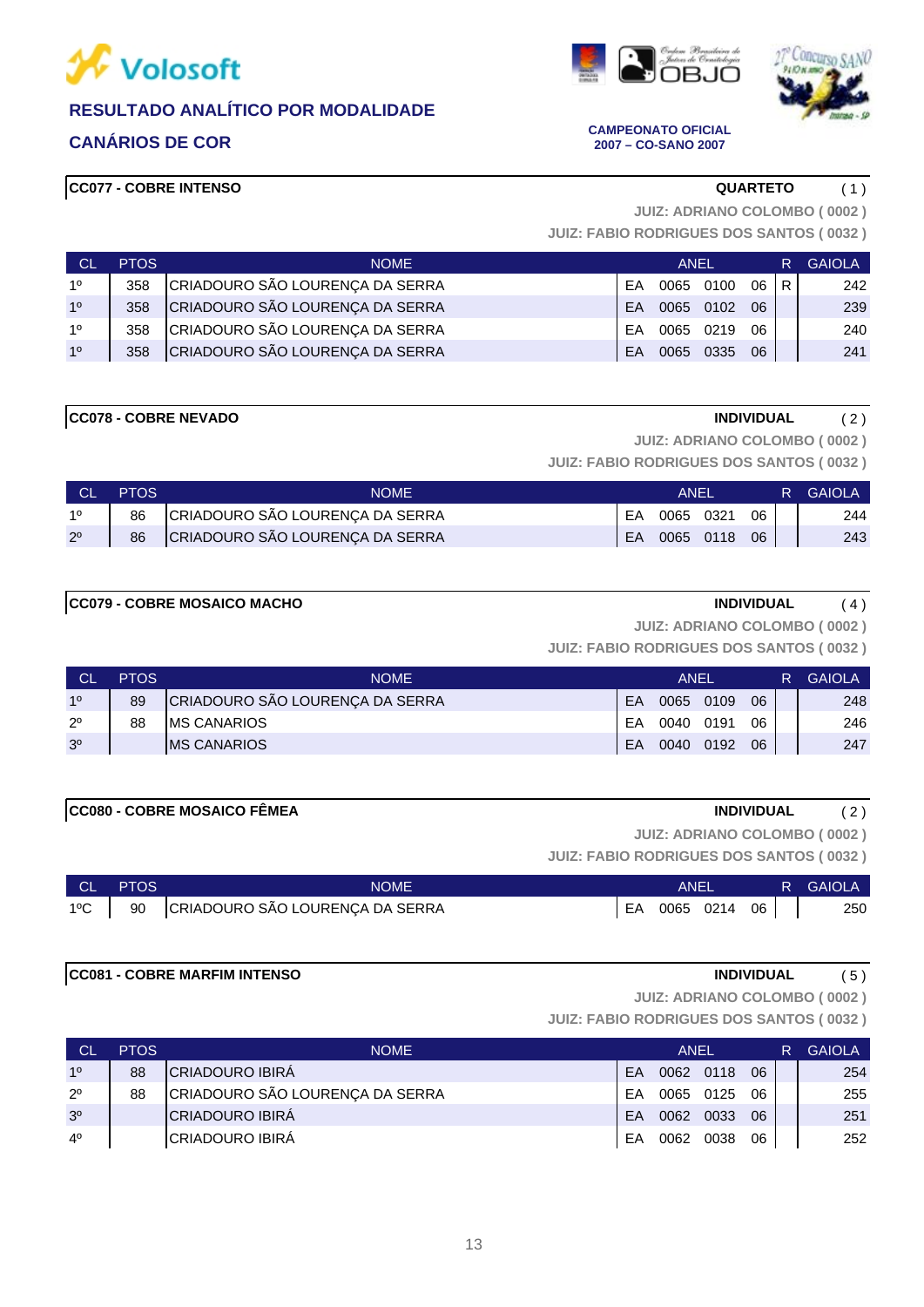





### **CANÁRIOS DE COR CAMPEONATO OFICIAL 2007 – CO-SANO 2007**

# **CC081 - COBRE MARFIM INTENSO INDIVIDUAL** ( 5 )

**JUIZ: ADRIANO COLOMBO ( 0002 )**

**JUIZ: FABIO RODRIGUES DOS SANTOS ( 0032 )**

| $\sim$<br>◡∟   | PTOS | <b>NOME</b>            | <b>ANE</b> |      |      |    | <b>GAIOLA</b> |
|----------------|------|------------------------|------------|------|------|----|---------------|
| 5 <sup>o</sup> |      | <b>CRIADOURO IBIRA</b> | EA         | 0062 | 0117 | 06 | 253           |

### **CC084 - COBRE MARFIM MOSAICO FÊMEA INDIVIDUAL** (3)

**JUIZ: ADRIANO COLOMBO ( 0002 )**

**JUIZ: FABIO RODRIGUES DOS SANTOS ( 0032 )**

| Сľ             | <b>PTOS</b> | <b>NOME</b>                     | ANEL |                 |  |    | R. | <b>GAIOLA</b> |
|----------------|-------------|---------------------------------|------|-----------------|--|----|----|---------------|
| 10             | 89          | CRIADOURO SÃO LOURENÇA DA SERRA | FA   | 0065 0134       |  | 06 |    | 257           |
| $2^{\circ}$    | 88          | CRIADOURO 21 DE MARÇO           | EA.  | 0021 0025 06    |  |    |    | 256           |
| 3 <sup>o</sup> |             | CRIADOURO SÃO LOURENÇA DA SERRA |      | EA 0065 0210 06 |  |    |    | 258           |

### **CC085 - ÁGATA VERMELHO INTENSO INDIVIDUAL** ( 3 )

**JUIZ: ADRIANO COLOMBO ( 0002 )**

**JUIZ: FABIO RODRIGUES DOS SANTOS ( 0032 )**

| <b>TCL</b>  | <b>PTOS</b> | <b>NOME</b>        | ANEI |      |      |    | R. | <b>GAIOLA</b> |
|-------------|-------------|--------------------|------|------|------|----|----|---------------|
| 10          | 88          | CRIADOURO ROULED   | EA   | 0016 | 0365 | 06 |    | 264           |
| $2^{\circ}$ | 86          | <b>MS CANARIOS</b> | EA   | 0040 | 0067 | 06 |    | 265           |

### **CC086 - ÁGATA VERMELHO NEVADO INDIVIDUAL** ( 4 )

**JUIZ: ADRIANO COLOMBO ( 0002 )**

**JUIZ: FABIO RODRIGUES DOS SANTOS ( 0032 )**

| <b>CL</b>      | <b>PTOS</b> | <b>NOME</b>              | <b>ANEL</b> |      |      |    | R | <b>GAIOLA</b> |
|----------------|-------------|--------------------------|-------------|------|------|----|---|---------------|
| 1 <sup>0</sup> | 88          | <b>ISANTO MORETTI</b>    | EA          | 0013 | 0269 | 06 |   | 267           |
| $2^{\circ}$    | 87          | <b>ICRIADOURO ROULED</b> | EA          | 0016 | 0366 | 06 |   | 268           |
| 3 <sup>o</sup> |             | <b>ISANTO MORETTI</b>    | EA          | 0013 | 0266 | 06 |   | 266           |
| $4^{\circ}$    |             | <b>IMS CANARIOS</b>      | EA          | 0040 | 0065 | 06 |   | 269           |

# **CC087 - ÁGATA VERMELHO MOSAICO MACHO INDIVIDUAL** ( 1 )

**JUIZ: ADRIANO COLOMBO ( 0002 )**

| CL PTOS | <b>NOME</b>                       | ANEL |                 |  |  | R GAIOLA |
|---------|-----------------------------------|------|-----------------|--|--|----------|
|         | 1 <sup>0</sup>   87   MS CANARIOS |      | EA 0040 0099 06 |  |  | 270      |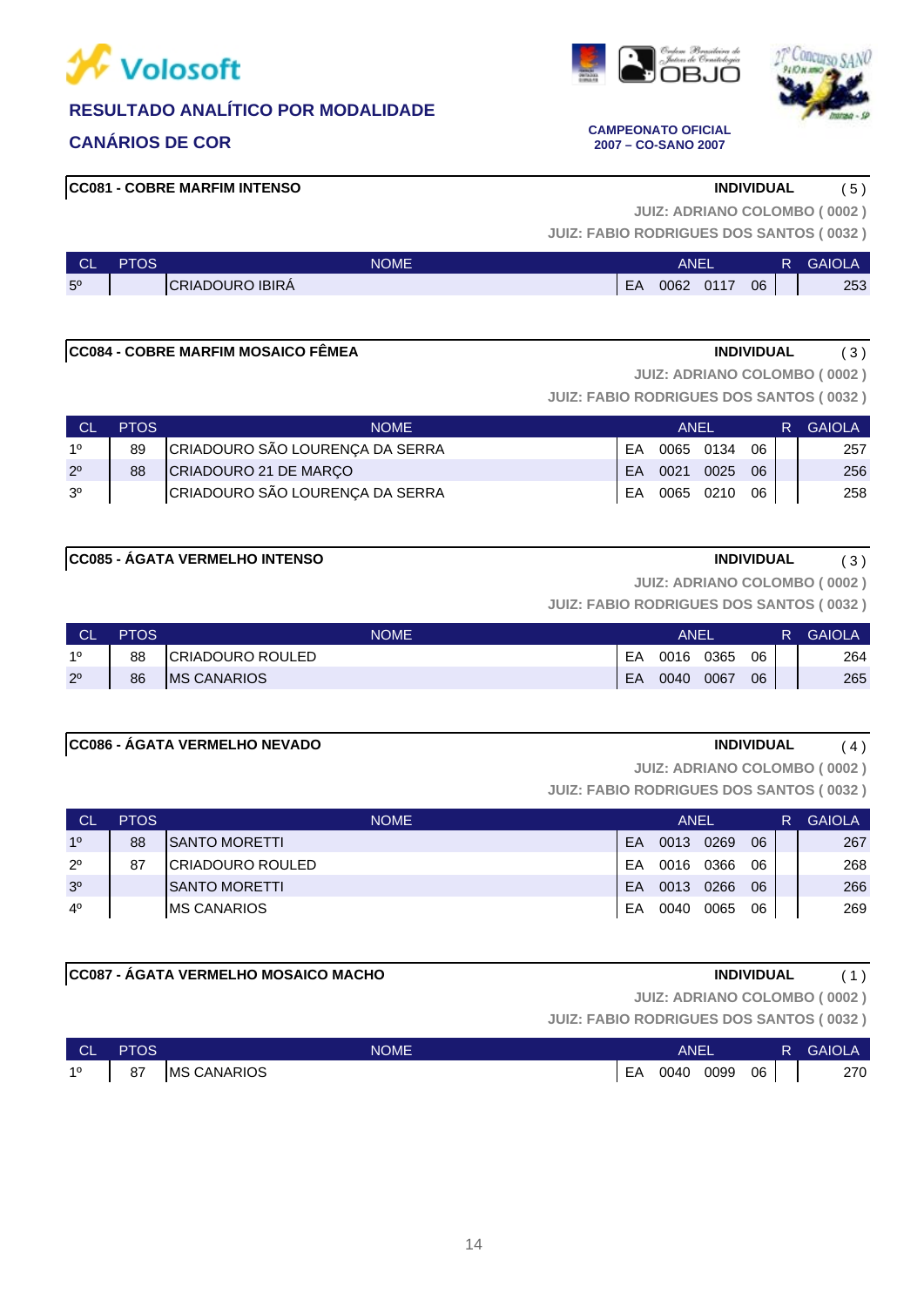

# **CANÁRIOS DE COR CAMPEONATO OFICIAL**

# **CC089 - ÁGATA VERMELHO MARFIM INTENSO INDIVIDUAL** ( 3 )

**JUIZ: ADRIANO COLOMBO ( 0002 )**

**JUIZ: FABIO RODRIGUES DOS SANTOS ( 0032 )**

| <b>C</b>       | <b>PTOS</b> | <b>NOME</b>             | ANEL |           |      |    |  | <b>GAIOLA</b> |
|----------------|-------------|-------------------------|------|-----------|------|----|--|---------------|
| 10             | 89          | CRIADOURO ROULED        | FΑ   | 0016 0375 |      | 06 |  | 271           |
| $2^{\circ}$    | 86          | <b>CRIADOURO ROULED</b> | EA   | 0016 0376 |      | 06 |  | 272           |
| 3 <sup>0</sup> |             | <b>IMS CANARIOS</b>     | EA   | 0040      | 0066 | 06 |  | 273           |

**CC093 - CANELA VERMELHO INTENSO INDIVIDUAL** ( 1 )

**JUIZ: ADRIANO COLOMBO ( 0002 )**

**JUIZ: FABIO RODRIGUES DOS SANTOS ( 0032 )**

|             | CL PTOS | <b>NOME</b>                        | ANEL            |  |  | <b>R</b> GAIOLA |
|-------------|---------|------------------------------------|-----------------|--|--|-----------------|
| $1^{\circ}$ |         | 86 CRIADOURO SÃO LOURENÇA DA SERRA | EA 0065 0090 06 |  |  | 274             |

### **CC094 - CANELA VERMELHO NEVADO INDIVIDUAL** ( 1 )

**JUIZ: ADRIANO COLOMBO ( 0002 )**

**JUIZ: FABIO RODRIGUES DOS SANTOS ( 0032 )**

|             | <b>CL PTOS</b> | <b>NOME</b>                        | <b>ANEL</b>            |  | R GAIOLA |
|-------------|----------------|------------------------------------|------------------------|--|----------|
| $1^{\circ}$ |                | 88 CRIADOURO SÃO LOURENÇA DA SERRA | $ EA$ 0065 0349 06 $ $ |  | 275      |

### **CC095 - CANELA VERMELHO MOSAICO MACHO INDIVIDUAL** ( 5 )

**JUIZ: ADRIANO COLOMBO ( 0002 )**

**JUIZ: FABIO RODRIGUES DOS SANTOS ( 0032 )**

|             | <b>PTOS</b> | NOME                            | ANEI |           |      |    | R. | <b>GAIOLA</b> |
|-------------|-------------|---------------------------------|------|-----------|------|----|----|---------------|
| 10          | 89          | CRIADOURO SÃO LOURENÇA DA SERRA | EA   | 0065      | 0276 | 06 |    | 280           |
| $2^{\circ}$ | 88          | CRIADOURO ROULED                | EA   | 0016 0274 |      | 06 |    | 277           |

# **CC096 - CANELA VERMELHO MOSAICO FÊMEA INDIVIDUAL** ( 3 )

**JUIZ: ADRIANO COLOMBO ( 0002 )**

**JUIZ: FABIO RODRIGUES DOS SANTOS ( 0032 )**

| <b>CL</b>      | <b>PTOS</b> | <b>NOME</b>                     |    | ANEL      |      |    | <b>GAIOLA</b> |
|----------------|-------------|---------------------------------|----|-----------|------|----|---------------|
| 10             | 89          | CRIADOURO SÃO LOURENÇA DA SERRA | FA | 0065      | 0257 | 06 | 283           |
| $2^{\circ}$    | 86          | ICRIADOURO ROULED               | FA | 0016      | 0222 | 06 | 281           |
| 3 <sup>o</sup> |             | <b>ICRIADOURO ROULED</b>        | EA | 0016 0223 |      | 06 | 282           |

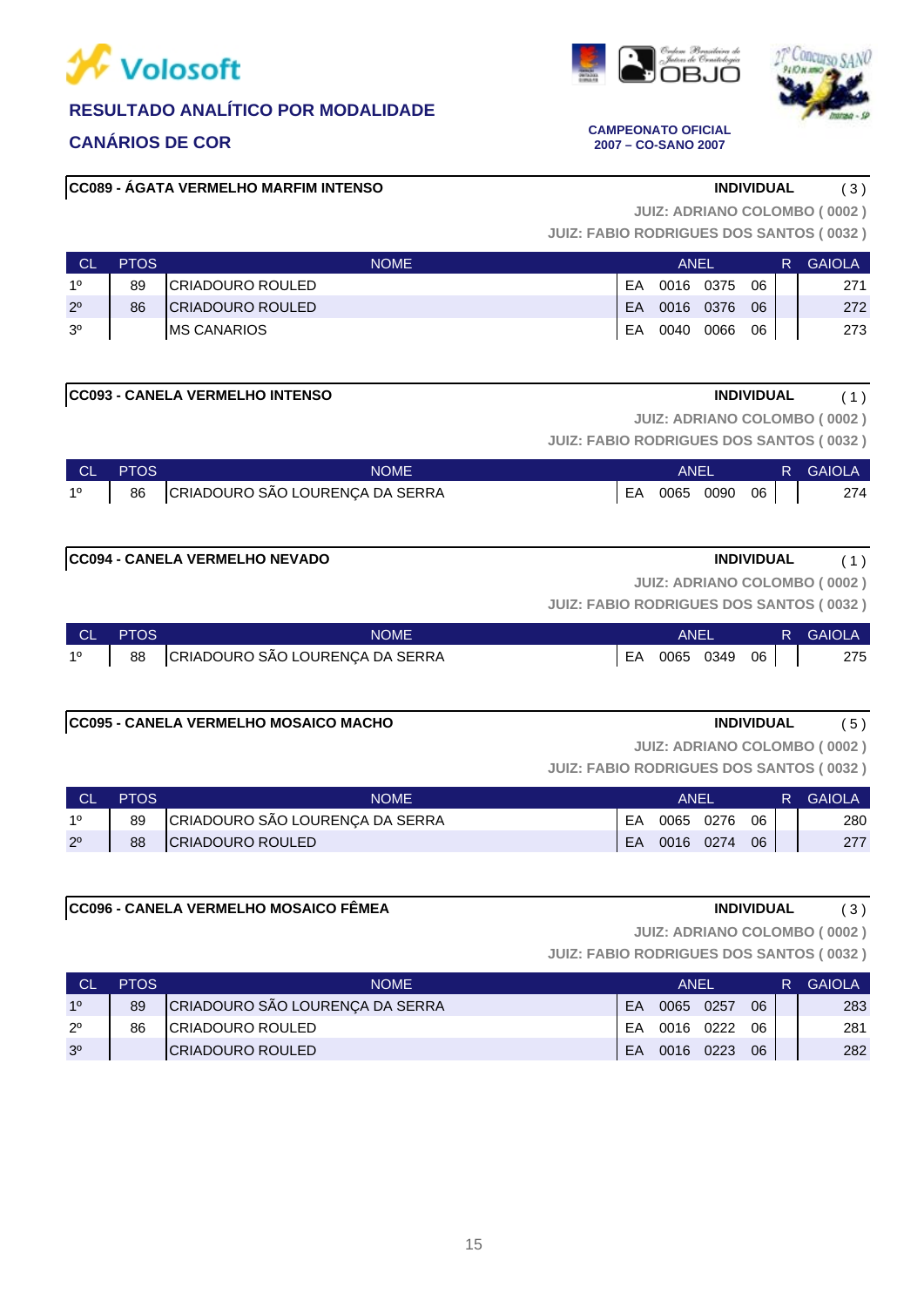

**CC097 - CANELA VERMELHO MARFIM INTENSO INDIVIDUAL** ( 1 )



**JUIZ: FABIO RODRIGUES DOS SANTOS ( 0032 )**

| <b>CL</b> | <b>PTOS</b> | <b>NOME</b>          |    | ANEI |      |    |  | <b>GAIOLA</b> |
|-----------|-------------|----------------------|----|------|------|----|--|---------------|
| 10        | 85          | <b>SANTO MORETTI</b> | EA | 0013 | 0157 | 06 |  | 284           |

**CC099 - CANELA VERMELHO MARFIM MOSAICO MACHO INDIVIDUAL** ( 2 )

**JUIZ: ADRIANO COLOMBO ( 0002 )**

**JUIZ: FABIO RODRIGUES DOS SANTOS ( 0032 )**

| <b>CL</b>   | <b>PTOS</b> | <b>NOME</b>        |    | <b>ANE</b> |      |    |  | <b>GAIOLA</b> |
|-------------|-------------|--------------------|----|------------|------|----|--|---------------|
| 10          | 88          | <b>MS CANARIOS</b> | EA | 0040       | 0168 | 06 |  | 285           |
| $2^{\circ}$ | 87          | <b>MS CANARIOS</b> | EA | 0040       | 0195 | 06 |  | 286           |

**JUIZ: ADRIANO COLOMBO ( 0002 )**

**JUIZ: FABIO RODRIGUES DOS SANTOS ( 0032 )**

| <b>CL</b>      | <b>PTOS</b> | <b>NOME</b>        | ANEL         |    | R. | <b>GAIOLA</b> |
|----------------|-------------|--------------------|--------------|----|----|---------------|
| 1 <sup>0</sup> | 89          | SANTO MORETTI      | EA 0013 0121 | 06 |    | 287           |
| $2^{\circ}$    | 88          | <b>MS CANARIOS</b> | EA 0040 0184 | 06 |    | 288           |

### **CC101 - ISABELINO VERMELHO INTENSO INDIVIDUAL** ( 1 )

**JUIZ: ADRIANO COLOMBO ( 0002 )**

**JUIZ: FABIO RODRIGUES DOS SANTOS ( 0032 )**

| <b>CL</b>      | <b>PTOS</b> | <b>NOME</b>           |    | ANFI |      |    |  | <b>GAIOLA</b> |
|----------------|-------------|-----------------------|----|------|------|----|--|---------------|
| 1 <sup>0</sup> | 88          | CRIADOURO 21 DE MARÇO | EA | 0021 | 0130 | 06 |  | 289           |

### **CC105 - ISABELINO VERMELHO MARFIM INTENSO INDIVIDUAL** ( 4 )

**JUIZ: ADRIANO COLOMBO ( 0002 )**

**JUIZ: FABIO RODRIGUES DOS SANTOS ( 0032 )**

| <b>CL</b>      | <b>PTOS</b> | <b>NOME</b>          |           | ANFI      |      |    | R | <b>GAIOLA</b> |
|----------------|-------------|----------------------|-----------|-----------|------|----|---|---------------|
| 10             | 87          | <b>IROSE CANARIL</b> | FA        | 0010      | 0266 | 06 |   | 290           |
| $2^{\circ}$    | 86          | <b>IROSE CANARIL</b> | <b>FA</b> | 0010 0331 |      | 06 |   | 291           |
| 3 <sup>o</sup> |             | CRIADOURO ROULED     | EA        | 0016 0304 |      | 06 |   | 292           |

### **CC106 - ISABELINO VERMELHO MARFIM NEVADO INDIVIDUAL** ( 2 )

**JUIZ: ADRIANO COLOMBO ( 0002 )**

**JUIZ: FABIO RODRIGUES DOS SANTOS ( 0032 )**

| <b>CL</b> | PTOS | <b>NOME</b>          |    | ANEI |      |    | R | <b>GAIOLA</b> |
|-----------|------|----------------------|----|------|------|----|---|---------------|
| 10        | 88   | <b>IROSE CANARIL</b> | EA | 0010 | 0106 | 06 |   | 294           |



### **CANÁRIOS DE COR CAMPEONATO OFICIAL 2007 – CO-SANO 2007**

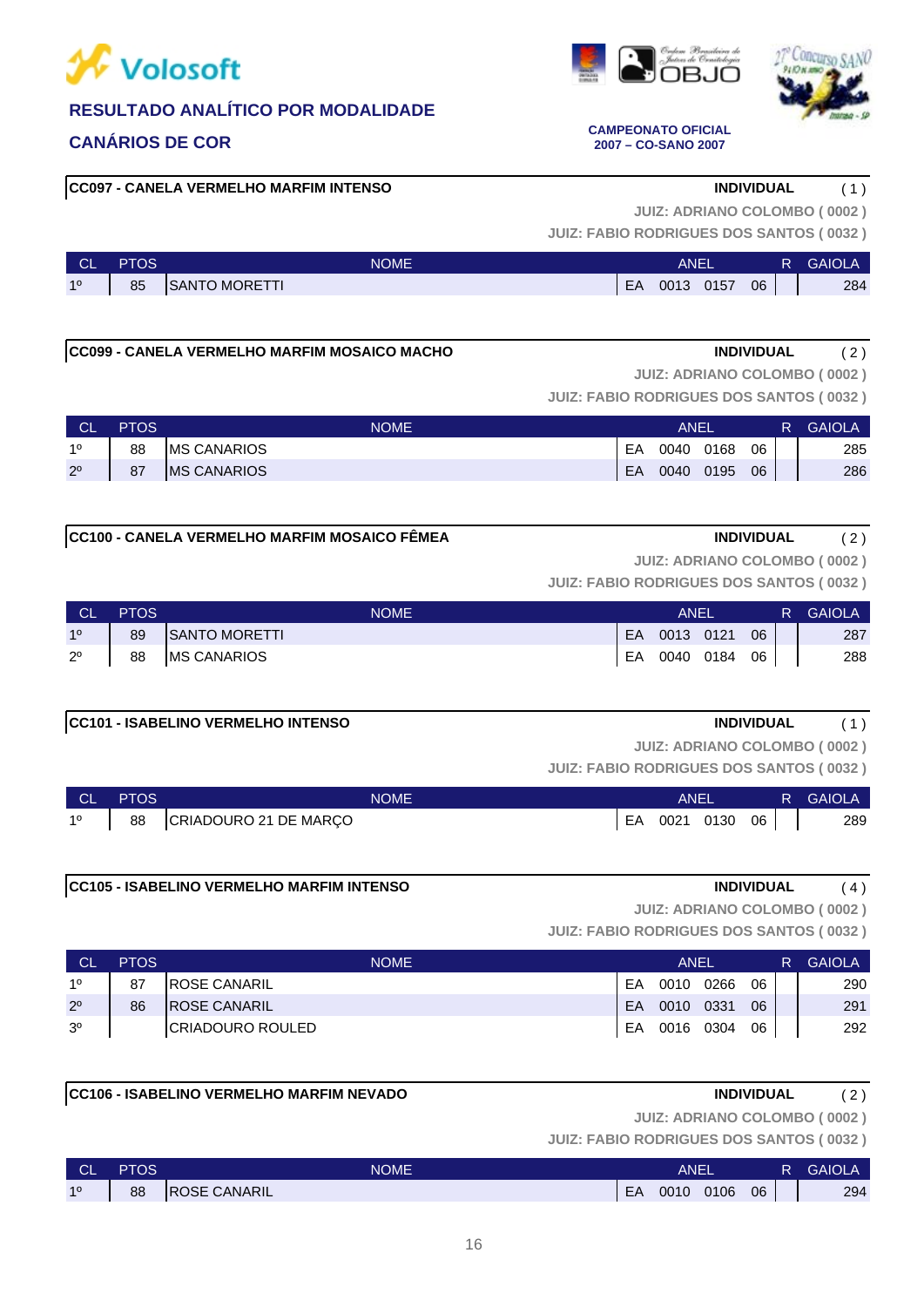

### **CC106 - ISABELINO VERMELHO MARFIM NEVADO INDIVIDUAL** ( 2 )

### **CC111 - VERDE PASTEL INTENSO INDIVIDUAL** ( 4 )

**JUIZ: ADRIANO COLOMBO ( 0002 )**

**JUIZ: FABIO RODRIGUES DOS SANTOS ( 0032 )**

| <b>CL</b> | <b>PTOS</b> | <b>NOME</b>              |    | ANEL |      |    | R | <b>GAIOLA</b> |
|-----------|-------------|--------------------------|----|------|------|----|---|---------------|
| 10        | 89          | <b>IROSE CANARIL</b>     | EA | 0010 | 0184 | 06 |   | 310           |
| 20        | 88          | <b>IROSE CANARIL</b>     | FA | 0010 | 0320 | 06 |   | 312           |
| 30        |             | <b>ICRIADOURO ROULED</b> | EA | 0016 | 0047 | 06 |   | 313           |
| 40        |             | <b>IROSE CANARIL</b>     | EΑ | 0010 | 0207 | 06 |   | 311           |

# **CC107 - ISABELINO VERMELHO MARFIM MOSAICO MACHO INDIVIDUAL** ( 2 )

**JUIZ: ADRIANO COLOMBO ( 0002 )**

**JUIZ: ADRIANO COLOMBO ( 0002 )**

**JUIZ: FABIO RODRIGUES DOS SANTOS ( 0032 )**

**JUIZ: FABIO RODRIGUES DOS SANTOS ( 0032 )**

| <b>NGL</b>     | <b>PTOS</b> | <b>NOME</b>         |     | ANEL |                 |    | R. | <b>GAIOLA</b> |
|----------------|-------------|---------------------|-----|------|-----------------|----|----|---------------|
| 1 <sup>°</sup> | 87          | <b>ROSE CANARIL</b> | EA. |      | 0010 0245       | 06 |    | 297           |
| $2^{\circ}$    |             | 86 ROSE CANARIL     |     |      | EA 0010 0054 06 |    |    | 296           |

# **CC109 - AZUL PASTEL INDIVIDUAL** ( 4 )

**JUIZ: ADRIANO COLOMBO ( 0002 )**

**JUIZ: FABIO RODRIGUES DOS SANTOS ( 0032 )**

| <b>CL</b>      | <b>PTOS</b> | <b>NOME</b>              |    | ANEL |      |    | <b>GAIOLA</b> |
|----------------|-------------|--------------------------|----|------|------|----|---------------|
| 10             | 89          | <b>IROSE CANARIL</b>     | EA | 0010 | 0008 | 06 | 298           |
| $2^{\circ}$    | 87          | <b>ICRIADOURO ROULED</b> | EA | 0016 | 0416 | 06 | 301           |
| 3 <sup>o</sup> |             | <b>IROSE CANARIL</b>     | FA | 0010 | 0089 | 06 | 299           |
| 4 <sup>0</sup> |             | <b>ICRIADOURO ROULED</b> | EA | 0016 | 0004 | 06 | 300           |

**JUIZ: FABIO RODRIGUES DOS SANTOS ( 0032 )**

| <b>CC110 - AZUL PASTEL DOMINANTE</b> | INDIVIDUAL<br>(3)                   |  |
|--------------------------------------|-------------------------------------|--|
|                                      | <b>JUIZ: ADRIANO COLOMBO (0002)</b> |  |
|                                      |                                     |  |

CL PTOS NOME ANEL R GAIOLA

| --             | .  | .                    |    | .    |      |    | . |     |
|----------------|----|----------------------|----|------|------|----|---|-----|
| $1^{\circ}$ C  | 90 | <b>IROSE CANARIL</b> | EA | 0010 | 0090 | 06 |   | 307 |
| $2^{\circ}$    | 89 | <b>IROSE CANARIL</b> | EA | 0010 | 0288 | 06 |   | 308 |
| 3 <sup>o</sup> |    | <b>IMS CANARIOS</b>  | EA | 0040 | 0045 | 06 |   | 309 |
|                |    |                      |    |      |      |    |   |     |







### **CANÁRIOS DE COR CAMPEONATO OFICIAL 2007 – CO-SANO 2007**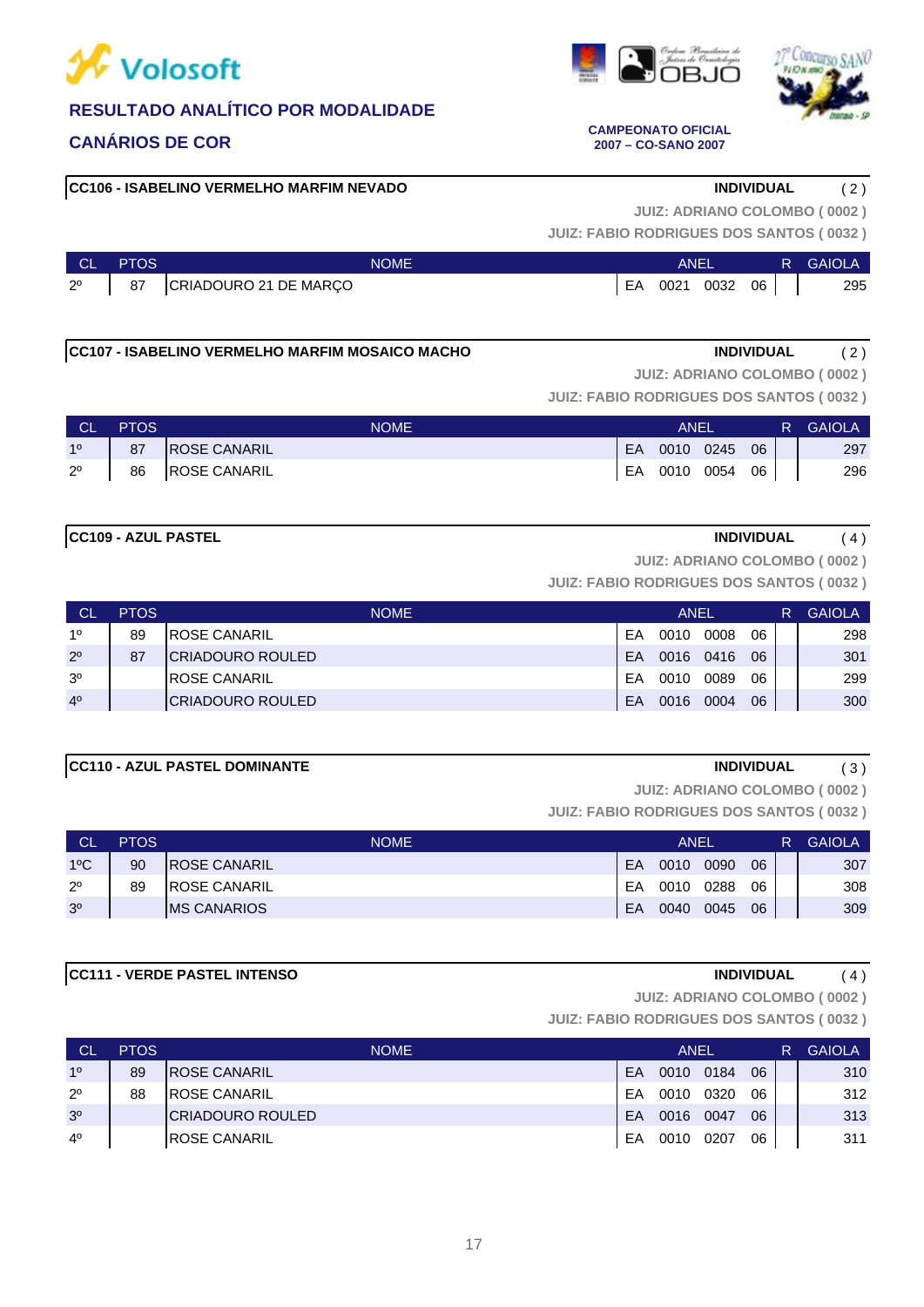







**CANÁRIOS DE COR CAMPEONATO OFICIAL 2007 – CO-SANO 2007**

**JUIZ: ADRIANO COLOMBO ( 0002 )**

**JUIZ: FABIO RODRIGUES DOS SANTOS ( 0032 )**

| . CL           | <b>PTOS</b> | <b>NOME</b>          |    | ANEL |      |    | R | <b>GAIOLA</b> |
|----------------|-------------|----------------------|----|------|------|----|---|---------------|
| 1 <sup>0</sup> | 88          | <b>IROSE CANARIL</b> | EA | 0010 | 0216 | 06 |   | 316           |
| $2^{\circ}$    | 87          | IMS CANARIOS         | FA | 0040 | 0063 | 06 |   | 319           |
| 3 <sup>o</sup> |             | ICRIADOURO ROULED    | EA | 0016 | 0422 | 06 |   | 318           |
| $4^{\circ}$    |             | ICRIADOURO ROULED    | EA | 0016 | 0387 | 06 |   | 317           |

### **CC113 - VERDE PASTEL MOSAICO MACHO INDIVIDUAL** (5)

**JUIZ: ADRIANO COLOMBO ( 0002 )**

**JUIZ: FABIO RODRIGUES DOS SANTOS ( 0032 )**

| <b>CL</b>      | <b>PTOS</b> | <b>NOME</b>          |     | ANEL |      |    | R | <b>GAIOLA</b> |
|----------------|-------------|----------------------|-----|------|------|----|---|---------------|
| 10             | 88          | <b>IROSE CANARIL</b> | FA  | 0010 | 0290 | 06 |   | 322           |
| $2^{\circ}$    | 87          | ICRIADOURO ROULED    | FA  | 0016 | 0324 | 06 |   | 323           |
| 3 <sup>o</sup> |             | ICRIADOURO ROULED    | FA. | 0016 | 0355 | 06 |   | 324           |
| 4 <sup>0</sup> |             | ICRIADOURO ROULED    | FA  | 0016 | 0379 | 06 |   | 325           |

# **CC114 - VERDE PASTEL MOSAICO FÊMEA INDIVIDUAL** (3)

**JUIZ: ADRIANO COLOMBO ( 0002 )**

**JUIZ: FABIO RODRIGUES DOS SANTOS ( 0032 )**

| <b>CL</b>      | <b>PTOS</b> | <b>NOME</b>          |    | ANEL |      |    | R | <b>GAIOLA</b> |
|----------------|-------------|----------------------|----|------|------|----|---|---------------|
| $1^{\circ}$ C  | 90          | <b>IROSE CANARIL</b> | FA | 0010 | 0326 | 06 |   | 326           |
| $2^{\circ}$    | -87         | ICRIADOURO ROULED    | FA | 0016 | 0045 | 06 |   | 327           |
| 3 <sup>o</sup> |             | ICRIADOURO ROULED    | EA | 0016 | 0354 | 06 |   | 328           |

# **CC115 - VERDE PASTEL MARFIM INTENSO INDIVIDUAL** ( 1 )

**JUIZ: ADRIANO COLOMBO ( 0002 )**

**JUIZ: FABIO RODRIGUES DOS SANTOS ( 0032 )**

| <b>CL</b> | <b>PTOS</b>           | <b>NOME</b>          |    | ANEI |      |    | <b>GAIOLA</b> |
|-----------|-----------------------|----------------------|----|------|------|----|---------------|
| 10        | $^{\circ}$<br>$\circ$ | <b>IROSE CANARIL</b> | EA | 0010 | 0211 | 06 | 329           |

### **CC116 - VERDE PASTEL MARFIM NEVADO INDIVIDUAL** ( 7 )

**JUIZ: ADRIANO COLOMBO ( 0002 )**

| ∣ CĽ           | <b>PTOS</b> | <b>NOME</b>          |    | <b>ANEL</b> |      |    | R | <b>GAIOLA</b> |
|----------------|-------------|----------------------|----|-------------|------|----|---|---------------|
| 1 <sup>0</sup> | 88          | <b>IMS CANARIOS</b>  | EA | 0040        | 0021 | 06 |   | 334           |
| $2^{\circ}$    | 88          | <b>IROSE CANARIL</b> | FΑ | 0010        | 0388 | 06 |   | 331           |
| 3 <sup>o</sup> |             | <b>IMS CANARIOS</b>  | EA | 0040        | 0123 | 06 |   | 336           |
| $4^{\circ}$    |             | <b>IROSE CANARIL</b> | EA | 0010        | 0098 | 06 |   | 330           |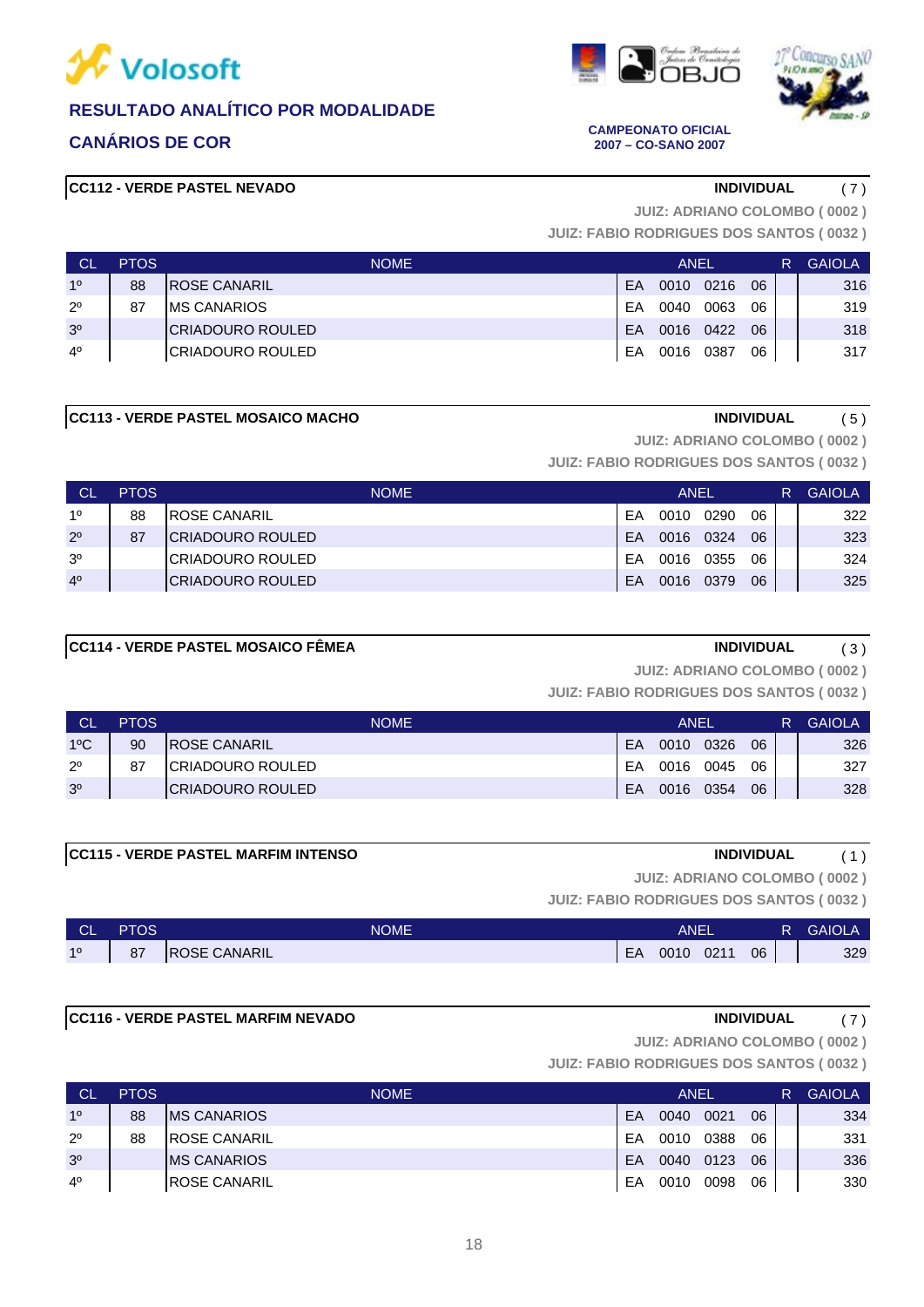







### **CANÁRIOS DE COR CAMPEONATO OFICIAL 2007 – CO-SANO 2007**

**JUIZ: ADRIANO COLOMBO ( 0002 )**

**JUIZ: FABIO RODRIGUES DOS SANTOS ( 0032 )**

| <b>CL</b>      | PTOS | <b>NOME</b>      |    | ANEI |      |    | <b>GAIOLA</b> |
|----------------|------|------------------|----|------|------|----|---------------|
| 5 <sup>o</sup> |      | CRIADOURO ROULED | EA | 0016 | 0081 | 06 | 333           |

### **CC117 - VERDE PASTEL MARFIM MOSAICO MACHO INDIVIDUAL** ( 4 )

**JUIZ: ADRIANO COLOMBO ( 0002 )**

**JUIZ: FABIO RODRIGUES DOS SANTOS ( 0032 )**

| <b>CL</b>      | <b>PTOS</b> | <b>NOME</b>              |           | ANEL      |      |    | R. | <b>GAIOLA</b> |
|----------------|-------------|--------------------------|-----------|-----------|------|----|----|---------------|
| 10             | 88          | <b>ICRIADOURO ROULED</b> | <b>FA</b> | 0016      | 0031 | 06 |    | 339           |
| $2^{\circ}$    | 87          | <b>IROSE CANARIL</b>     | EA        | 0010      | 0297 | 06 |    | 338           |
| 3 <sup>o</sup> |             | <b>IROSE CANARIL</b>     | EA        | 0010 0155 |      | 06 |    | 337           |

# **CC118 - VERDE PASTEL MARFIM MOSAICO FÊMEA INDIVIDUAL** ( 2 )

**JUIZ: ADRIANO COLOMBO ( 0002 )**

**JUIZ: FABIO RODRIGUES DOS SANTOS ( 0032 )**

| ∣ CL' | <b>PTOS</b> | <b>NOME</b>      |    | <b>ANEL</b> |      |    | R. | <b>GAIOLA</b> |
|-------|-------------|------------------|----|-------------|------|----|----|---------------|
| 10    | 88          | CRIADOURO ROULED | EA | 0016        | 0382 | 06 |    | 342           |

**CC128 - ÁGATA PASTEL AMARELO MARFIM MOSAICO FÊMEA INDIVIDUAL** ( 1 )

**JUIZ: ADRIANO COLOMBO ( 0002 )**

**JUIZ: FABIO RODRIGUES DOS SANTOS ( 0032 )**

| <b>CL</b> | <b>PTOS</b> | <b>NOME</b>        |    | <b>ANEL</b> |      |    |  | <b>GAIOLA</b> |
|-----------|-------------|--------------------|----|-------------|------|----|--|---------------|
| 10        | 87          | <b>MS CANARIOS</b> | EA | 0040        | 0026 | 06 |  | 343           |

### **CC130 - CANELA PASTEL PRATEADO DOMINANTE INDIVIDUAL** ( 3 )

**JUIZ: ADRIANO COLOMBO ( 0002 )**

**JUIZ: FABIO RODRIGUES DOS SANTOS ( 0032 )**

| <b>ICL</b>     | <b>PTOS</b> | <b>NOME</b>              |    | ANEL      |           |    | R | <b>GAIOLA</b> |
|----------------|-------------|--------------------------|----|-----------|-----------|----|---|---------------|
| 10             | 88          | CRIADOURO ROULED         | EA | 0016      | 0344      | 06 |   | 345           |
| $2^{\circ}$    | 87          | <b>ICRIADOURO ROULED</b> | EA |           | 0016 0410 | 06 |   | 346           |
| 3 <sup>o</sup> |             | <b>ICRIADOURO ROULED</b> | EA | 0016 0117 |           | 06 |   | 344           |

### **CC134 - CANELA PASTEL AMARELO MOSAICO FÊMEA INDIVIDUAL** ( 3 )

**JUIZ: ADRIANO COLOMBO ( 0002 )**

| <b>CL</b> | <b>PTOS</b> | NOME'                   |    | <b>ANEL</b> |      |    | R | <b>GAIOLA</b> |
|-----------|-------------|-------------------------|----|-------------|------|----|---|---------------|
| 10        | 88          | <b>CRIADOURO ROULED</b> | EA | 0016        | 0337 | 06 |   | 351           |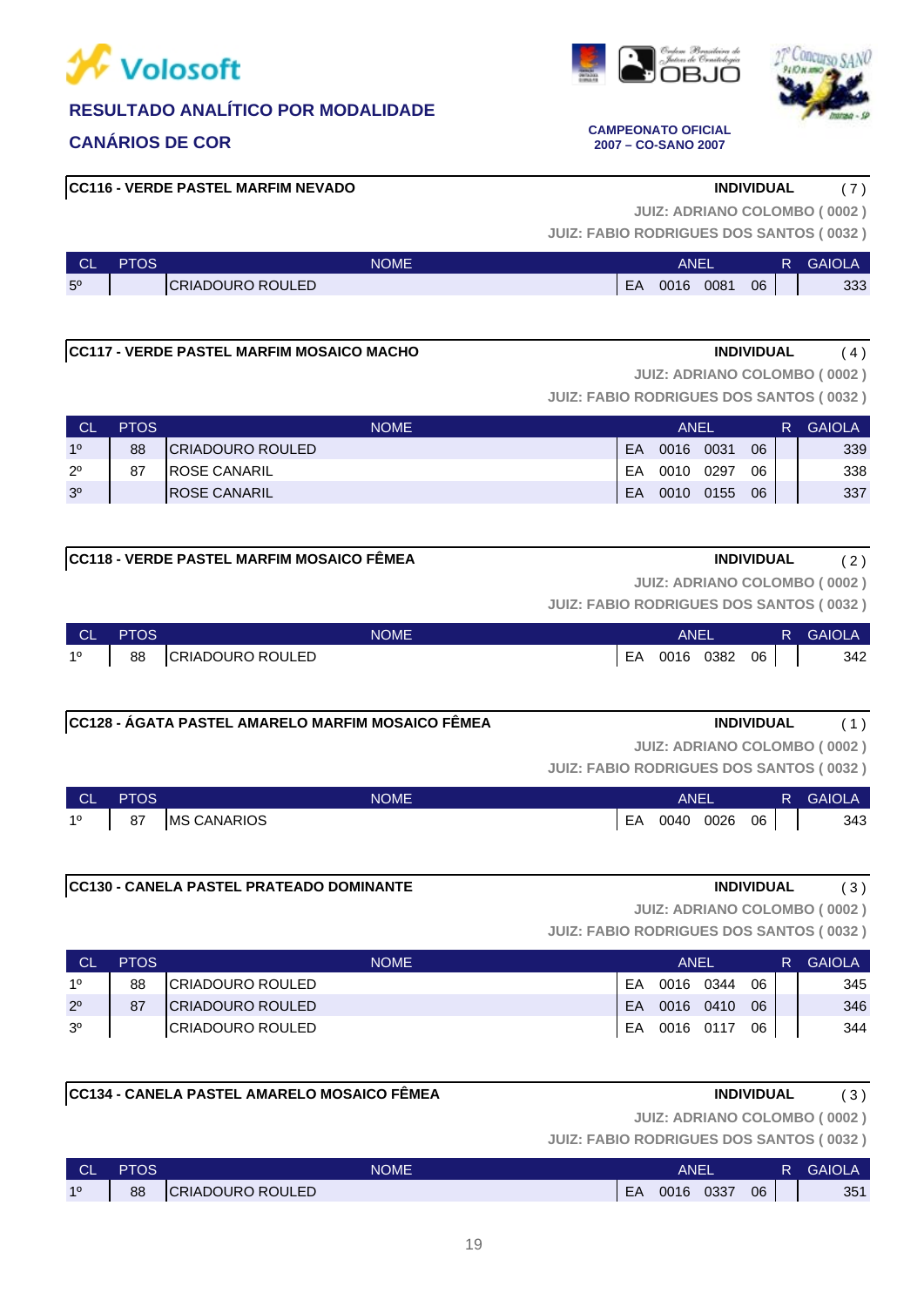

# **CANÁRIOS DE COR CAMPEONATO OFICIAL**

**CC134 - CANELA PASTEL AMARELO MOSAICO FÊMEA INDIVIDUAL** ( 3 )

**JUIZ: ADRIANO COLOMBO ( 0002 )**

**JUIZ: FABIO RODRIGUES DOS SANTOS ( 0032 )**

|                | <b>PTOS</b> | <b>NOME</b>       |    | ANEI      |    | R | <b>GAIOLA</b> |
|----------------|-------------|-------------------|----|-----------|----|---|---------------|
| $2^{\circ}$    | 87          | ICRIADOURO ROULED | EA | 0016 0116 | 06 |   | 350           |
| 3 <sup>o</sup> |             | ICRIADOURO ROULED | EA | 0016 0115 | 06 |   | 349           |

**CC137 - CANELA PASTEL AMARELO MARFIM MOSAICO MACHO INDIVIDUAL** ( 3 )

**JUIZ: ADRIANO COLOMBO ( 0002 )**

**JUIZ: FABIO RODRIGUES DOS SANTOS ( 0032 )**

| <b>CL</b>      | <b>PTOS</b> | <b>NOME</b>              |           | ANEL |           |    | R. | <b>GAIOLA</b> |
|----------------|-------------|--------------------------|-----------|------|-----------|----|----|---------------|
| 10             | 88          | <b>ICRIADOURO ROULED</b> | <b>FA</b> |      | 0016 0144 | 06 |    | 354           |
| $2^{\circ}$    | 87          | <b>ICRIADOURO ROULED</b> | <b>FA</b> |      | 0016 0143 | 06 |    | 353           |
| 3 <sup>o</sup> |             | <b>ICRIADOURO ROULED</b> | EA        |      | 0016 0142 | 06 |    | 352           |

| ICC138 - CANELA PASTEL AMARELO MARFIM MOSAICO FËMEA | <b>INDIVIDUAL</b> |
|-----------------------------------------------------|-------------------|
|-----------------------------------------------------|-------------------|

**JUIZ: ADRIANO COLOMBO ( 0002 )**

**JUIZ: FABIO RODRIGUES DOS SANTOS ( 0032 )**

| <b>CL</b>   | <b>PTOS</b> | NOME                    | ANEI |      |      |    | R | <b>GAIOLA</b> |
|-------------|-------------|-------------------------|------|------|------|----|---|---------------|
| 10          | 88          | <b>CRIADOURO ROULED</b> | EA   | 0016 | 0345 | 06 |   | 356           |
| $2^{\circ}$ | 87          | <b>CRIADOURO ROULED</b> | EA   | 0016 | 0347 | 06 |   | 357           |

### **CC141 - ISABELINO PASTEL AMARELO INTENSO INDIVIDUAL** ( 2 )

**JUIZ: ADRIANO COLOMBO ( 0002 )**

**JUIZ: FABIO RODRIGUES DOS SANTOS ( 0032 )**

| <b>CL</b> | PTOS | <b>NOME</b>         |    | ANEL |      |    | <b>GAIOLA</b> |
|-----------|------|---------------------|----|------|------|----|---------------|
| 10        | 88   | <b>ROSE CANARIL</b> | EA | 0010 | 0055 | 06 | 358           |

### **CC142 - ISABELINO PASTEL AMARELO NEVADO INDIVIDUAL** ( 1 )

**JUIZ: ADRIANO COLOMBO ( 0002 )**

**JUIZ: FABIO RODRIGUES DOS SANTOS ( 0032 )**

| <b>CL</b> | PTOS | NOME <sup>'</sup>   |    | ANEI |      |    | <b>GAIOLA</b> |
|-----------|------|---------------------|----|------|------|----|---------------|
| 10        | 86   | <b>IMS CANARIOS</b> | EA | 0040 | 0001 | 06 | 360           |

# **CC144 - ISABELINO PASTEL AMARELO MOSAICO FÊMEA INDIVIDUAL** ( 1 )

**JUIZ: FABIO RODRIGUES DOS SANTOS ( 0032 ) JUIZ: ADRIANO COLOMBO ( 0002 )**

| <b>CL</b> | <b>PTOS</b> | <b>NOME</b>         |           | ANEL |      |    | <b>GAIOLA</b> |
|-----------|-------------|---------------------|-----------|------|------|----|---------------|
| 10        | 88          | <b>ROSE CANARIL</b> | <b>FA</b> | 0010 | 0121 | 06 | 361           |



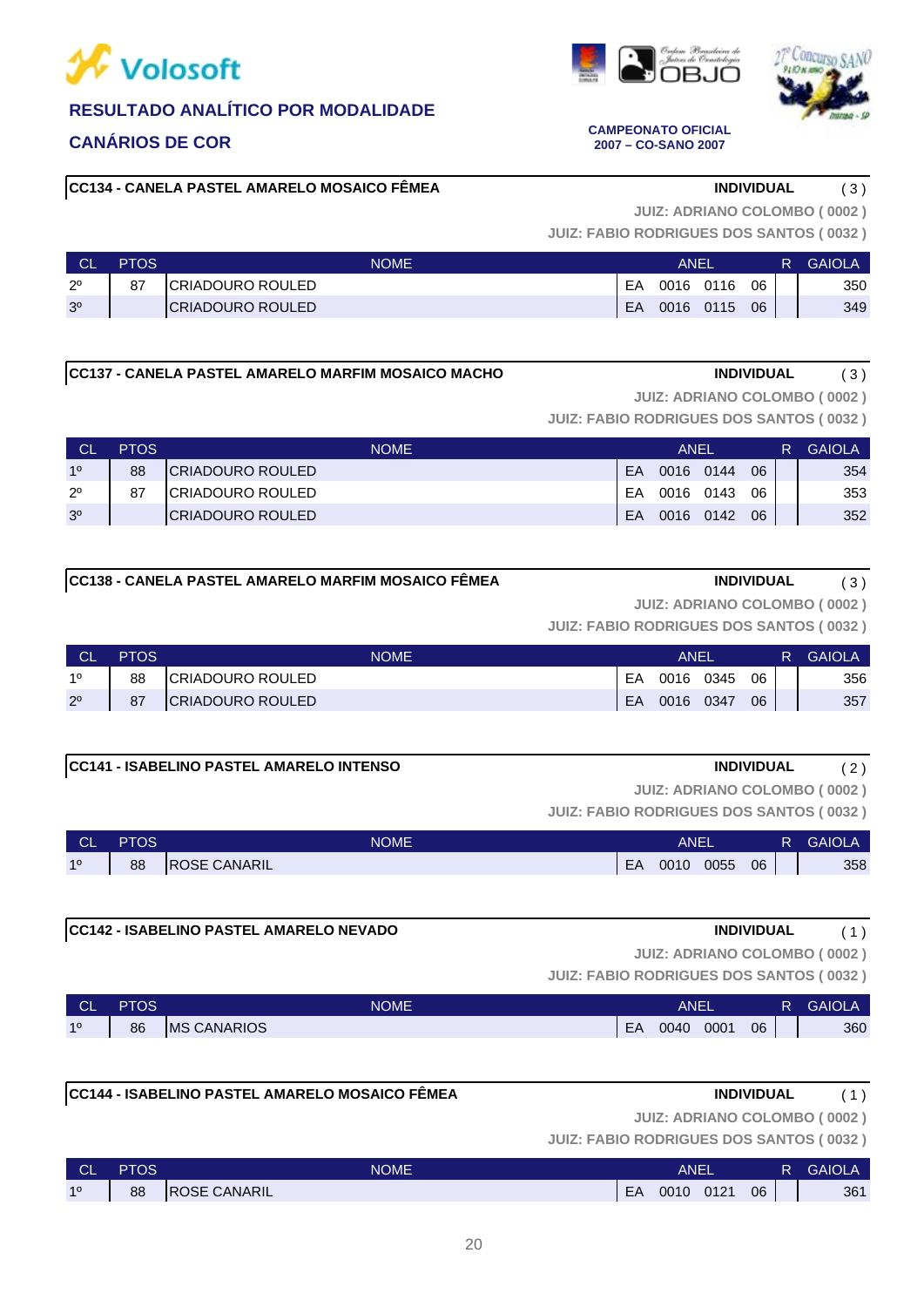





**2007 – CO-SANO 2007**

### **CC146 - ISABELINO PASTEL AMARELO MARFIM NEVADO INDIVIDUAL** ( 2 )

**JUIZ: ADRIANO COLOMBO ( 0002 )**

**JUIZ: FABIO RODRIGUES DOS SANTOS ( 0032 )**

| <b>CL</b>   | <b>PTOS</b> | <b>NOME</b>       |     | ANFI      |           |      | R. | <b>GAIOLA</b> |
|-------------|-------------|-------------------|-----|-----------|-----------|------|----|---------------|
| 10          | 87          | CRIADOURO ROULED  | EA. | 0016 0027 |           | 06   |    | 363           |
| $2^{\circ}$ |             | 85   ROSE CANARIL | EA  |           | 0010 0185 | 06 I |    | 362           |

### **CC149 - COBRE PASTEL INTENSO INDIVIDUAL** ( 2 )

**JUIZ: ADRIANO COLOMBO ( 0002 )**

**JUIZ: FABIO RODRIGUES DOS SANTOS ( 0032 )**

| <b>CL</b>   | <b>PTOS</b> | NOME             |           | ANEI |      |    | <b>GAIOLA</b> |
|-------------|-------------|------------------|-----------|------|------|----|---------------|
| 10          | 88          | CRIADOURO ROULED | <b>EA</b> | 0016 | 0383 | 06 | 364           |
| $2^{\circ}$ | 86          | CRIADOURO ROULED | EA        | 0016 | 0411 | 06 | 365           |

# **CC150 - COBRE PASTEL NEVADO INDIVIDUAL** ( 1 )

**JUIZ: ADRIANO COLOMBO ( 0002 )**

**JUIZ: FABIO RODRIGUES DOS SANTOS ( 0032 )**

| <b>CL</b>     | PTOS | <b>NOME</b>             |    | <b>ANE</b> |      |    | <b>GAIOLA</b> |
|---------------|------|-------------------------|----|------------|------|----|---------------|
| $1^{\circ}$ C | 90   | <b>CRIADOURO ROULED</b> | EA | 0016       | 0386 | 06 | 366           |

### **CC151 - COBRE PASTEL MOSAICO MACHO INDIVIDUAL** ( 1 )

**JUIZ: ADRIANO COLOMBO ( 0002 )**

**JUIZ: FABIO RODRIGUES DOS SANTOS ( 0032 )**

| СL | <b>PTOS</b> | <b>NOME</b>             | ANEL |      |      |    | <b>GAIOLA</b> |
|----|-------------|-------------------------|------|------|------|----|---------------|
| 10 | 88          | <b>CRIADOURO ROULED</b> | EA   | 0016 | 0384 | 06 | 367           |

### **CC153 - COBRE PASTEL MARFIM INTENSO INDIVIDUAL** ( 1 )

**JUIZ: ADRIANO COLOMBO ( 0002 )**

**JUIZ: FABIO RODRIGUES DOS SANTOS ( 0032 )**

| <b>CL</b> | <b>PTOS</b> | NOME             |    | <b>ANEL</b> |      |    | R. | <b>GAIOLA</b> |
|-----------|-------------|------------------|----|-------------|------|----|----|---------------|
| 10        | 88          | CRIADOURO ROULED | EA | 0016        | 0039 | 06 |    | 368           |

|  | 1º   88 CRIADOURO ROULED | EA 0016 0039 06 |  |  | 368 |
|--|--------------------------|-----------------|--|--|-----|
|  |                          |                 |  |  |     |

# **CC155 - COBRE PASTEL MARFIM MOSAICO MACHO INDIVIDUAL** ( 2 )

**JUIZ: ADRIANO COLOMBO ( 0002 )**

| ∣ CL'         | <b>PTOS</b> | <b>NOME</b>         | ANEI |              |  |  | R GAIOLA |
|---------------|-------------|---------------------|------|--------------|--|--|----------|
| $1^{\circ}$ C |             | 90 CRIADOURO ROULED | EA   | 0016 0008 06 |  |  | 369      |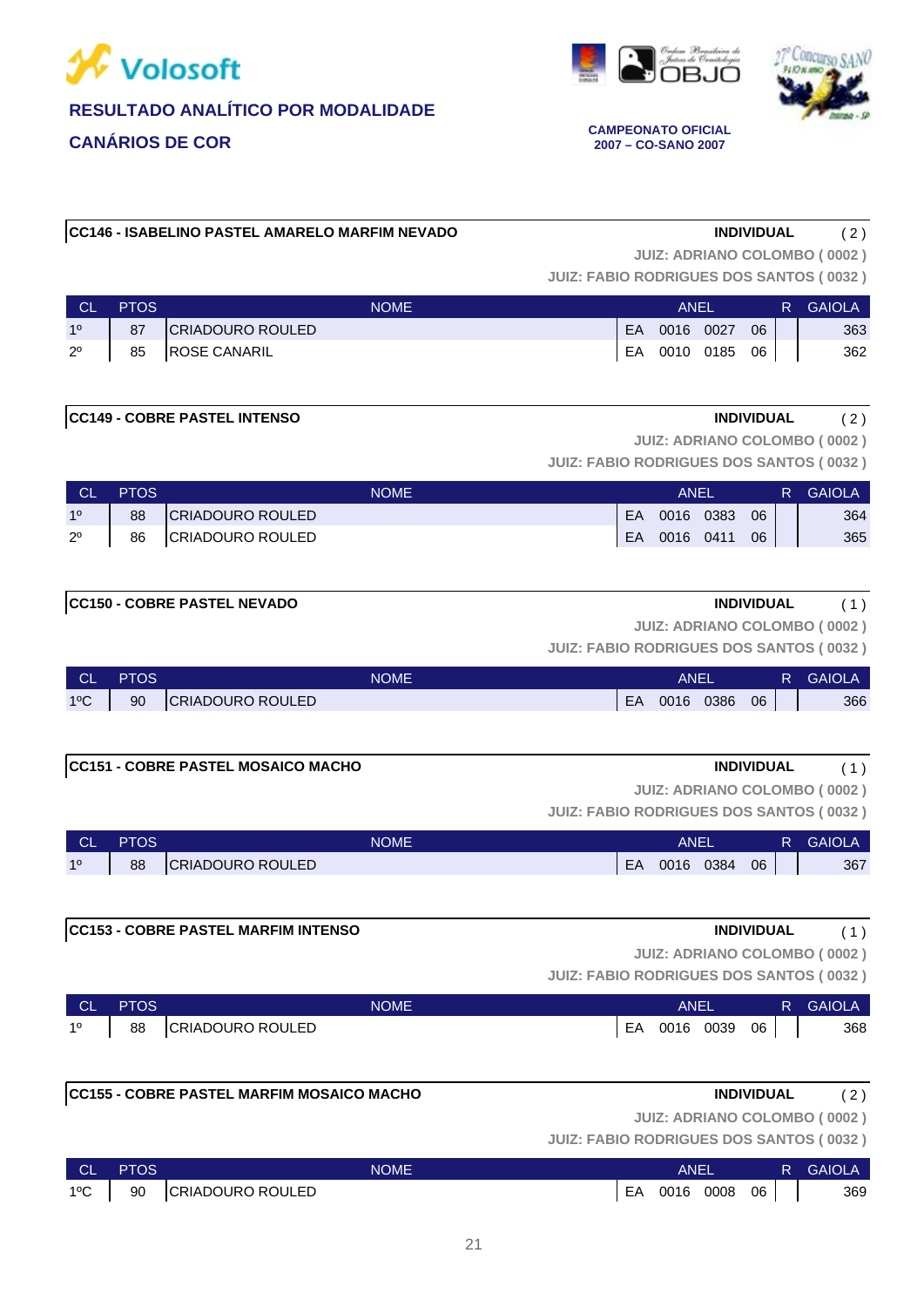

# **CANÁRIOS DE COR CAMPEONATO OFICIAL**

**CC155 - COBRE PASTEL MARFIM MOSAICO MACHO INDIVIDUAL** ( 2 )

**JUIZ: ADRIANO COLOMBO ( 0002 )**

**JUIZ: FABIO RODRIGUES DOS SANTOS ( 0032 )**

| <b>CL</b>   | PTOS | NOME'                   | ANEI |      |      |    | R | <b>GAIOLA</b> |
|-------------|------|-------------------------|------|------|------|----|---|---------------|
| $2^{\circ}$ | 88   | <b>CRIADOURO ROULED</b> | EA   | 0016 | 0055 | 06 |   | 370           |

# **CC156 - COBRE PASTEL MARFIM MOSAICO FÊMEA INDIVIDUAL** ( 1 )

**JUIZ: ADRIANO COLOMBO ( 0002 )**

**JUIZ: FABIO RODRIGUES DOS SANTOS ( 0032 )**

| CL PTOS | <b>NOME</b>              | ANEI |                 |  |  | <b>R</b> GAIOLA |
|---------|--------------------------|------|-----------------|--|--|-----------------|
|         | 1º   88 CRIADOURO ROULED |      | EA 0016 0308 06 |  |  | 371             |

# **CC157 - ÁGATA PASTEL VERMELHO INTENSO INDIVIDUAL** ( 5 )

**JUIZ: ADRIANO COLOMBO ( 0002 )**

**JUIZ: FABIO RODRIGUES DOS SANTOS ( 0032 )**

| <b>CL</b>      | <b>PTOS</b> | <b>NOME</b>             | <b>ANEL</b> |      |      |    |  | <b>GAIOLA</b> |
|----------------|-------------|-------------------------|-------------|------|------|----|--|---------------|
| 1 <sup>0</sup> | 89          | IMS CANARIOS            | EA          | 0040 | 0041 | 06 |  | 376           |
| $2^{\circ}$    | 88          | IROSE CANARIL           | FΑ          | 0010 | 0025 | 06 |  | 372           |
| 3 <sup>o</sup> |             | <b>ROSE CANARIL</b>     | EA          | 0010 | 0044 | 06 |  | 373           |
| $4^{\circ}$    |             | ICRIADOURO ROULED       | EA          | 0016 | 0017 | 06 |  | 374           |
| 5 <sup>0</sup> |             | <b>CRIADOURO ROULED</b> | EA          | 0016 | 0018 | 06 |  | 375           |

## **CC158 - ÁGATA PASTEL VERMELHO NEVADO INDIVIDUAL** ( 3 )

**JUIZ: ADRIANO COLOMBO ( 0002 )**

**JUIZ: FABIO RODRIGUES DOS SANTOS ( 0032 )**

| <b>CL</b>      | <b>PTOS</b> | <b>NOME</b>          | ANEL |      |      |    |  | <b>GAIOLA</b> |
|----------------|-------------|----------------------|------|------|------|----|--|---------------|
| 10             | 88          | <b>IROSE CANARIL</b> | FA   | 0010 | 0046 | 06 |  | 377           |
| $2^{\circ}$    | 87          | <b>ROSE CANARIL</b>  | EA   | 0010 | 0138 | 06 |  | 379           |
| 3 <sup>o</sup> |             | <b>IROSE CANARIL</b> | EA   | 0010 | 0068 | 06 |  | 378           |

### **CC161 - ÁGATA PASTEL VERMELHO MARFIM INTENSO INDIVIDUAL** ( 3 )

**JUIZ: ADRIANO COLOMBO ( 0002 )**

**JUIZ: FABIO RODRIGUES DOS SANTOS ( 0032 )**

| <b>CL</b>      | <b>PTOS</b> | <b>NOME</b>          | ANEI      |      |      |    |  | <b>GAIOLA</b> |
|----------------|-------------|----------------------|-----------|------|------|----|--|---------------|
| 10             | 89          | <b>IROSE CANARIL</b> | FΑ        | 0010 | 0333 | 06 |  | 381           |
| $2^{\circ}$    | 86          | <b>IROSE CANARIL</b> | <b>FA</b> | 0010 | 0043 | 06 |  | 380           |
| 3 <sup>o</sup> |             | ICRIADOURO ROULED    | EA        | 0016 | 0071 | 06 |  | 382           |





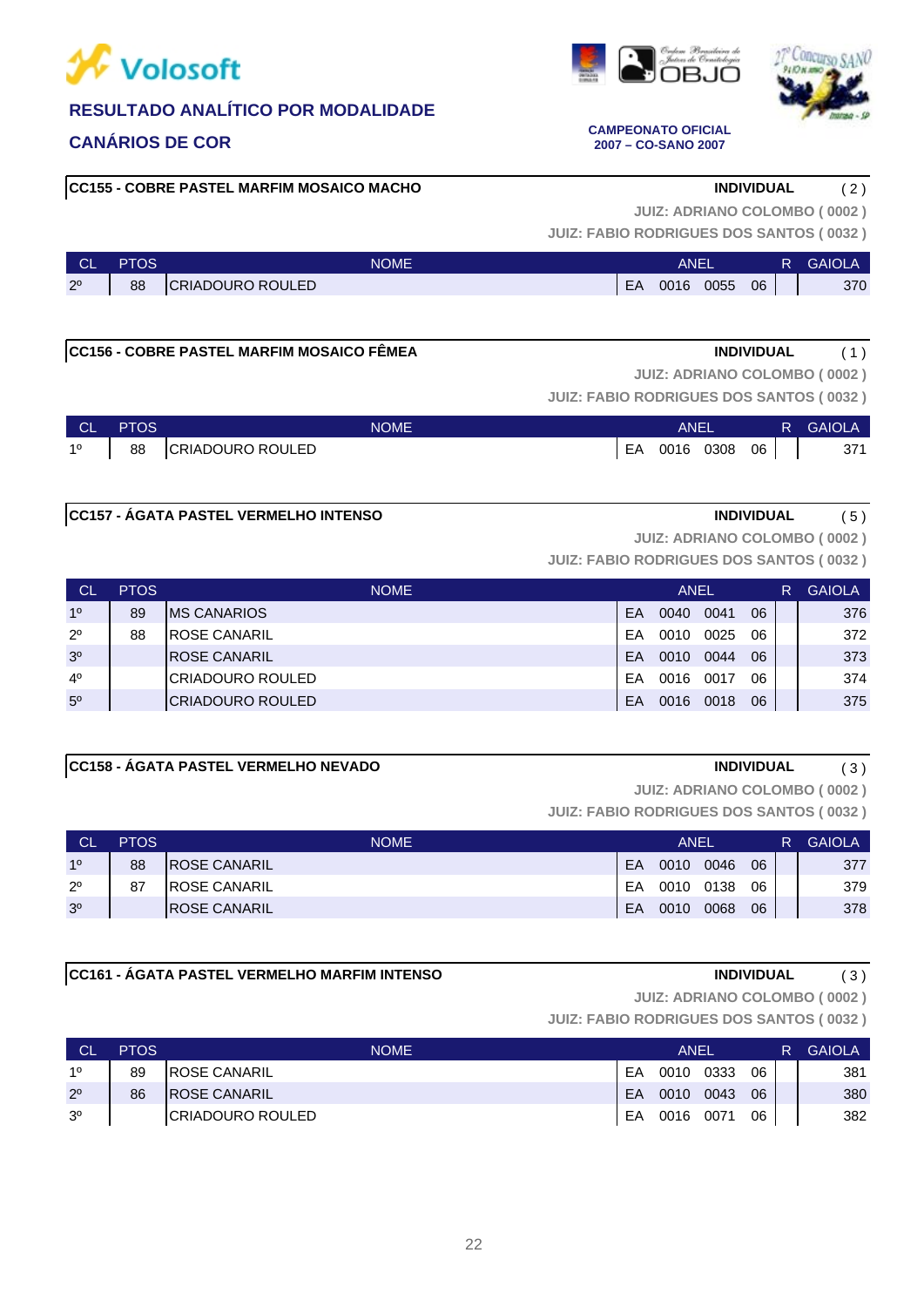

**CC162 - ÁGATA PASTEL VERMELHO MARFIM NEVADO INDIVIDUAL** ( 1 )



**JUIZ: ADRIANO COLOMBO ( 0002 )**

**JUIZ: FABIO RODRIGUES DOS SANTOS ( 0032 )**

| <b>CL</b> | PTOS | <b>NOME</b>         | ANEI |      |      |    | R | <b>GAIOLA</b> |
|-----------|------|---------------------|------|------|------|----|---|---------------|
| 10        | 89   | <b>ROSE CANARIL</b> | EA   | 0010 | 0001 | 06 |   | 383           |

# **CC162 - ÁGATA PASTEL VERMELHO MARFIM NEVADO QUARTETO** ( 1 )

**JUIZ: ADRIANO COLOMBO ( 0002 )**

**JUIZ: FABIO RODRIGUES DOS SANTOS ( 0032 )**

| ⊟ CL'          | <b>PTOS</b> | <b>NOME</b>          | ANEL |      |      |    |  | <b>GAIOLA</b> |
|----------------|-------------|----------------------|------|------|------|----|--|---------------|
| 1 <sup>0</sup> | 354         | <b>IROSE CANARIL</b> | EA   | 0010 | 0021 | 06 |  | 384           |
| 1 <sup>0</sup> | 354         | <b>IROSE CANARIL</b> | EA   | 0010 | 0202 | 06 |  | 385           |
| 1 <sup>0</sup> | 354         | <b>IROSE CANARIL</b> | EA   | 0010 | 0258 | 06 |  | 386           |
| 10             | 354         | <b>ROSE CANARIL</b>  | EA   | 0010 | 0260 | 06 |  | 387           |

# **CC164 - ÁGATA PASTEL VERMELHO MARFIM MOSAICO FÊMEA INDIVIDUAL** ( 1 )

**JUIZ: ADRIANO COLOMBO ( 0002 )**

**JUIZ: FABIO RODRIGUES DOS SANTOS ( 0032 )**

| ∣ CL' | <b>PTOS</b> | <b>NOME</b>      | ANEI |      |      |    | R. | <b>GAIOLA</b> |
|-------|-------------|------------------|------|------|------|----|----|---------------|
| 10    | 87          | CRIADOURO ROULED | EA   | 0016 | 0393 | 06 |    | 388           |

# **CC177 - ISABELINO PASTEL VERMELHO MARFIM INTENSO INDIVIDUAL** ( 3 )

**JUIZ: ADRIANO COLOMBO ( 0002 )**

**JUIZ: FABIO RODRIGUES DOS SANTOS ( 0032 )**

| <b>CL</b>      | <b>PTOS</b> | <b>NOME</b>              | <b>ANEL</b> |      |           |    | R | <b>GAIOLA</b> |
|----------------|-------------|--------------------------|-------------|------|-----------|----|---|---------------|
| 10             | 88          | <b>ICRIADOURO ROULED</b> | EA          | 0016 | 0420      | 06 |   | 392           |
| $2^{\circ}$    | 87          | <b>IROSE CANARIL</b>     | EA          | 0010 | 0020      | 06 |   | 390           |
| 3 <sup>o</sup> |             | IROSE CANARIL            | EA          |      | 0010 0144 | 06 |   | 391           |

### **CC177 - ISABELINO PASTEL VERMELHO MARFIM INTENSO QUARTETO** ( 1 )

**JUIZ: ADRIANO COLOMBO ( 0002 )**

**JUIZ: FABIO RODRIGUES DOS SANTOS ( 0032 )**

| <b>CL</b>      | <b>PTOS</b> | <b>NOME</b>          |    | ANEL |      |    | R | <b>GAIOLA</b> |
|----------------|-------------|----------------------|----|------|------|----|---|---------------|
| 1 <sup>0</sup> | 350         | <b>IROSE CANARIL</b> | EA | 0010 | 0165 | 06 |   | 393           |
| 10             | 350         | <b>IROSE CANARIL</b> | FA | 0010 | 0166 | 06 |   | 394           |
| 1 <sup>0</sup> | 350         | <b>IROSE CANARIL</b> | EA | 0010 | 0167 | 06 |   | 395           |
| 10             | 350         | <b>IROSE CANARIL</b> | EA | 0010 | 0168 | 06 |   | 396           |



**CANÁRIOS DE COR CAMPEONATO OFICIAL 2007 – CO-SANO 2007**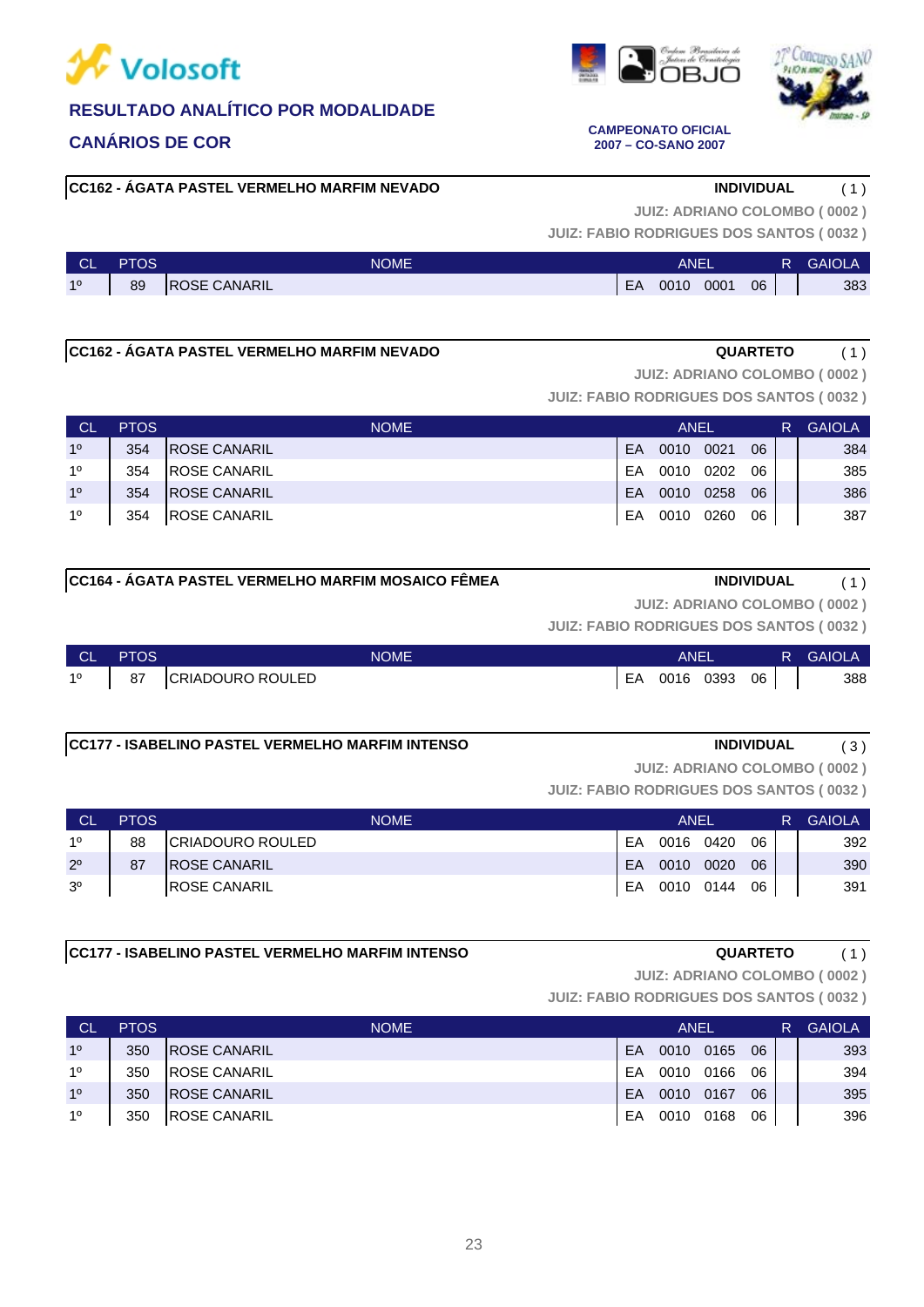

# **CANÁRIOS DE COR CAMPEONATO OFICIAL**

**CC178 - ISABELINO PASTEL VERMELHO MARFIM NEVADO INDIVIDUAL** ( 1 )

**JUIZ: ADRIANO COLOMBO ( 0002 )**

**JUIZ: FABIO RODRIGUES DOS SANTOS ( 0032 )**

| <b>NOLL</b>      | <b>PTOS</b> | <b>NOME</b>         | ANEI |           |  |      | R. | <b>GAIOLA</b> |
|------------------|-------------|---------------------|------|-----------|--|------|----|---------------|
| $1^{\circ}$   87 |             | <b>ROSE CANARIL</b> | EA   | 0010 0022 |  | 06 I |    | 397           |

# **CC181 - AZUL OPALINO INDIVIDUAL** ( 3 )

**JUIZ: ADRIANO COLOMBO ( 0002 )**

**JUIZ: FABIO RODRIGUES DOS SANTOS ( 0032 )**

| <b>CL</b>     | <b>PTOS</b> | <b>NOME</b>          | ANEL |      |      |    | R. | <b>GAIOLA</b> |
|---------------|-------------|----------------------|------|------|------|----|----|---------------|
| $1^{\circ}$ C | 90          | <b>SANTO MORETTI</b> | EA   | 0013 | 0050 | 06 |    | 399           |
| $2^{\circ}$   | 88          | <b>SANTO MORETTI</b> | EA   | 0013 | 0048 | 06 |    | 398           |

### **CC182 - AZUL OPALINO DOMINANTE INDIVIDUAL** ( 4 )

**JUIZ: ADRIANO COLOMBO ( 0002 )**

**JUIZ: FABIO RODRIGUES DOS SANTOS ( 0032 )**

| <b>CL</b>      | <b>PTOS</b> | <b>NOME</b>           | ANEL |           |      |    |  | <b>GAIOLA</b> |
|----------------|-------------|-----------------------|------|-----------|------|----|--|---------------|
| 10             | 89          | <b>ISANTO MORETTI</b> | EA   | 0013 0177 |      | 06 |  | 401           |
| $2^{\circ}$    | 89          | <b>IMS CANARIOS</b>   | EA   | 0040      | 0200 | 06 |  | 404           |
| 3 <sup>o</sup> |             | <b>IMS CANARIOS</b>   | EA   | 0040      | 0199 | 06 |  | 403           |

### **CC183 - VERDE OPALINO INTENSO INDIVIDUAL** ( 4 )

**JUIZ: ADRIANO COLOMBO ( 0002 )**

**JUIZ: FABIO RODRIGUES DOS SANTOS ( 0032 )**

| <b>ICL</b>     | <b>PTOS</b> | <b>NOME</b>           | ANEL |      |      |    |  | <b>GAIOLA</b> |
|----------------|-------------|-----------------------|------|------|------|----|--|---------------|
| 10             | 88          | <b>ISANTO MORETTI</b> | EA   | 0013 | 0021 | 06 |  | 405           |
| $2^{\circ}$    | 87          | ISANTO MORETTI        | EA   | 0013 | 0274 | 06 |  | 408           |
| 3 <sup>o</sup> |             | ISANTO MORETTI        | EA   | 0013 | 0074 | 06 |  | 406           |

### **CC184 - VERDE OPALINO NEVADO INDIVIDUAL** ( 4 )

**JUIZ: ADRIANO COLOMBO ( 0002 )**

**JUIZ: FABIO RODRIGUES DOS SANTOS ( 0032 )**

| N CL        | <b>PTOS</b> | <b>NOME</b>         | ANEL |  |           |    | R | <b>GAIOLA</b> |
|-------------|-------------|---------------------|------|--|-----------|----|---|---------------|
| $1^{\circ}$ | 88          | <b>ROSE CANARIL</b> | EA   |  | 0010 0369 | 06 |   | 409           |





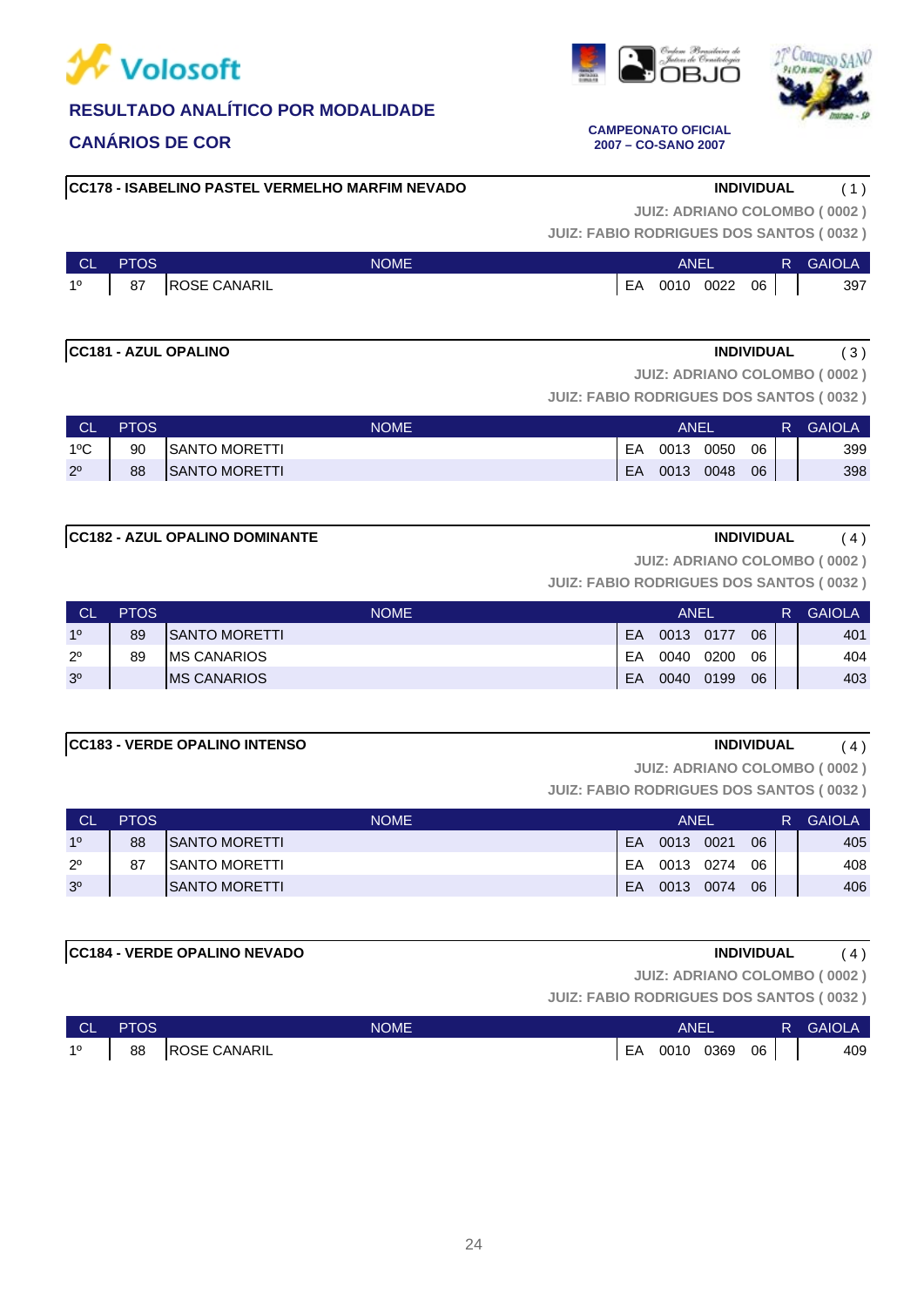





### **CANÁRIOS DE COR CAMPEONATO OFICIAL 2007 – CO-SANO 2007**

# **CC185 - VERDE OPALINO MOSAICO MACHO INDIVIDUAL** ( 1 )

**JUIZ: ADRIANO COLOMBO ( 0002 )**

**JUIZ: FABIO RODRIGUES DOS SANTOS ( 0032 )**

| <b>CL</b> | PTOS | <b>NOME</b>         |    | <b>ANEL</b> |      | <b>GAIOLA</b> |     |
|-----------|------|---------------------|----|-------------|------|---------------|-----|
| 10        | 86   | <b>IMS CANARIOS</b> | EA | 0040        | 0113 | 06            | 413 |

# **CC195 - ÁGATA OPALINO AMARELO MOSAICO MACHO INDIVIDUAL** ( 4 )

**JUIZ: ADRIANO COLOMBO ( 0002 )**

**JUIZ: FABIO RODRIGUES DOS SANTOS ( 0032 )**

| <b>CL</b>      | <b>PTOS</b> | <b>NOME</b>         |    | <b>ANEL</b> |      |    | R | <b>GAIOLA</b> |
|----------------|-------------|---------------------|----|-------------|------|----|---|---------------|
| 10             | 88          | <b>IMS CANARIOS</b> | EA | 0040        | 0114 | 06 |   | 414           |
| $2^{\circ}$    | 87          | <b>IMS CANARIOS</b> | EA | 0040        | 0177 | 06 |   | 417           |
| 3 <sup>0</sup> |             | <b>IMS CANARIOS</b> | EA | 0040        | 0175 | 06 |   | 416           |
| $4^{\circ}$    |             | <b>IMS CANARIOS</b> | EA | 0040        | 0174 | 06 |   | 415           |

# **CC196 - ÁGATA OPALINO AMARELO MOSAICO FÊMEA INDIVIDUAL** ( 2 )

**JUIZ: ADRIANO COLOMBO ( 0002 )**

**JUIZ: FABIO RODRIGUES DOS SANTOS ( 0032 )**

| <b>CL</b>      | <b>PTOS</b> | NOME                | <b>ANEL</b> |      |      |    | <b>GAIOLA</b> |
|----------------|-------------|---------------------|-------------|------|------|----|---------------|
| 10             | 89          | <b>IMS CANARIOS</b> | EA          | 0040 | 0180 | 06 | 419           |
| 2 <sup>0</sup> | 88          | <b>IMS CANARIOS</b> | EA          | 0040 | 0140 | 06 | 418           |

## **CC200 - ÁGATA OPALINO AMARELO MARFIM MOSAICO FÊMEA INDIVIDUAL** ( 1 )

**JUIZ: ADRIANO COLOMBO ( 0002 )**

**JUIZ: FABIO RODRIGUES DOS SANTOS ( 0032 )**

| N CL | <b>PTOS</b> | <b>NOME</b>        | ANEL |      |      |    | <b>GAIOLA</b> |
|------|-------------|--------------------|------|------|------|----|---------------|
| 10   | 88          | <b>MS CANARIOS</b> | EA   | 0040 | 0176 | 06 | 420           |

# **CC203 - CANELA OPALINO AMARELO INTENSO INDIVIDUAL** ( 2 )

**JUIZ: ADRIANO COLOMBO ( 0002 )**

| N CL        | <b>PTOS</b> | NOME           | ANEI |      |      |    | R | <b>GAIOLA</b> |
|-------------|-------------|----------------|------|------|------|----|---|---------------|
| 10          | 88          | ISANTO MORETTI | EA   | 0013 | 0051 | 06 |   | 421           |
| $2^{\circ}$ | 87          | ISANTO MORETTI | EA   | 0013 | 0052 | 06 |   | 422           |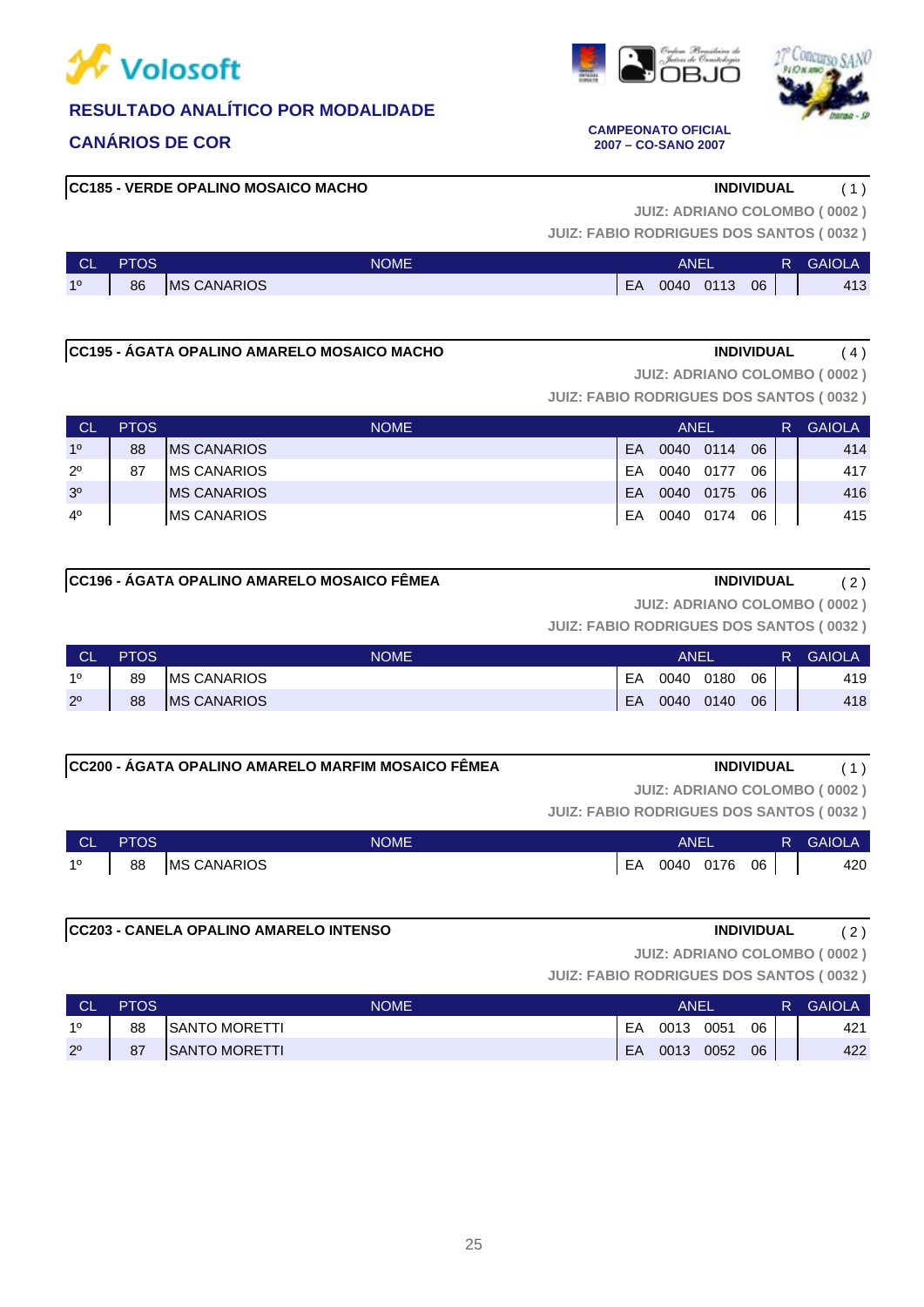

### **CC204 - CANELA OPALINO AMARELO NEVADO INDIVIDUAL** ( 1 )

**JUIZ: ADRIANO COLOMBO ( 0002 )**

**JUIZ: FABIO RODRIGUES DOS SANTOS ( 0032 )**

| <b>CL</b>   | <b>PTOS</b>                    | <b>NOME</b>   |    | <b>ANEI</b> |      |                 | R GAIOLA |
|-------------|--------------------------------|---------------|----|-------------|------|-----------------|----------|
| $1^{\circ}$ | $\begin{array}{c} \end{array}$ | SANTO MORETTI | EA | 0013        | 0054 | 06 <sub>1</sub> | 423      |

### **CC241 - CANELA OPALINO VERMELHO MARFIM INTENSO INDIVIDUAL** ( 4 )

**JUIZ: ADRIANO COLOMBO ( 0002 )**

**JUIZ: FABIO RODRIGUES DOS SANTOS ( 0032 )**

| ∣ CL'          | <b>PTOS</b> | <b>NOME</b>              |    | ANEL<br>0005<br>0010 |      |    |  | <b>GAIOLA</b> |
|----------------|-------------|--------------------------|----|----------------------|------|----|--|---------------|
| 10             | 88          | <b>IROSE CANARIL</b>     | EA |                      |      | 06 |  | 425           |
| $2^{\circ}$    | 87          | <b>ICRIADOURO ROULED</b> | FA | 0016 0415            |      | 06 |  | 427           |
| 3 <sup>o</sup> |             | <b>IROSE CANARIL</b>     | EA | 0010                 | 0003 | 06 |  | 424           |
| $4^{\circ}$    |             | <b>ICRIADOURO ROULED</b> | EA | 0016 0313            |      | 06 |  | 426           |

### **CC241 - CANELA OPALINO VERMELHO MARFIM INTENSO QUARTETO** ( 1 )

**JUIZ: ADRIANO COLOMBO ( 0002 )**

**JUIZ: FABIO RODRIGUES DOS SANTOS ( 0032 )**

| <b>CL</b> | <b>PTOS</b> | <b>NOME</b>          |    | ANEL |      |    | R | <b>GAIOLA</b> |
|-----------|-------------|----------------------|----|------|------|----|---|---------------|
| 10        | 354         | <b>IROSE CANARIL</b> | EA | 0010 | 0004 | 06 |   | 428           |
| 10        | 354         | <b>IROSE CANARIL</b> | FA | 0010 | 0033 | 06 |   | 429           |
| 10        | 354         | IROSE CANARIL        | EA | 0010 | 0034 | 06 |   | 430           |
| 10        | 354         | IROSE CANARIL        | EA | 0010 | 0078 | 06 |   | 431           |

### **CC242 - CANELA OPALINO VERMELHO MARFIM NEVADO INDIVIDUAL** ( 3 )

**JUIZ: ADRIANO COLOMBO ( 0002 )**

**JUIZ: FABIO RODRIGUES DOS SANTOS ( 0032 )**

| <b>CL</b>      | <b>PTOS</b> | <b>NOME</b>          | ANEL |      |      |    |  | <b>GAIOLA</b> |
|----------------|-------------|----------------------|------|------|------|----|--|---------------|
| 10             | 88          | <b>IROSE CANARIL</b> | EA   | 0010 | 0006 | 06 |  | 433           |
| $2^{\circ}$    | 87          | IROSE CANARIL        | EA   | 0010 | 0233 | 06 |  | 434           |
| 3 <sup>o</sup> |             | ICRIADOURO ROULED    | EA   | 0016 | 0316 | 06 |  | 435           |

# **CC242 - CANELA OPALINO VERMELHO MARFIM NEVADO QUARTETO** ( 1 )

**JUIZ: ADRIANO COLOMBO ( 0002 )**

**JUIZ: FABIO RODRIGUES DOS SANTOS ( 0032 )**

| C  | <b>PTOS</b> | <b>NOME</b>          |    | ANEI |      |    | R | <b>GAIOLA</b> |
|----|-------------|----------------------|----|------|------|----|---|---------------|
| 10 | 353         | <b>IROSE CANARIL</b> | FA | 0010 | 0069 | 06 |   | 437           |
| 10 | 353         | <b>IROSE CANARIL</b> | FA | 0010 | 0134 | 06 |   | 438           |
| 10 | 353         | <b>ROSE CANARIL</b>  | EA | 0010 | 0035 | 06 |   | 436           |





### **CANÁRIOS DE COR CAMPEONATO OFICIAL 2007 – CO-SANO 2007**

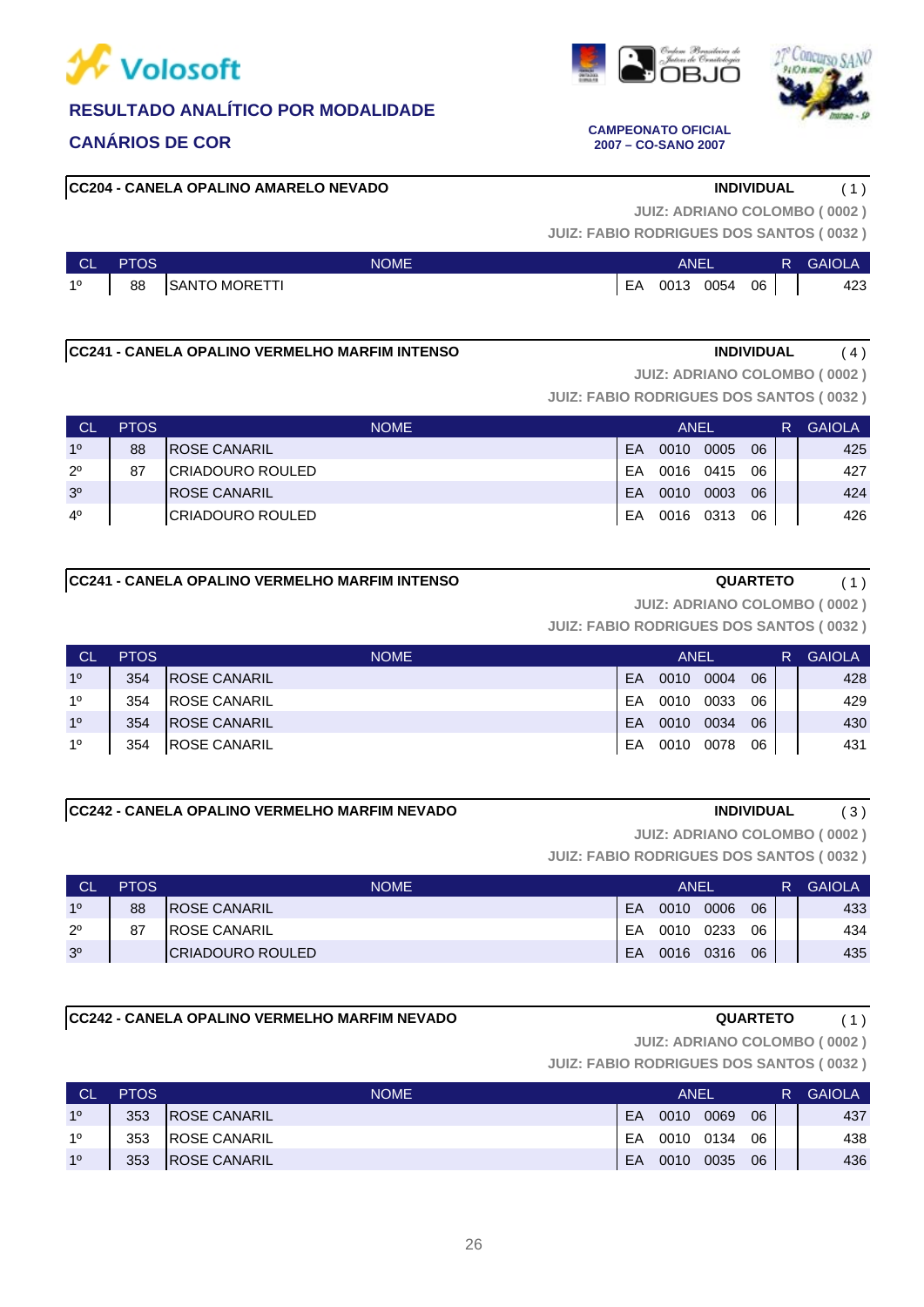

# **CANÁRIOS DE COR CAMPEONATO OFICIAL**

**CC242 - CANELA OPALINO VERMELHO MARFIM NEVADO QUARTETO** ( 1 )

**JUIZ: ADRIANO COLOMBO ( 0002 )**

**JUIZ: FABIO RODRIGUES DOS SANTOS ( 0032 )**

| CL          | <b>PTOS</b> | NOME             |    | ANEL      |    | <b>R</b> GAIOLA |
|-------------|-------------|------------------|----|-----------|----|-----------------|
| $1^{\circ}$ |             | 353 ROSE CANARIL | EA | 0010 0367 | 06 | 439             |

**CC252 - ISABELINO OPALINO VERMELHO MARFIM MOSAICO FÊMEA INDIVIDUAL** ( 2 )

**JUIZ: ADRIANO COLOMBO ( 0002 )**

**JUIZ: FABIO RODRIGUES DOS SANTOS ( 0032 )**

| <b>CL</b>   | <b>PTOS</b> | <b>NOME</b>         |    | ANEI |      |    | R. | <b>GAIOLA</b> |
|-------------|-------------|---------------------|----|------|------|----|----|---------------|
| 10          | 88          | <b>IMS CANARIOS</b> | EA | 0040 | 0098 | 06 |    | 441           |
| $2^{\circ}$ | 87          | <b>MS CANARIOS</b>  | EA | 0040 | 0151 | 06 |    | 442           |

# **CC271 - FEO RUBINO MOSAICO MACHO INDIVIDUAL** ( 1 )

**JUIZ: ADRIANO COLOMBO ( 0002 )**

**JUIZ: FABIO RODRIGUES DOS SANTOS ( 0032 )**

| <b>CL</b> | <b>PTOS</b> | <b>NOME</b>              | ANEI |      |      |    | R | <b>GAIOLA</b> |
|-----------|-------------|--------------------------|------|------|------|----|---|---------------|
| 10        | 88          | <b>ICRIADOURO ROULED</b> | EA   | 0016 | 0323 | 06 |   | 444           |

# **CC273 - FEO RUBINO MARFIM NEVADO MACHO INDIVIDUAL** ( 1 )

**JUIZ: FABIO RODRIGUES DOS SANTOS ( 0032 ) JUIZ: ADRIANO COLOMBO ( 0002 )**

| <b>CL</b> | <b>PTOS</b> | <b>NOME</b>              |     | ANEI |      |    |  | <b>GAIOLA</b> |
|-----------|-------------|--------------------------|-----|------|------|----|--|---------------|
| 10        | 88          | <b>ICRIADOURO ROULED</b> | EA. | 0016 | 0322 | 06 |  | 445           |

# **CC281 - ACETINADO PRATEADO INDIVIDUAL** ( 4 )

**JUIZ: ADRIANO COLOMBO ( 0002 )**

**JUIZ: FABIO RODRIGUES DOS SANTOS ( 0032 )**

| СL             | <b>PTOS</b> | <b>NOME</b>             |           | ANEL      |           |    | R | <b>GAIOLA</b> |
|----------------|-------------|-------------------------|-----------|-----------|-----------|----|---|---------------|
| $1^{\circ}$ C  | 90          | <b>ICRIADOURO IBIRA</b> | FΑ        |           | 0062 0019 | 06 |   | 448           |
| $2^{\circ}$    | 88          | <b>CRIADOURO IBIRÁ</b>  | <b>FA</b> | 0062      | 0036      | 06 |   | 450           |
| 3 <sup>o</sup> |             | <b>CRIADOURO IBIRA</b>  | EA        | 0062 0026 |           | 06 |   | 449           |

# **CC281 - ACETINADO PRATEADO QUARTETO** ( 1 )

**JUIZ: ADRIANO COLOMBO ( 0002 )**

**JUIZ: FABIO RODRIGUES DOS SANTOS ( 0032 )**

| <b>CL</b> | <b>PTOS</b> | NOME                | ANEI |      |      |    | R | <b>GAIOLA</b> |
|-----------|-------------|---------------------|------|------|------|----|---|---------------|
| 10        | 356         | <b>ROSE CANARIL</b> | EA   | 0010 | 0075 | 06 |   | 451           |
| 10        | 356         | <b>ROSE CANARIL</b> | EA   | 0010 | 0254 | 06 |   | 453           |





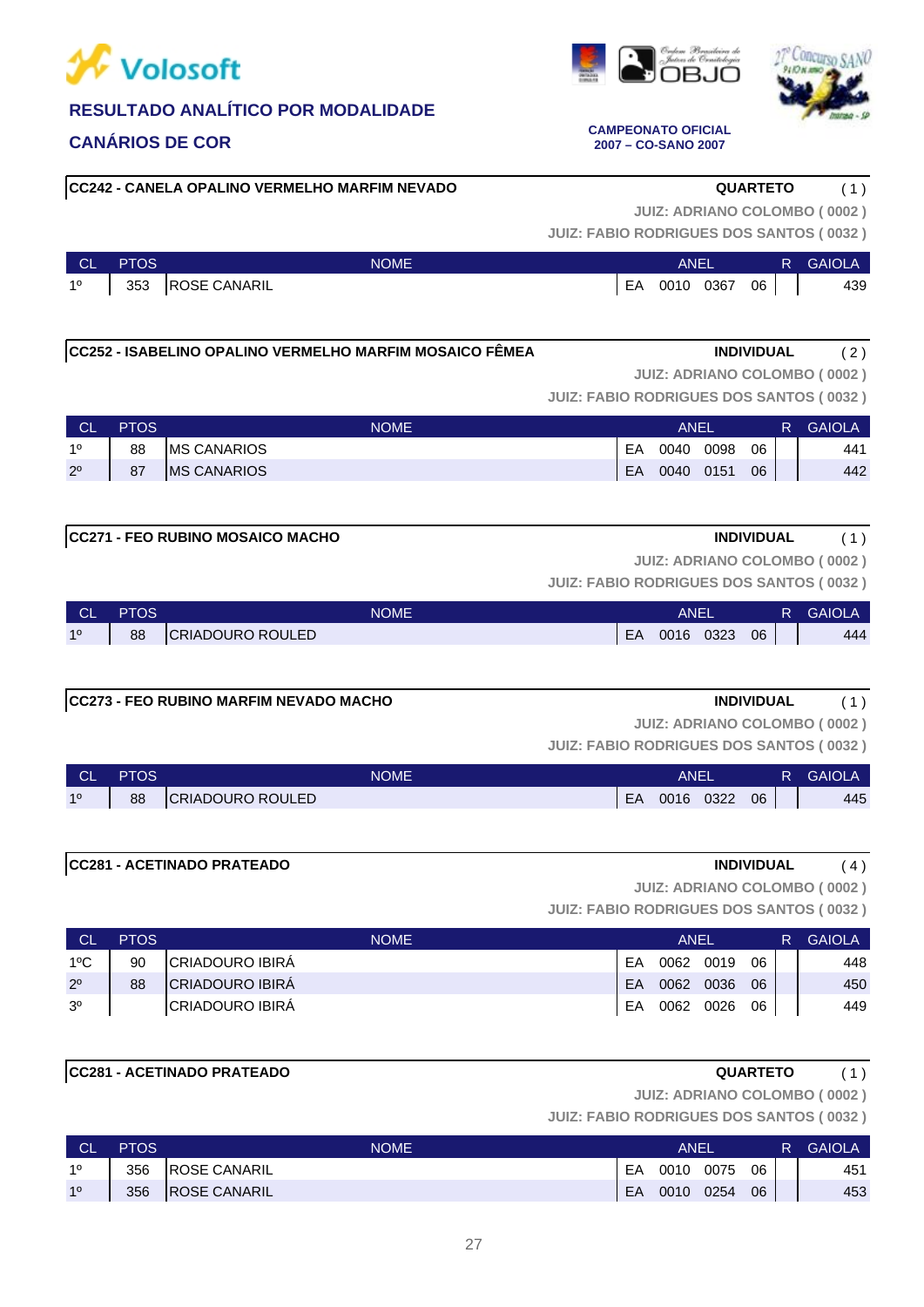





### **CANÁRIOS DE COR CAMPEONATO OFICIAL 2007 – CO-SANO 2007**

# **CC281 - ACETINADO PRATEADO QUARTETO** ( 1 )

**JUIZ: ADRIANO COLOMBO ( 0002 )**

**JUIZ: FABIO RODRIGUES DOS SANTOS ( 0032 )**

| <b>CL</b> | <b>PTOS</b> | <b>NOME</b>          |    | ANEI |      |    | R. | <b>GAIOLA</b> |
|-----------|-------------|----------------------|----|------|------|----|----|---------------|
| 10        | 356         | <b>IROSE CANARIL</b> | EA | 0010 | 0200 | 06 |    | 452           |
| 10        | 356         | <b>ROSE CANARIL</b>  | EA | 0010 | 0324 | 06 |    | 454           |

# **CC283 - ACETINADO AMARELO INTENSO INDIVIDUAL** ( 3 )

**JUIZ: ADRIANO COLOMBO ( 0002 )**

**JUIZ: FABIO RODRIGUES DOS SANTOS ( 0032 )**

| <b>CL</b>      | <b>PTOS</b> | <b>NOME</b>          | ANEL |      |      |    |  | <b>GAIOLA</b> |
|----------------|-------------|----------------------|------|------|------|----|--|---------------|
| $1^{\circ}$ C  | 90          | <b>IROSE CANARIL</b> | EA   | 0010 | 0261 | 06 |  | 457           |
| $2^{\circ}$    | 89          | <b>IROSE CANARIL</b> | EA   | 0010 | 0194 | 06 |  | 456           |
| 3 <sup>o</sup> |             | ICRIADOURO IBIRA     | EA   | 0062 | 0029 | 06 |  | 458           |

# **CC283 - ACETINADO AMARELO INTENSO QUARTETO** ( 1 )

**JUIZ: ADRIANO COLOMBO ( 0002 )**

**JUIZ: FABIO RODRIGUES DOS SANTOS ( 0032 )**

| <b>CL</b>     | <b>PTOS</b> | <b>NOME</b>          |    | ANEL |      |    | R | <b>GAIOLA</b> |
|---------------|-------------|----------------------|----|------|------|----|---|---------------|
| $1^{\circ}$ C | 361         | <b>IROSE CANARIL</b> | EA | 0010 | 0218 | 06 |   | 461           |
| $1^{\circ}$ C | 361         | <b>IROSE CANARIL</b> | FA | 0010 | 0062 | 06 |   | 460           |
| $1^{\circ}$ C | 361         | <b>IROSE CANARIL</b> | EA | 0010 | 0037 | 06 |   | 459           |
| $1^{\circ}$ C | 361         | <b>IROSE CANARIL</b> | EA | 0010 | 0338 | 06 |   | 462           |

# **CC284 - ACETINADO AMARELO NEVADO INDIVIDUAL** ( 3 )

**JUIZ: ADRIANO COLOMBO ( 0002 )**

**JUIZ: FABIO RODRIGUES DOS SANTOS ( 0032 )**

| CL             | <b>PTOS</b> | <b>NOME</b>            | ANEL      |           |      |    |  | <b>GAIOLA</b> |
|----------------|-------------|------------------------|-----------|-----------|------|----|--|---------------|
| 10             | 88          | <b>IROSE CANARIL</b>   | FA        | 0010 0124 |      | 06 |  | 464           |
| $2^{\circ}$    | 87          | <b>CRIADOURO IBIRÁ</b> | <b>FA</b> | 0062      | 0020 | 06 |  | 466           |
| 3 <sup>o</sup> |             | <b>IROSE CANARIL</b>   | EA        | 0010      | 0385 | 06 |  | 465           |

# **CC284 - ACETINADO AMARELO NEVADO QUARTETO** ( 1 )

**JUIZ: ADRIANO COLOMBO ( 0002 )**

| <b>CL</b> | <b>PTOS</b> | <b>NOME</b>          | ANEI |      |      |    |  | <b>GAIOLA</b> |
|-----------|-------------|----------------------|------|------|------|----|--|---------------|
| 10        | 356         | <b>IROSE CANARIL</b> | FA   | 0010 | 0061 | 06 |  | 469           |
| 10        | 356         | <b>IROSE CANARIL</b> | FA   | 0010 | 0038 | 06 |  | 467           |
| 10        | 356         | <b>ROSE CANARIL</b>  | EA   | 0010 | 0039 | 06 |  | 468           |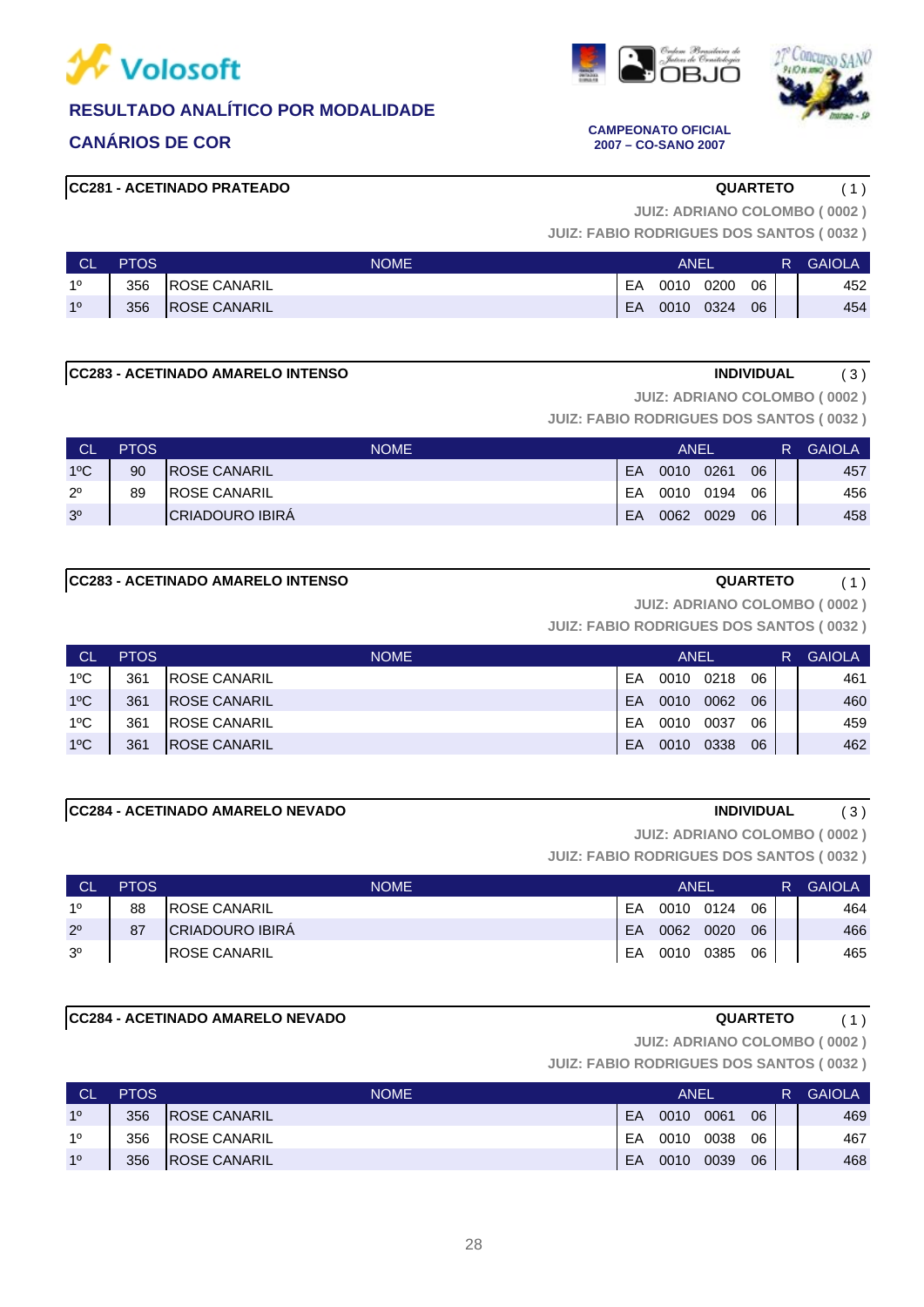





### **CANÁRIOS DE COR CAMPEONATO OFICIAL 2007 – CO-SANO 2007**

### **CC284 - ACETINADO AMARELO NEVADO QUARTETO** ( 1 )

**JUIZ: ADRIANO COLOMBO ( 0002 )**

**JUIZ: FABIO RODRIGUES DOS SANTOS ( 0032 )**

| <b>CL</b>   | <b>PTOS</b> | <b>NOME</b>      | ANEI |      |      |    | Æ | <b>GAIOLA</b> |
|-------------|-------------|------------------|------|------|------|----|---|---------------|
| $1^{\circ}$ |             | 356 ROSE CANARIL | EA   | 0010 | 0252 | 06 |   | 470           |

### **CC285 - ACETINADO AMARELO MOSAICO MACHO INDIVIDUAL** ( 2 )

**JUIZ: ADRIANO COLOMBO ( 0002 )**

**JUIZ: FABIO RODRIGUES DOS SANTOS ( 0032 )**

| <b>CL</b>   | <b>PTOS</b> | <b>NOME</b>         | ANEI |           |      |    |  | <b>GAIOLA</b> |
|-------------|-------------|---------------------|------|-----------|------|----|--|---------------|
| 10          | 88          | CRIADOURO IBIRA     | EA   | 0062      | 0022 | 06 |  | 473           |
| $2^{\circ}$ | 87          | <b>ROSE CANARIL</b> | EA   | 0010 0198 |      | 06 |  | 472           |

### **CC286 - ACETINADO AMARELO MOSAICO FÊMEA INDIVIDUAL** ( 1 )

**JUIZ: ADRIANO COLOMBO ( 0002 )**

**JUIZ: FABIO RODRIGUES DOS SANTOS ( 0032 )**

| <b>CL</b> | <b>PTOS</b> | <b>NOME</b>            | ANEI |      |      |    | R | <b>GAIOLA</b> |
|-----------|-------------|------------------------|------|------|------|----|---|---------------|
| 10        | 89          | <b>CRIADOURO IBIRÁ</b> | EA   | 0062 | 0023 | 06 |   | 474           |

# **CC287 - ACETINADO AMARELO MARFIM INTENSO INDIVIDUAL** ( 3 )

**JUIZ: ADRIANO COLOMBO ( 0002 )**

**JUIZ: FABIO RODRIGUES DOS SANTOS ( 0032 )**

| <b>CL</b>      | <b>PTOS</b> | <b>NOME</b>          | ANEL |      |      |    |  | <b>GAIOLA</b> |
|----------------|-------------|----------------------|------|------|------|----|--|---------------|
| $1^{\circ}$ C  | 90          | <b>IROSE CANARIL</b> | EA   | 0010 | 0248 | 06 |  | 475           |
| $2^{\circ}$    | 88          | <b>IROSE CANARIL</b> | EA   | 0010 | 0354 | 06 |  | 477           |
| 3 <sup>o</sup> |             | <b>ROSE CANARIL</b>  | EA   | 0010 | 0352 | 06 |  | 476           |

# **CC288 - ACETINADO AMARELO MARFIM NEVADO QUARTETO** ( 1 )

**JUIZ: ADRIANO COLOMBO ( 0002 )**

| ∣ CL           | <b>PTOS</b> | <b>NOME</b>          |    | ANEL |      | R  | <b>GAIOLA</b> |     |
|----------------|-------------|----------------------|----|------|------|----|---------------|-----|
| 10             | 354         | <b>IROSE CANARIL</b> | EΑ | 0010 | 0353 | 06 |               | 483 |
| 1 <sup>0</sup> | 354         | <b>IROSE CANARIL</b> | FA | 0010 | 0329 | 06 |               | 481 |
| 10             | 354         | <b>IROSE CANARIL</b> | FΑ | 0010 | 0330 | 06 |               | 482 |
| 1 <sup>0</sup> | 354         | <b>IROSE CANARIL</b> | EA | 0010 | 0228 | 06 |               | 480 |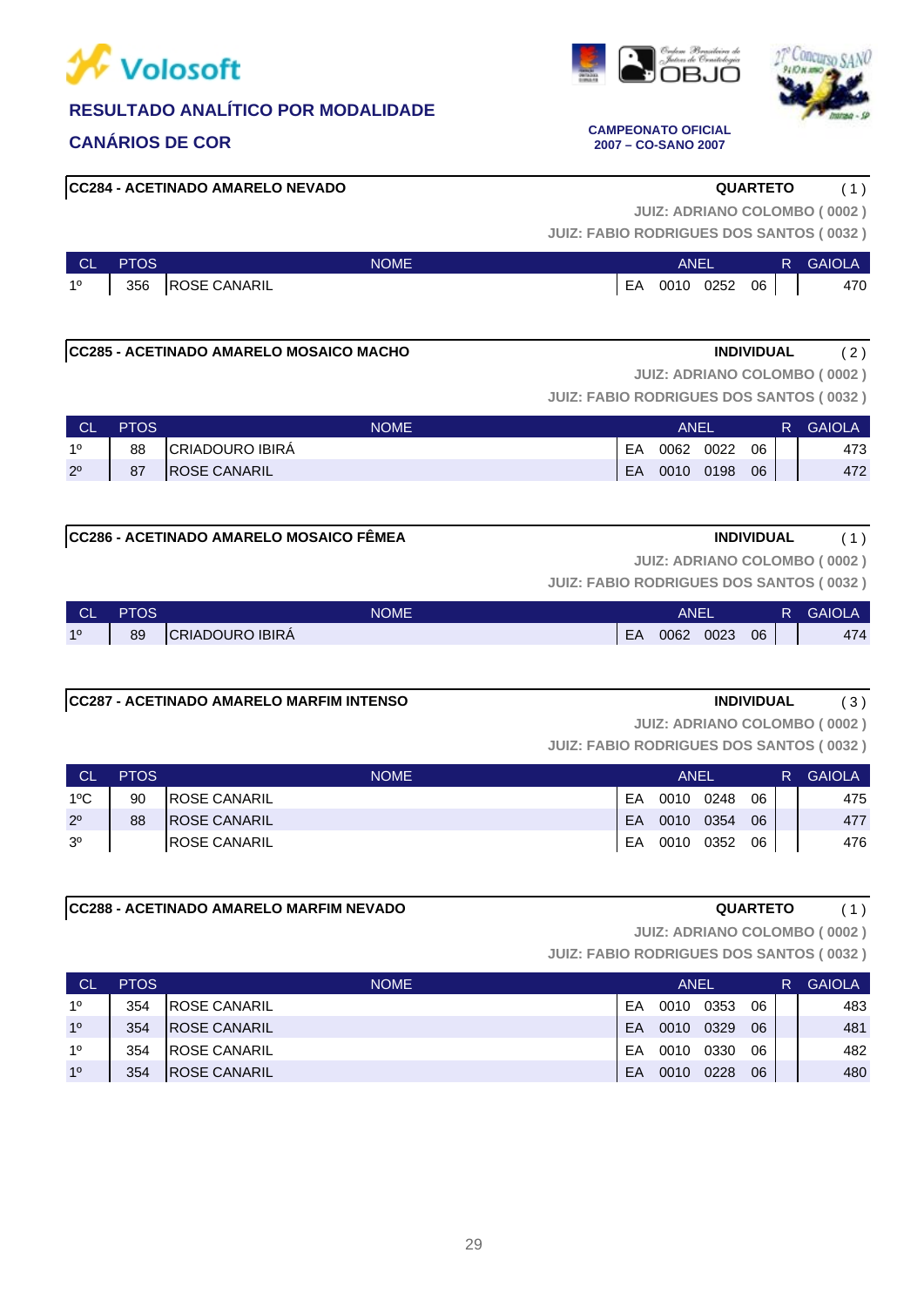

**2007 – CO-SANO 2007**

# **RESULTADO ANALÍTICO POR MODALIDADE**

# **CANÁRIOS DE COR CAMPEONATO OFICIAL**

**CC290 - ACETINADO AMARELO MARFIM MOSAICO FÊMEA INDIVIDUAL** ( 2 )

**JUIZ: ADRIANO COLOMBO ( 0002 )**

**JUIZ: FABIO RODRIGUES DOS SANTOS ( 0032 )**

| - CL           | <b>PTOS</b> | <b>NOME</b>         | ANEL |           |      |    | R. | <b>GAIOLA</b> |
|----------------|-------------|---------------------|------|-----------|------|----|----|---------------|
| 1 <sup>o</sup> | 89          | <b>ROSE CANARIL</b> | EA.  | 0010 0188 |      | 06 |    | 486           |
| $2^{\circ}$    | 88          | <b>ROSE CANARIL</b> | EA   | 0010      | 0058 | 06 |    | 485           |

### **CC291 - ACETINADO VERMELHO INTENSO INDIVIDUAL** ( 1 )

**JUIZ: FABIO RODRIGUES DOS SANTOS ( 0032 ) JUIZ: ADRIANO COLOMBO ( 0002 )**

| <b>CL</b> | <b>PTOS</b> | <b>NOME</b>         |    | ANEI |      |    | R | <b>GAIOLA</b> |
|-----------|-------------|---------------------|----|------|------|----|---|---------------|
| 10        | 88          | <b>ROSE CANARIL</b> | EA | 0010 | 0322 | 06 |   | 487           |

# **CC293 - ACETINADO VERMELHO MOSAICO MACHO INDIVIDUAL** ( 1 )

**JUIZ: ADRIANO COLOMBO ( 0002 )**

**JUIZ: FABIO RODRIGUES DOS SANTOS ( 0032 )**

| <b>NGL</b>  | <b>PTOS</b> | <b>NOME</b>         |    | ANEI |      |    | R | <b>GAIOLA</b> |
|-------------|-------------|---------------------|----|------|------|----|---|---------------|
| $1^{\circ}$ | 88          | <b>ROSE CANARIL</b> | EA | 0010 | 0227 | 06 |   | 488           |

### **CC295 - ACETINADO VERMELHO MARFIM INTENSO INDIVIDUAL** ( 2 )

**JUIZ: ADRIANO COLOMBO ( 0002 )**

**JUIZ: FABIO RODRIGUES DOS SANTOS ( 0032 )**

| <b>CL</b>   | <b>PTOS</b> | <b>NOME</b>         | ANEI |           |           |    | R. | <b>GAIOLA</b> |
|-------------|-------------|---------------------|------|-----------|-----------|----|----|---------------|
| 10          | 88          | <b>ROSE CANARIL</b> | EA   | 0010 0102 |           | 06 |    | 490           |
| $2^{\circ}$ | 87          | <b>ROSE CANARIL</b> | EA   |           | 0010 0018 | 06 |    | 489           |

# **CC298 - ACETINADO VERMELHO MARFIM MOSAICO FÊMEA INDIVIDUAL** ( 2 )

**JUIZ: ADRIANO COLOMBO ( 0002 )**

**JUIZ: FABIO RODRIGUES DOS SANTOS ( 0032 )**

| <b>CL</b>   | <b>PTOS</b> | NOME                | ANEI      |      |      |    | R. | <b>GAIOLA</b> |
|-------------|-------------|---------------------|-----------|------|------|----|----|---------------|
| 10          | 88          | <b>ROSE CANARIL</b> | EA        | 0010 | 0060 | 06 |    | 491           |
| $2^{\circ}$ | 87          | <b>ROSE CANARIL</b> | <b>EA</b> | 0010 | 0212 | 06 |    | 492           |

# **CC299 - ASAS CINZA PRATEADO INDIVIDUAL** ( 1 )

**JUIZ: ADRIANO COLOMBO ( 0002 )**

| <b>CL</b> | <b>PTOS</b> | NOME                |    | ANEI |      |    | <b>GAIOLA</b> |
|-----------|-------------|---------------------|----|------|------|----|---------------|
| 10        | 86          | <b>ROSE CANARIL</b> | EA | 0010 | 0170 | 06 | 493           |



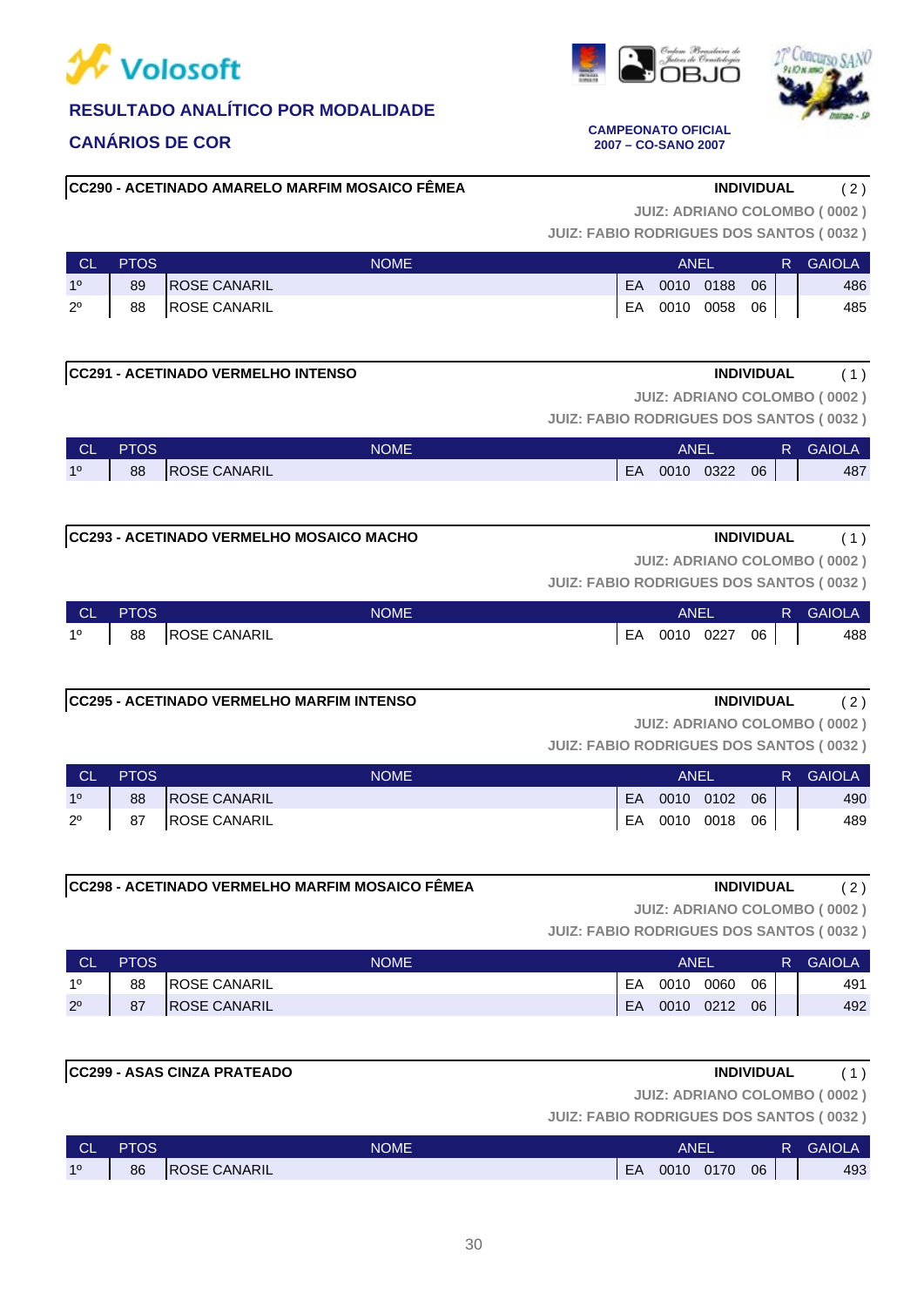



**CANÁRIOS DE COR CAMPEONATO OFICIAL 2007 – CO-SANO 2007**

# **CC301 - ASAS CINZA AMARELO INTENSO INDIVIDUAL** ( 1 )

**JUIZ: ADRIANO COLOMBO ( 0002 )**

**JUIZ: FABIO RODRIGUES DOS SANTOS ( 0032 )**

| CL | <b>PTOS</b> | <b>NOME</b>              |    | ANF  |      |    | INAF |
|----|-------------|--------------------------|----|------|------|----|------|
| 10 | 87          | <b>CANARIL</b><br>IROSE: | EA | 001C | 0163 | 06 | 494  |

| CC309 - ASAS CINZA VERMELHO INTENSO<br><b>INDIVIDUAL</b> |  |
|----------------------------------------------------------|--|
|                                                          |  |

**JUIZ: ADRIANO COLOMBO ( 0002 )**

**JUIZ: FABIO RODRIGUES DOS SANTOS ( 0032 )**

| ∣ CL' | <b>PTOS</b> | <b>NOME</b>      | ANEL |              |  | R. | <b>GAIOLA</b> |
|-------|-------------|------------------|------|--------------|--|----|---------------|
| 10    | 88          | CRIADOURO ROULED | EA   | 0016 0385 06 |  |    | 495           |

# **CC313 - ASAS CINZA VERMELHO MARFIM INTENSO INDIVIDUAL** ( 2 )

**JUIZ: ADRIANO COLOMBO ( 0002 )**

**JUIZ: FABIO RODRIGUES DOS SANTOS ( 0032 )**

| <b>CL</b>     | <b>PTOS</b> | <b>NOME</b>              | ANEI |      |      |    | R. | <b>GAIOLA</b> |
|---------------|-------------|--------------------------|------|------|------|----|----|---------------|
| $1^{\circ}$ C | 90          | <b>ICRIADOURO ROULED</b> | EA   | 0016 | 0037 | 06 |    | 497           |
| $2^{\circ}$   | 89          | <b>CRIADOURO ROULED</b>  | EA   | 0016 | 0020 | 06 |    | 496           |

# **CC317 - AZUL TOPÁZIO INDIVIDUAL** ( 2 )

**JUIZ: ADRIANO COLOMBO ( 0002 )**

**JUIZ: FABIO RODRIGUES DOS SANTOS ( 0032 )**

| <b>CIA</b>     | <b>PTOS</b> | <b>NOME</b>         | ANEI |              |  |    | R. | GAIOLA |
|----------------|-------------|---------------------|------|--------------|--|----|----|--------|
| 1 <sup>o</sup> | 88          | <b>ROSE CANARIL</b> | EA.  | $0010$ 0382  |  | 06 |    | 499    |
| $2^{\circ}$    | 87          | <b>ROSE CANARIL</b> |      | EA 0010 0120 |  | 06 |    | 498    |

# **CC321 - VERDE TOPÁZIO MOSAICO MACHO INDIVIDUAL** ( 2 )

**JUIZ: ADRIANO COLOMBO ( 0002 )**

| <b>CL</b>      | <b>PTOS</b> | NOME                | ANEI |           |  |    | R. | <b>GAIOLA</b> |
|----------------|-------------|---------------------|------|-----------|--|----|----|---------------|
| 1 <sup>o</sup> | 88          | <b>ROSE CANARIL</b> | EA   | 0010 0179 |  | 06 |    | 501           |
| $2^{\circ}$    | 87          | <b>ROSE CANARIL</b> | EA   | 0010 0177 |  | 06 |    | 500           |

|             | <b>CC323 - VERDE TOPÁZIO MARFIM INTENSO</b> | <b>INDIVIDUAL</b>                              |          |
|-------------|---------------------------------------------|------------------------------------------------|----------|
|             |                                             | JUIZ: ADRIANO COLOMBO (0002)                   |          |
|             |                                             | <b>JUIZ: FABIO RODRIGUES DOS SANTOS (0032)</b> |          |
| <b>DTOC</b> | <b>NIONAE</b>                               | $\lambda$ $\lambda$ $\Gamma$ $\Gamma$          | D CAIOLA |

| $\sim$<br>ᆚ | PTOS. | NOME'                |    | ANEI |      |    | <b>GAIOLA</b> |
|-------------|-------|----------------------|----|------|------|----|---------------|
| 10          | 88    | <b>IROSE CANARIL</b> | EA | 0010 | 0239 | 06 | 502           |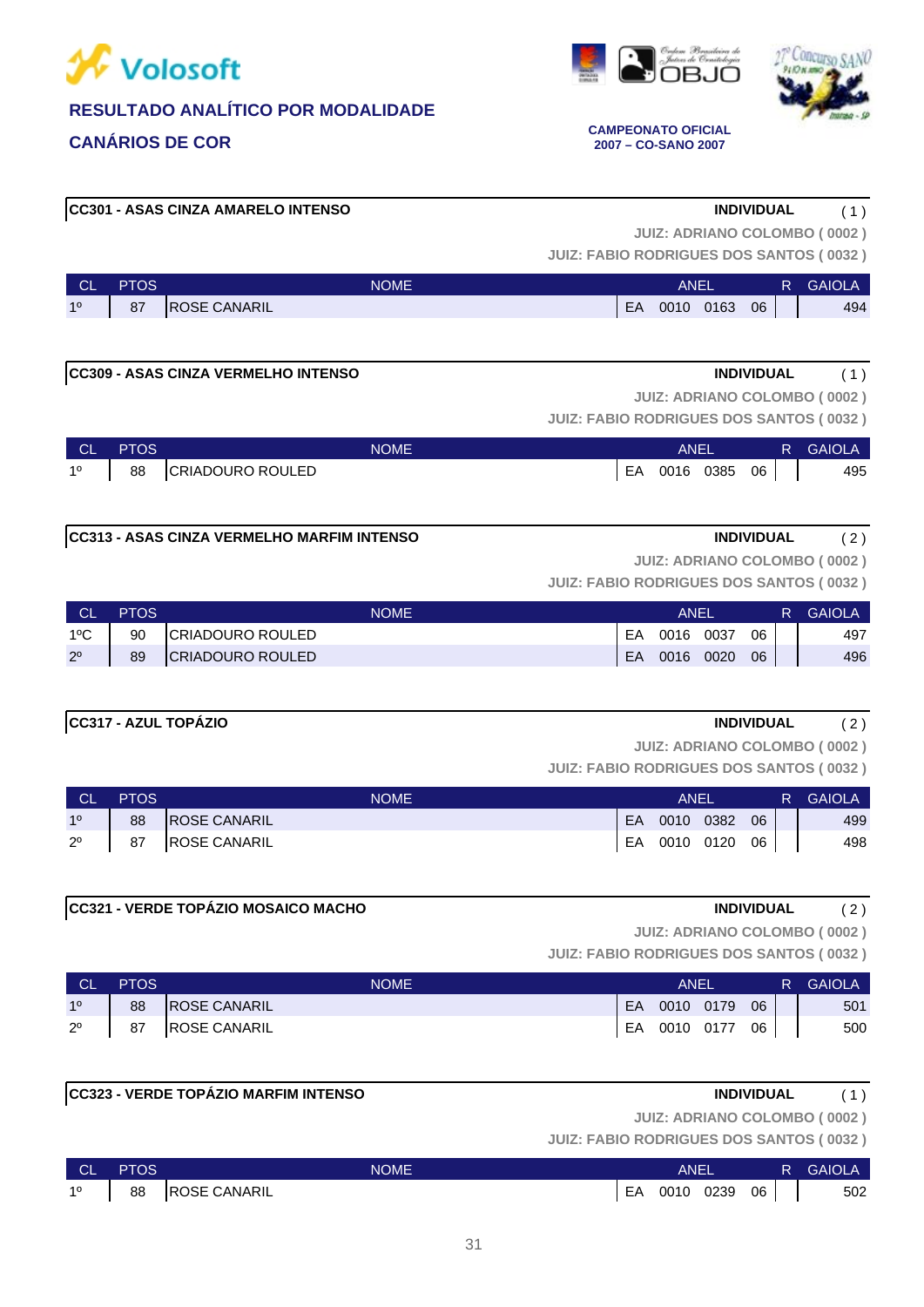





**2007 – CO-SANO 2007**

|                |             |                                             |             | <b>JUIZ: FABIO RODRIGUES DOS SANTOS (0032)</b> |              |             |                   | <b>JUIZ: ADRIANO COLOMBO (0002)</b> |
|----------------|-------------|---------------------------------------------|-------------|------------------------------------------------|--------------|-------------|-------------------|-------------------------------------|
| CL.            | <b>PTOS</b> |                                             | <b>NOME</b> |                                                |              | <b>ANEL</b> | R.                | <b>GAIOLA</b>                       |
| 1 <sup>0</sup> | 87          | <b>ROSE CANARIL</b>                         |             |                                                | EA 0010 0240 |             | 06                | 504                                 |
|                |             |                                             |             |                                                |              |             |                   |                                     |
|                |             | CC325 - VERDE TOPÁZIO MARFIM MOSAICO MACHO  |             |                                                |              |             | <b>INDIVIDUAL</b> | (1)                                 |
|                |             |                                             |             |                                                |              |             |                   | <b>JUIZ: ADRIANO COLOMBO (0002)</b> |
|                |             |                                             |             | <b>JUIZ: FABIO RODRIGUES DOS SANTOS (0032)</b> |              |             |                   |                                     |
| <b>CL</b>      | <b>PTOS</b> |                                             | <b>NOME</b> |                                                |              | <b>ANEL</b> | R.                | <b>GAIOLA</b>                       |
| 1 <sup>0</sup> | 87          | <b>ROSE CANARIL</b>                         |             |                                                | EA 0010 0236 |             | 06                | 505                                 |
|                |             |                                             |             |                                                |              |             |                   |                                     |
|                |             | CC327 - ÁGATA TOPÁZIO PRATEADO              |             |                                                |              |             | <b>INDIVIDUAL</b> | (1)                                 |
|                |             |                                             |             |                                                |              |             |                   | <b>JUIZ: ADRIANO COLOMBO (0002)</b> |
|                |             |                                             |             | <b>JUIZ: FABIO RODRIGUES DOS SANTOS (0032)</b> |              |             |                   |                                     |
| <b>CL</b>      | <b>PTOS</b> |                                             | <b>NOME</b> |                                                |              | <b>ANEL</b> |                   | R GAIOLA                            |
| 1 <sup>0</sup> | 88          | <b>CRIADOURO ROULED</b>                     |             |                                                | EA 0016 0400 |             | 06                | 506                                 |
|                |             |                                             |             |                                                |              |             |                   |                                     |
|                |             | CC331 - ÁGATA TOPÁZIO AMARELO MOSAICO MACHO |             |                                                |              |             | <b>INDIVIDUAL</b> | (2)                                 |
|                |             |                                             |             |                                                |              |             |                   | <b>JUIZ: ADRIANO COLOMBO (0002)</b> |
|                |             |                                             |             | <b>JUIZ: FABIO RODRIGUES DOS SANTOS (0032)</b> |              |             |                   |                                     |
| <b>CL</b>      | <b>PTOS</b> |                                             | <b>NOME</b> |                                                |              | <b>ANEL</b> | R.                | <b>GAIOLA</b>                       |
| $1^{\circ}$    | 88          | <b>CRIADOURO ROULED</b>                     |             | EA                                             |              | 0016 0092   | 06                | 507                                 |
| $2^{\circ}$    | 87          | <b>CRIADOURO ROULED</b>                     |             | EA                                             |              | 0016 0094   | 06                | 508                                 |
|                |             |                                             |             |                                                |              |             |                   |                                     |
|                |             | <b>CC356 - VERDE EUMO NEVADO</b>            |             |                                                |              |             | <b>INDIVIDUAL</b> | (1)                                 |
|                |             |                                             |             |                                                |              |             |                   | <b>JUIZ: ADRIANO COLOMBO (0002)</b> |
|                |             |                                             |             | JUIZ: FABIO RODRIGUES DOS SANTOS (0032)        |              |             |                   |                                     |
| <b>CL</b>      | <b>PTOS</b> |                                             | <b>NOME</b> |                                                |              | <b>ANEL</b> | R.                | <b>GAIOLA</b>                       |
| $1^{\circ}$    | 87          | SANTO MORETTI                               |             |                                                | EA 0013 0222 |             | 06                | 510                                 |
|                |             |                                             |             |                                                |              |             |                   |                                     |
|                |             | CC378 - CANELA EUMO AMARELO MOSAICO FÊMEA   |             |                                                |              |             | <b>INDIVIDUAL</b> |                                     |
|                |             |                                             |             |                                                |              |             |                   | (1)                                 |

**CC324 - VERDE TOPÁZIO MARFIM NEVADO INDIVIDUAL** ( 2 )

**JUIZ: ADRIANO COLOMBO ( 0002 )**

| <b>CL</b> | <b>PTOS</b> | <b>NOME</b>                |    | ANEL |      |    | GAIOLA |
|-----------|-------------|----------------------------|----|------|------|----|--------|
| 10        | 88          | ົ MORETTI<br><b>ISANTO</b> | EA | 0013 | 0208 | 06 | 511    |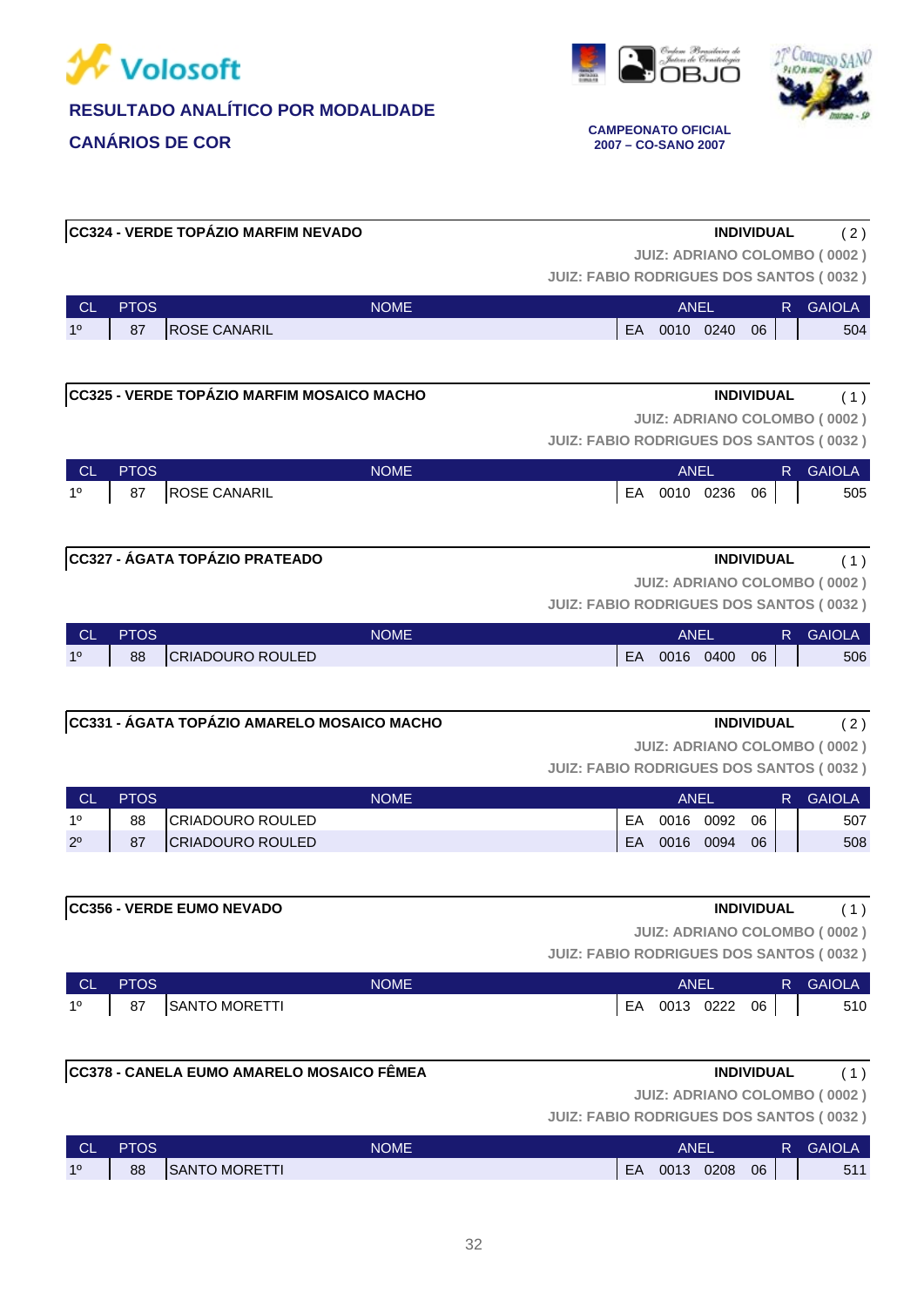





**2007 – CO-SANO 2007**

### **CC408 - AZUL ONIX DOMINANTE INDIVIDUAL** ( 4 )

**JUIZ: ADRIANO COLOMBO ( 0002 )**

**JUIZ: FABIO RODRIGUES DOS SANTOS ( 0032 )**

| <b>CL</b>      | <b>PTOS</b> | NOME <sup>1</sup>       |    | ANEL |      |    | R | <b>GAIOLA</b> |
|----------------|-------------|-------------------------|----|------|------|----|---|---------------|
| 10             | 88          | ISANTO MORETTI          | FΑ | 0013 | 0097 | 06 |   | 512           |
| $2^{\circ}$    | 87          | <b>ICRIADOURO IBIRA</b> | FA | 0062 | 0122 | 06 |   | 515           |
| 3 <sup>o</sup> |             | ICRIADOURO IBIRA        | FΑ | 0062 | 0018 | 06 |   | 513           |
| 4 <sup>0</sup> |             | ICRIADOURO IBIRÁ        | FΑ | 0062 | 0021 | 06 |   | 514           |

### **CC409 - VERDE ONIX INTENSO INDIVIDUAL** ( 3 )

**JUIZ: ADRIANO COLOMBO ( 0002 )**

**JUIZ: FABIO RODRIGUES DOS SANTOS ( 0032 )**

| <b>CL</b>     | <b>PTOS</b> | <b>NOME</b>            |    | ANEI |      |    | R. | <b>GAIOLA</b> |
|---------------|-------------|------------------------|----|------|------|----|----|---------------|
| $1^{\circ}$ C | 90          | CRIADOURO IBIRA        | EA | 0062 | 0003 | 06 |    | 517           |
| $2^{\circ}$   | 88          | <b>CRIADOURO IBIRA</b> | EA | 0062 | 0002 | 06 |    | 516           |

# **CC410 - VERDE ONIX NEVADO INDIVIDUAL** ( 3 )

**JUIZ: ADRIANO COLOMBO ( 0002 )**

**JUIZ: FABIO RODRIGUES DOS SANTOS ( 0032 )**

| ⊟ CL'       | <b>PTOS</b> | <b>NOME</b>            |    | ANEI      |      |    | <b>GAIOLA</b> |
|-------------|-------------|------------------------|----|-----------|------|----|---------------|
| 10          | 88          | <b>CRIADOURO IBIRA</b> | EA | 0062 0113 |      | 06 | 521           |
| $2^{\circ}$ | 87          | <b>CRIADOURO IBIRA</b> | EA | 0062      | 0016 | 06 | 520           |

### **CC412 - VERDE ONIX MOSAICO FÊMEA INDIVIDUAL** ( 1 )

**JUIZ: ADRIANO COLOMBO ( 0002 )**

**JUIZ: FABIO RODRIGUES DOS SANTOS ( 0032 )**

| <b>CL</b>   | <b>PTOS</b> | <b>NOME</b>            |    | <b>ANEI</b> |      |    | R. | <b>GAIOLA</b> |
|-------------|-------------|------------------------|----|-------------|------|----|----|---------------|
| $1^{\circ}$ | 87          | <b>CRIADOURO IBIRA</b> | EA | 0062        | 0024 | 06 |    | 523           |

### **CC413 - VERDE ONIX MARFIM INTENSO INDIVIDUAL** ( 1 )

**JUIZ: ADRIANO COLOMBO ( 0002 )**

| <b>CL</b>      | <b>PTOS</b> | <b>NOME</b>     |    | ANEI |      |    | <b>R</b> GAIOLA |
|----------------|-------------|-----------------|----|------|------|----|-----------------|
| 1 <sup>0</sup> | 88          | CRIADOURO IBIRA | EA | 0062 | 0025 | 06 | 524             |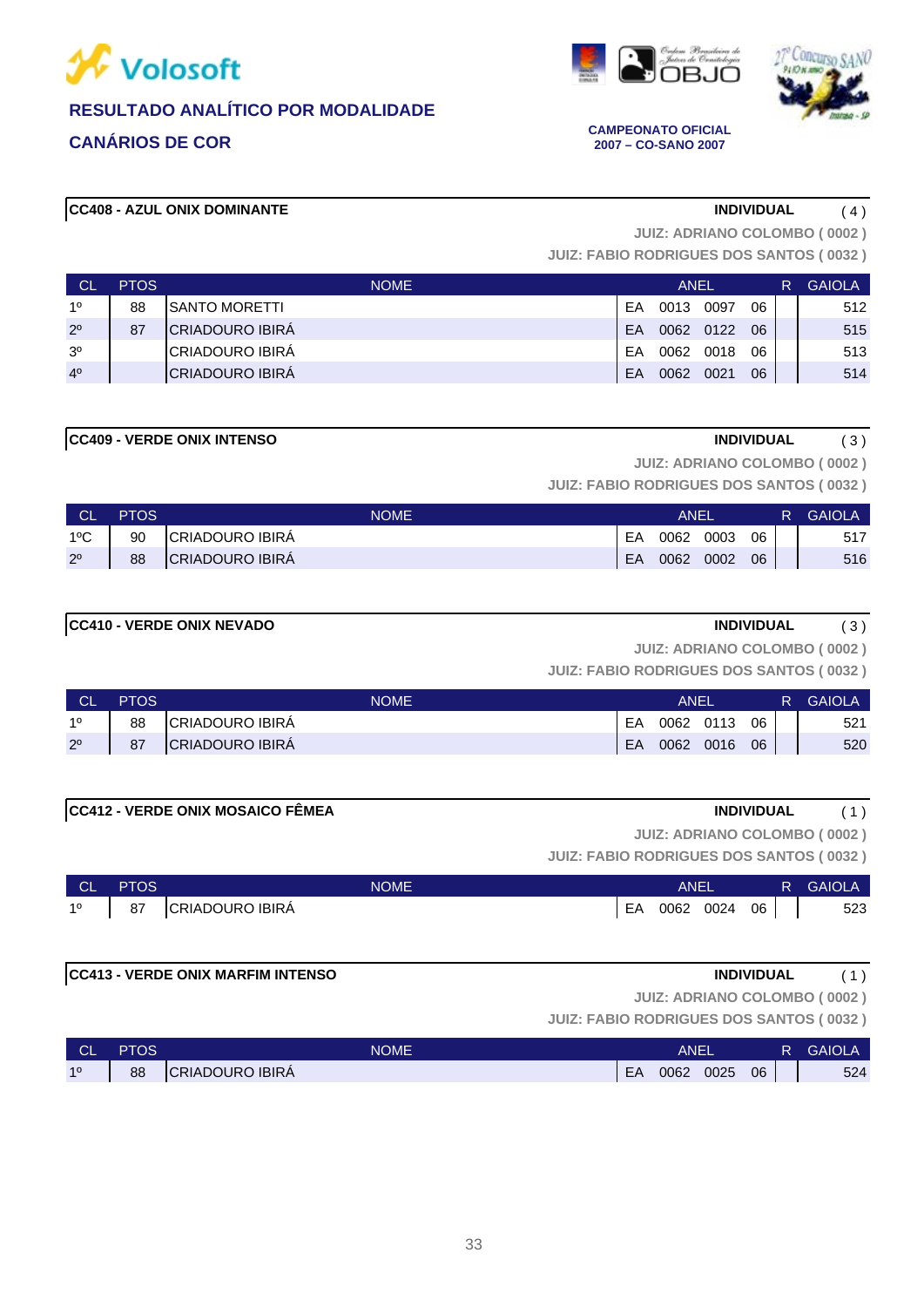

# **CANÁRIOS DE COR CAMPEONATO OFICIAL**

# **CC415 - VERDE ONIX MARFIM MOSAICO MACHO INDIVIDUAL** ( 2 )

**JUIZ: FABIO RODRIGUES DOS SANTOS ( 0032 )**

**JUIZ: ADRIANO COLOMBO ( 0002 )**

| <b>CL</b>   | <b>PTOS</b> | <b>NOME</b>           |    | ANEL |      |    | R | <b>GAIOLA</b> |
|-------------|-------------|-----------------------|----|------|------|----|---|---------------|
| 10          | 87          | <b>ISANTO MORETTI</b> | EA | 0013 | 0104 | 06 |   | 526           |
| $2^{\circ}$ | 86          | <b>SANTO MORETTI</b>  | EA | 0013 | 0103 | 06 |   | 525           |
|             |             |                       |    |      |      |    |   |               |

| CC416 - VERDE ONIX MARFIM MOSAICO FËMEA<br><b>INDIVIDUAL</b> |  |  |
|--------------------------------------------------------------|--|--|
|--------------------------------------------------------------|--|--|

**JUIZ: ADRIANO COLOMBO ( 0002 )**

**JUIZ: FABIO RODRIGUES DOS SANTOS ( 0032 )**

| CL.         | <b>PTOS</b> | <b>NOME</b>     |    | <b>ANEL</b> |      |    | R GAIOLA |
|-------------|-------------|-----------------|----|-------------|------|----|----------|
| $1^{\circ}$ | 89          | CRIADOURO IBIRA | EA | 0062        | 0001 | 06 | 527      |

# **CC427 - CANELA ONIX PRATEADO INDIVIDUAL** ( 1 )

**JUIZ: ADRIANO COLOMBO ( 0002 )**

**JUIZ: FABIO RODRIGUES DOS SANTOS ( 0032 )**

| <b>CL</b> | <b>PTOS</b> | <b>NOME</b>           |    | ANEI |      |    | ₹ | <b>GAIOLA</b> |
|-----------|-------------|-----------------------|----|------|------|----|---|---------------|
| 10        | 88          | <b>ISANTO MORETTI</b> | EA | 0013 | 0016 | 06 |   | 528           |

# **CC436 - CANELA ONIX AMARELO MARFIM MOSAICO FÊMEA INDIVIDUAL** ( 3 )

**JUIZ: ADRIANO COLOMBO ( 0002 )**

**JUIZ: FABIO RODRIGUES DOS SANTOS ( 0032 )**

| <b>NOL</b>  | <b>PTOS</b> | <b>NOME</b>             |    | ANEI |      |    | <b>GAIOLA</b> |
|-------------|-------------|-------------------------|----|------|------|----|---------------|
| 10          | 88          | ICRIADOURO ROULED       | EA | 0016 | 0359 | 06 | 531           |
| $2^{\circ}$ | 86          | <b>CRIADOURO ROULED</b> | EA | 0016 | 0321 | 06 | 530           |

# **CC439 - COBRE ONIX MOSAICO MACHO INDIVIDUAL** ( 4 )

**JUIZ: ADRIANO COLOMBO ( 0002 )**

**JUIZ: FABIO RODRIGUES DOS SANTOS ( 0032 )**

| <b>CL</b>      | <b>PTOS</b> | <b>NOME</b>         |    | ANEL |      |    | R | <b>GAIOLA</b> |
|----------------|-------------|---------------------|----|------|------|----|---|---------------|
| 10             | 88          | <b>IMS CANARIOS</b> | EA | 0040 | 0102 | 06 |   | 536           |
| $2^{\circ}$    | 87          | <b>IMS CANARIOS</b> | EΑ | 0040 | 0101 | 06 |   | 535           |
| 3 <sup>o</sup> |             | <b>MS CANARIOS</b>  | EА | 0040 | 0013 | 06 |   | 533           |
| 4 <sup>0</sup> |             | <b>IMS CANARIOS</b> | EΑ | 0040 | 0100 | 06 |   | 534           |



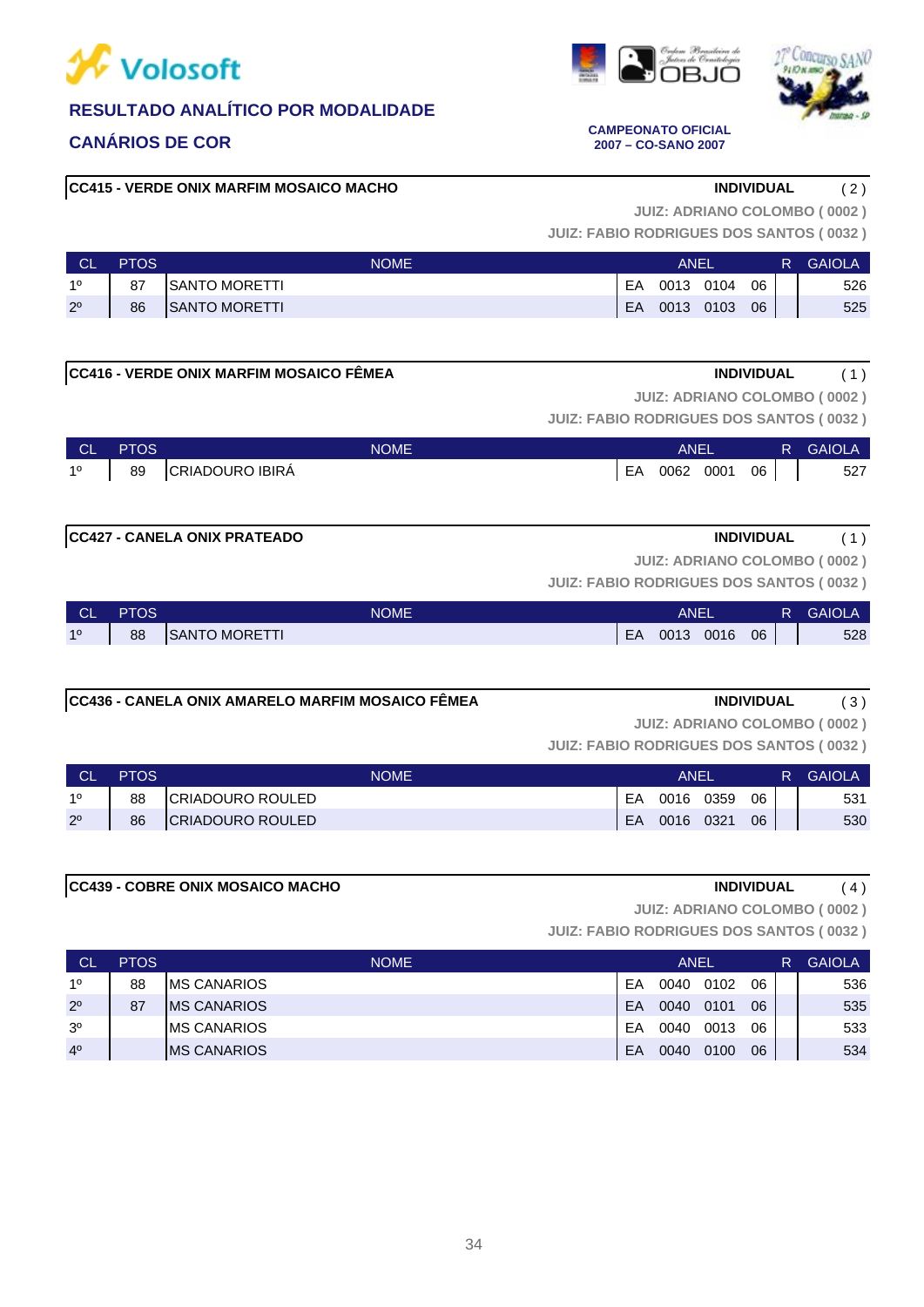







**CANÁRIOS DE COR CAMPEONATO OFICIAL 2007 – CO-SANO 2007**

# **CC440 - COBRE ONIX MOSAICO FÊMEA INDIVIDUAL** ( 4 )

**JUIZ: ADRIANO COLOMBO ( 0002 )**

**JUIZ: FABIO RODRIGUES DOS SANTOS ( 0032 )**

| <b>CL</b>      | <b>PTOS</b> | <b>NOME</b>              | ANEL |           |  |    |  | <b>GAIOLA</b> |
|----------------|-------------|--------------------------|------|-----------|--|----|--|---------------|
| 1ºC            | 90          | <b>ISANTO MORETTI</b>    | EA   | 0013 0140 |  | 06 |  | 537           |
| $2^{\circ}$    | 88          | <b>ICRIADOURO ROULED</b> | FA.  | 0016 0074 |  | 06 |  | 539           |
| 3 <sup>o</sup> |             | <b>ICRIADOURO ROULED</b> | EA   | 0016 0011 |  | 06 |  | 538           |

**CC441 - COBRE ONIX MARFIM INTENSO INDIVIDUAL** ( 4 )

**JUIZ: ADRIANO COLOMBO ( 0002 )**

**JUIZ: FABIO RODRIGUES DOS SANTOS ( 0032 )**

| <b>CL</b>      | <b>PTOS</b> | <b>NOME</b>             | <b>ANEL</b> |      |      |    |  | <b>GAIOLA</b> |
|----------------|-------------|-------------------------|-------------|------|------|----|--|---------------|
| 10             | 89          | <b>ICRIADOURO IBIRA</b> | EA          | 0062 | 0046 | 06 |  | 543           |
| 3 <sup>o</sup> |             | ICRIADOURO IBIRA        | EA          | 0062 | 0047 | 06 |  | 544           |
| 4 <sup>0</sup> |             | <b>CRIADOURO IBIRA</b>  | EA          | 0062 | 0035 | 06 |  | 542           |

# **CC442 - COBRE ONIX MARFIM NEVADO INDIVIDUAL** ( 2 )

**JUIZ: ADRIANO COLOMBO ( 0002 )**

**JUIZ: FABIO RODRIGUES DOS SANTOS ( 0032 )**

| ∣ CL'       | <b>PTOS</b> | <b>NOME</b>             |    | ANE. |      |    | R | <b>GAIOLA</b> |
|-------------|-------------|-------------------------|----|------|------|----|---|---------------|
| $2^{\circ}$ | 88          | <b>ICRIADOURO IBIRA</b> | EA | 0062 | 0119 | 06 |   | 545           |

**CC453 - CANELA ONIX VERMELHO INTENSO INDIVIDUAL** ( 2 )

**JUIZ: ADRIANO COLOMBO ( 0002 )**

**JUIZ: FABIO RODRIGUES DOS SANTOS ( 0032 )**

| ∣ CL'        | <b>PTOS</b> | <b>NOME</b>     | ANEL      |              |  |    | R GAIOLA |
|--------------|-------------|-----------------|-----------|--------------|--|----|----------|
| $1^{\circ}C$ | 90          | CRIADOURO IBIRA | <b>EA</b> | 0062 0043    |  | 06 | 548      |
| $2^{\circ}$  | 87          | CRIADOURO IBIRÁ | EA        | 0062 0013 06 |  |    | 547      |

### **CC454 - CANELA ONIX VERMELHO NEVADO INDIVIDUAL** ( 1 )

**JUIZ: ADRIANO COLOMBO ( 0002 )**

| l Cli<br>◡∟ | PTOS | <b>NOME</b>             | ANE. |      |      |    | R | <b>GAIOLA</b> |
|-------------|------|-------------------------|------|------|------|----|---|---------------|
| 10          | 88   | <b>ICRIADOURO IBIRA</b> | EA   | 0062 | 0042 | 06 |   | 549           |